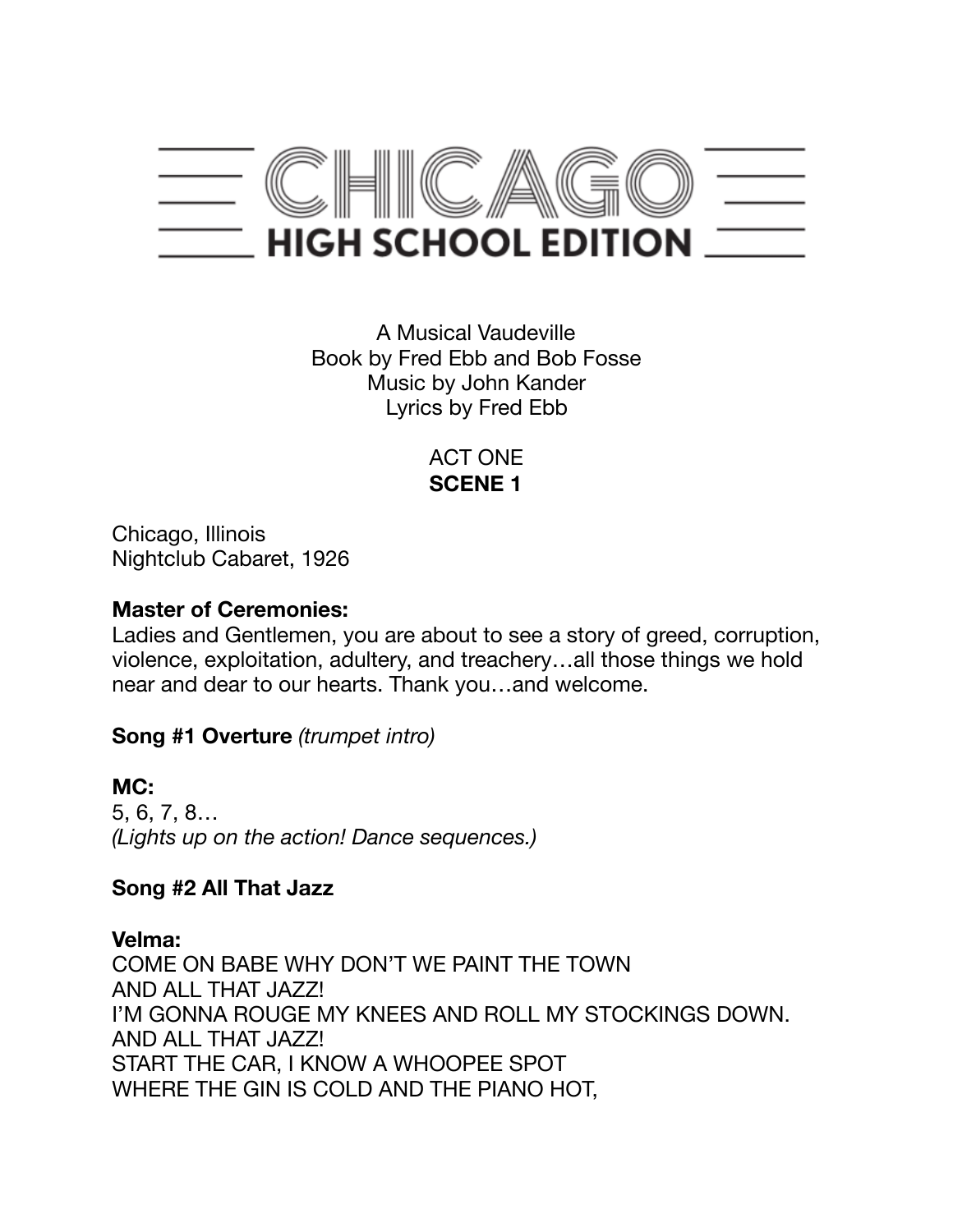IT'S JUST A NOISY HALL WHERE THERE'S A NIGHTLY BRAWL, AND ALL THAT JAZZ.

SLICK YOUR HAIR AND WEAR YOUR BUCKLE SHOES, AND ALL THAT JAZZ! I HEAR THAT FATHER DIP IS GONNA BLOW THE BLUES… AND ALL THAT JAZZ! HOLD ON HON, WE'RE GONNA BUNNY HUG, I BOUGHT SOME ASPIRIN DOWN AT UNITED DRUG, IN CASE WE SHAKE APART AND WANT A BRAND NEW START TO DO THAT…

#### **All:**

Jazz! **Bernie, Wilbur, Alvin, Ezekial:**  Skiddoo… **Velma, Veronica:**  And all that jazz! **Lulu:**  Hotcha! **Liz, Annie, June, Mona, Katalin:**  Whoopee! **Velma:**  And all that jazz. **All:**  Hah! Hah! Hah! **Velma, Veronica:**  It's just a noisy hall where there's a nightly brawl, And all that jazz.

> *During the song, Fred and Roxie leave the club.*  **Fred:**  Listen babe, your husband ain't at home tonight, is he? **Velma:**  No her husband is not at home.

#### **Velma:**

Find a flask, We're playing fast and loose…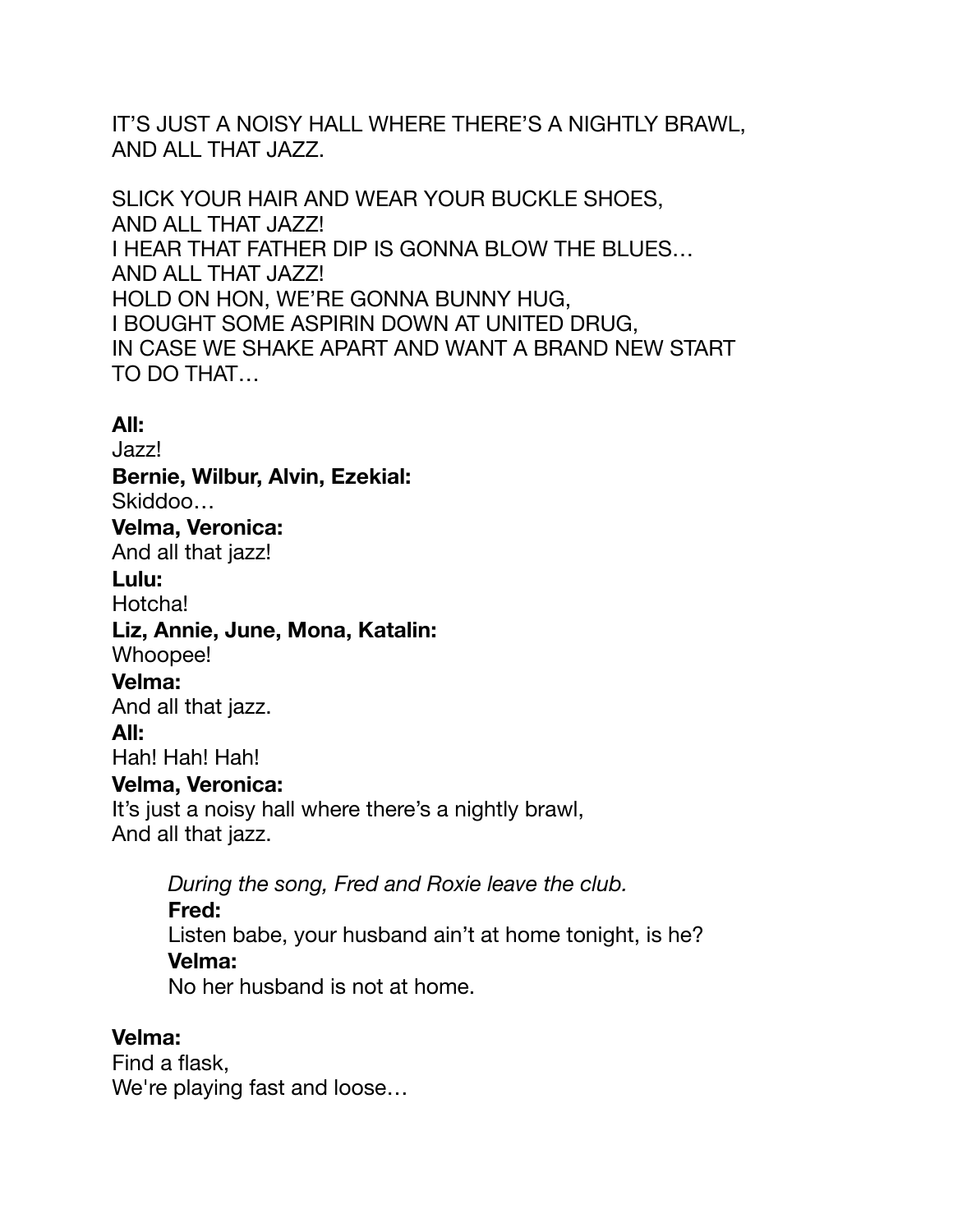#### **Boys:**

And all that jazz!

#### **Velma:**

Right up here Is where I store the juice.

## **Girls:**

And all that jazz!

## **Velma:**

Come on, babe We're gonna brush the sky I bet you lucky Lindy Never flew so high 'Cause in the stratosphere How could he lend an ear To all that jazz?

## **Lulu:**

Oh, you're gonna see your sheba shimmy shake - **All:**  And all that jazz **Maebel, Veronica, Lulu, Kitty:**  Oh, she's gonna shimmy 'till her garters break **All:**  And all that jazz **Liz, Annie, June, Mona, Katalin:**  Show her where to park her girdle **Mikaelah:**  Oh, her mother's blood'll curdle **Maebel, Veronica, Lulu, Kitty, Mikaelah** *(stage whisper)***:** If she hears her baby squeal for **All:**  All that jazz.

**In counterpoint (two parts):** *(Veronica makes an exit at the top of the sequence and Velma makes an exit at the end of it…)* Come on, babe Why don't we paint The town? And all that jazz - And all that jazz!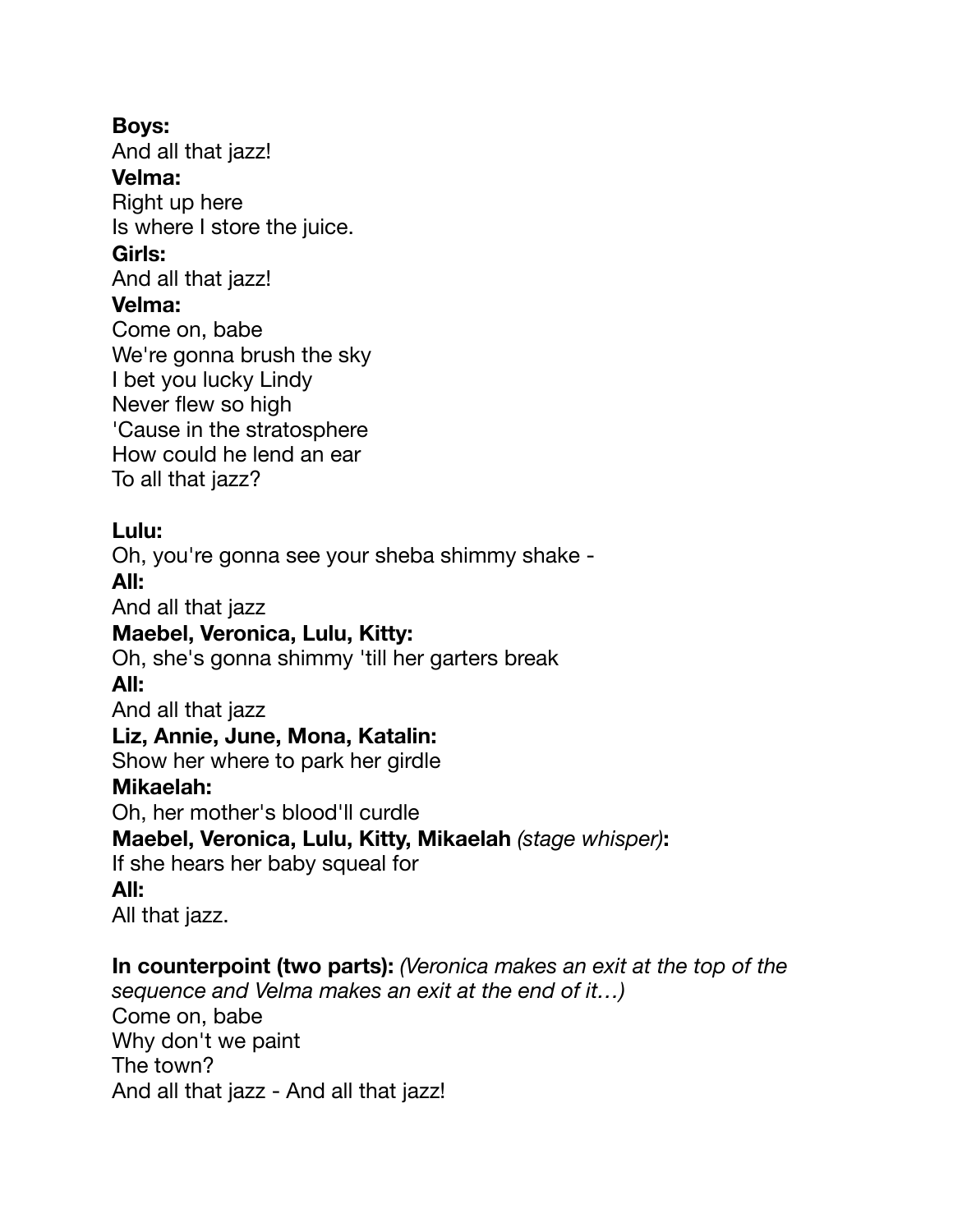I'm gonna rouge my knees And roll my stockings down. And all that jazz - And all that jazz! Start the car, I know a whoopee spot Where the gin is cold, But the piano's hot! It's just a noisy hall Where there's a nightly brawl… And all that jazz!

#### **All:**

Ts t t ts t t ts t t ts *(high hat effect)* 

*(Fred and Roxie are at Roxie's place, represented onstage with lighting, right before the song's culminating crescendo:)* 

#### **Roxie:**

Come on Fred, say it again!

#### **Fred:**

You're my little shooting star.

#### **Roxie:**

Guess it's about time I met your friend down at the club, huh? Fred? When am I gonna meet your friend down at the club?

**Fred**: It's gettin' late…

**Roxie:** I been working on my act! Everytime I get an idea I write it down in my diary…

**Fred:** Wake up Roxie, you ain't never gonna have an act! You're a two bit talent and I'm just a furniture salesman.

**Roxie:** But you got connection…that guy down at the club…

**Fred:** There is no guy…

**Roxie:** But that night …you said…

**Fred:** That night I was just collectin' on a date from the trombone player. I woulda said anything to get a piece of that…We had some laughs; let's leave it at that. *(He's on his way out.)*

**Roxie:** You lied to me!

**Fred:** 'Fraid so Dollface.

**Girls onstage:** Oh Fred…*(as Roxie pulls out her gun…)*

**Fred:** Yeah?

**Roxie:** Nobody walks out on me. *(She shoots him.)* 

**Fred:** Sweetheart?!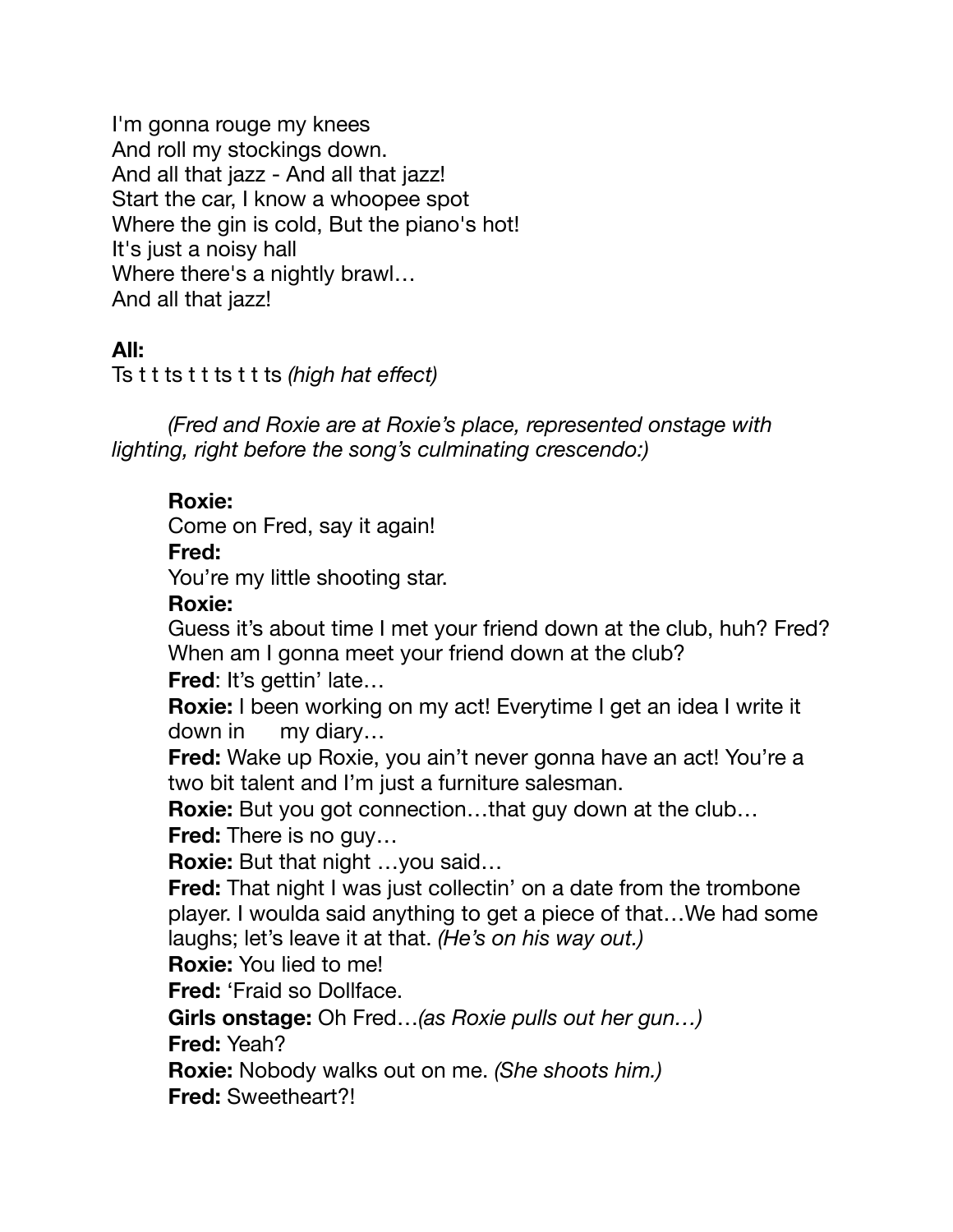**Roxie:** Don't sweetheart me! *(She shoots him again.)*

**Maebel, Kitty:** Whoopee! **Lulu:** Hotcha! **MC:** Jazz…

**Velma:** *(re-entering with fierceness, police officers enter through audience)* No, I'm no one's wife But, Oh, I love my life And all That Jazz! **All:**  That Jazz!

*(Velma is arrested by STAFF MEMBERS in cameo roles as police officers, they cuff her and cart her right off stage.)* 

#### **Police Officer:**

Miss Velma Kelly, you are charged with the double homicide of Charlie Dunn and Veronica Kelly. You have a right to remain silent, blah blah blah.

## **Blackout:**

## **SCENE 2**

*The Hart bedroom, an hour later Sergeant Fogerty is questioning Amos Hart. Shackles and Calvin will be in cameo roles as detectives on the scene.* 

## **Amos:**

So I ah…I took the gun, Officer, and I shot him.

## **Fogarty:**

I see, and your wife Roxie Hart, was in no way involved, is that right?

## **Amos:**

That's right, officer, that's right.

## **Fogerty:**

Well that's just fine…Sign right there, Mr. Hart.

## **Amos:**

Freely and gladly, I say freely and gladly.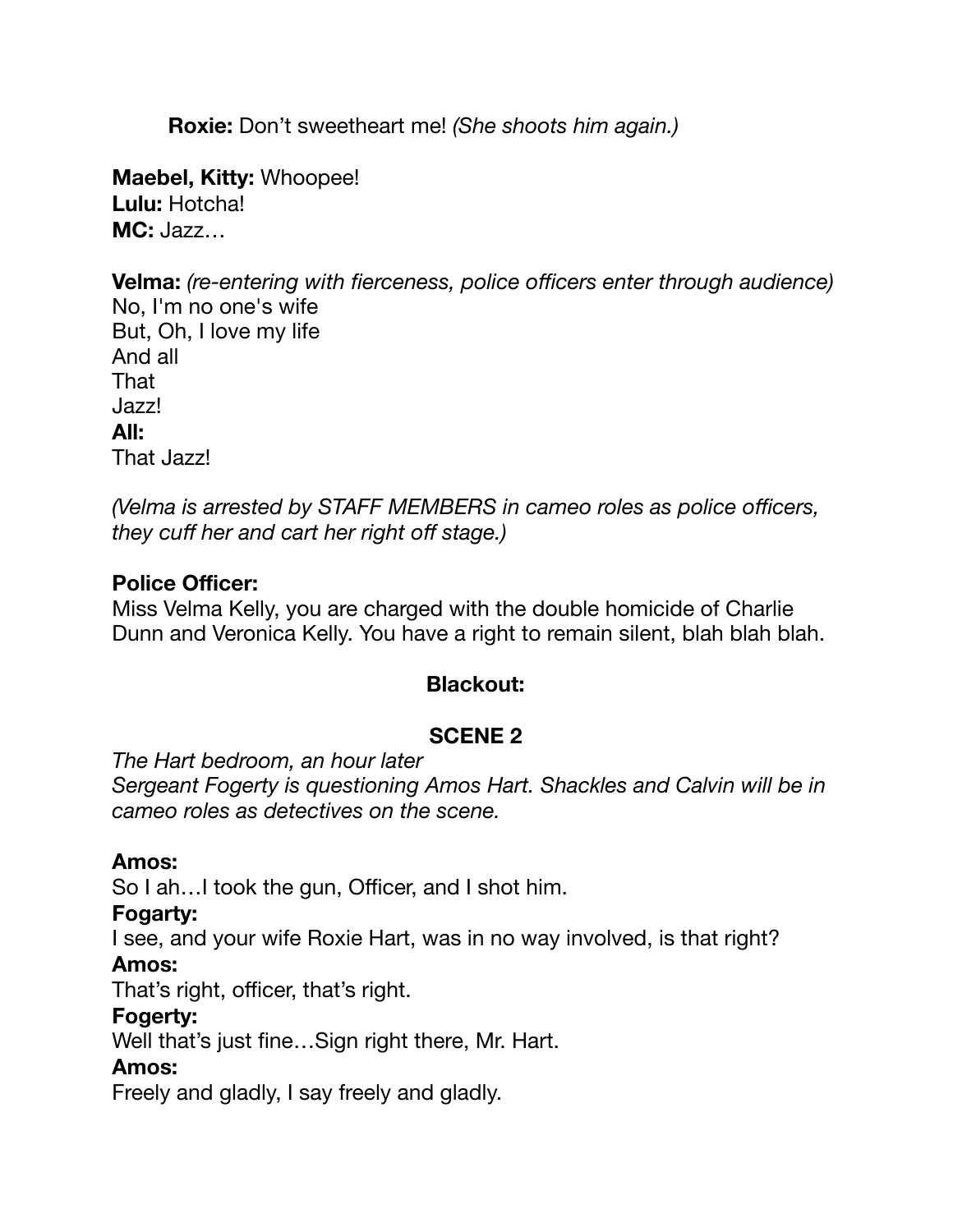## **Fogerty:**

Oh aren't you the cheerful murderer, though.

#### **Amos:**

Murder? That's not murder, shootin' a burglar. Why just last week, the jury thanked a man. I say thanked him.

## **Fogarty:**

I guess you know Chicago all right. Sign.

#### **Amos:**

Freely and gladly. *(Amos is nervously signing the confession.)* 

## **MC:**

For her first number, Miss Roxie Hart would like to sing a song of love and devotion dedicated to her dear husband Amos.

**Song #3 Funny Honey** *(In Roxie's imaginary world, while interrogation continues…)*

## **Roxie:**

SOMETIMES I'M RIGHT, SOMETIMES I'M WRONG, BUT HE DOESN'T CARE, HE STRINGS ALONG. HE LOVES ME SO, THAT FUNNY HONEY OF MINE! SOMETIMES I'M DOWN, SOMETIMES I'M UP, BUT HE FOLLOWS ROUND LIKE SOME DROOPY EYED PUP. HE LOVES ME SO, THAT FUNNY HONEY OF MINE.

HE AIN'T NO SHEIK, THAT'S NO GREAT PHYSIQUE, AND LORD KNOWS HE AIN'T GOT THE SMARTS. BUT LOOK AT THAT SOUL I TELL YOU THAT WHOLE IS A WHOLE LOT GREATER THAN THE SUM OF HIS PARTS!

AND IF YOU KNEW HIM LIKE ME, I KNOW YOU'D AGREE… WHAT IF THE WORLD SLANDERED MY NAME? WHY HE'D BE RIGHT THERE, TAKING THE BLAME. HE LOVES ME SO AND IT ALL SUITS ME FINE. THAT FUNNY, SUNNY, HONEY, HUBBY OF MINE!

# **Amos:**

A man's got a right to protect his home and his loved ones, right?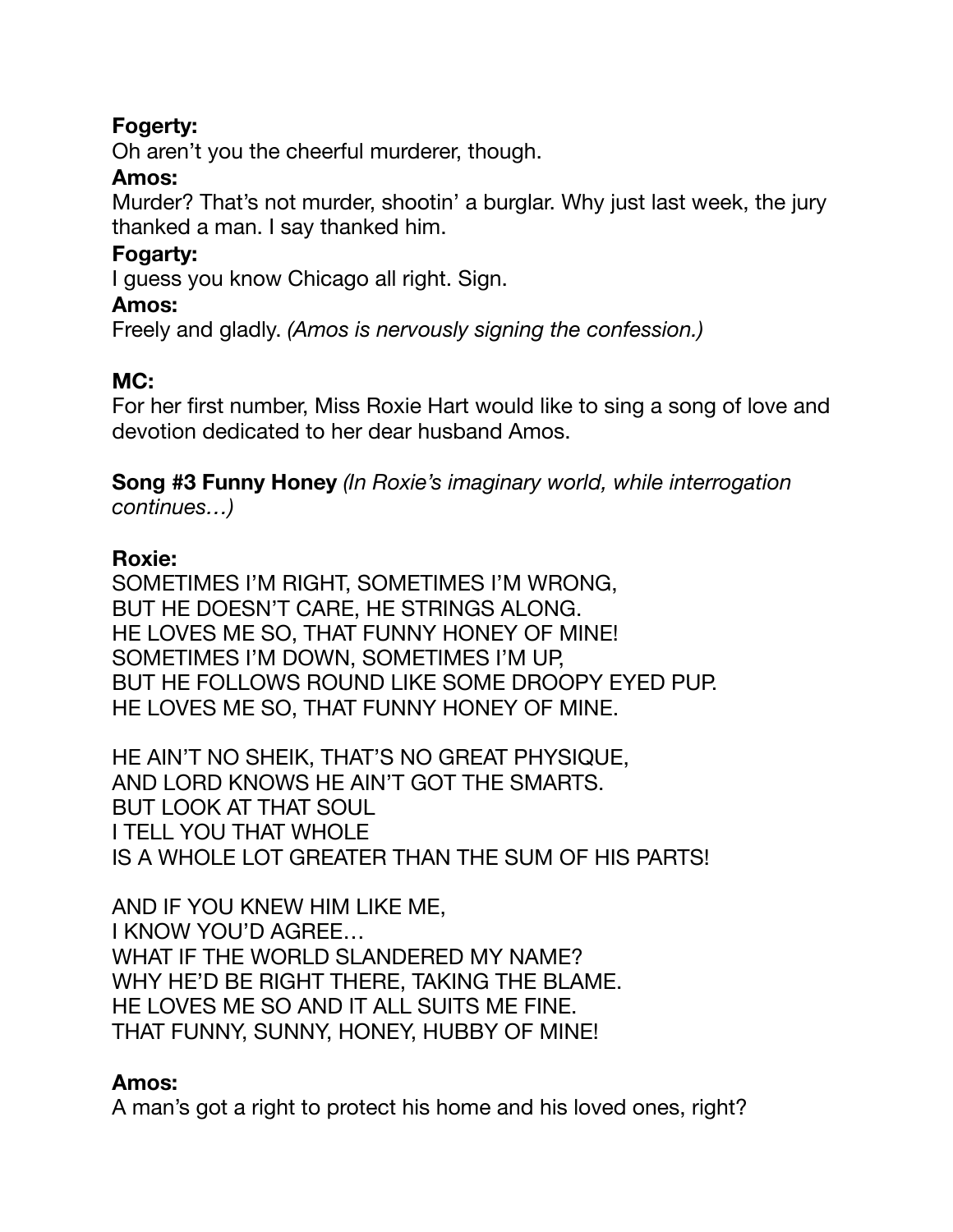## **Fogerty:**

Of course he has.

#### **Amos:**

Well I come in from the garage, Officer, and I see him coming through the window.

## **Fogerty:**

Uh huh.

## **Amos:**

With my wife Roxie there sleepin'

## **Fogerty:**

Uh huh…

## **Amos:**

Like an angel…an angel!

## **Roxie:**

HE LOVES ME SO, THAT FUNNY HONEY OF MINE!

**Amos:** *(as Calvin hands Fogerty the dead guy's wallet)*

I mean supposin', just supposin', he had violated her or somethin'…you know what I mean…violated?

## **Fogerty:**

I know what you mean.

## **Amos:**

Or somethin'. Think how terrible that woulda been. Good thing I got home when I did. I'm tellin' ya that! I say I'm tellin' ya that!

# **Roxie:**

HE LOVES ME SO THAT FUNNY HONEY OF MINE.

**Fogerty** *(who has been examining the dead guy's wallet):* 

Fred Casely.

# **Amos:**

Fred Casely? How could he be a burglar? My wife knows him. He sold us our furniture!

# **Roxie:**

LORD KNOWS HE AIN'T GOT THE SMARTS.

## **Amos:**

She lied to me. She told me he was a burglar.

## **Fogarty:**

You mean he was dead when you got home. **Amos:** *(during this Shackles undoes his cuffs)*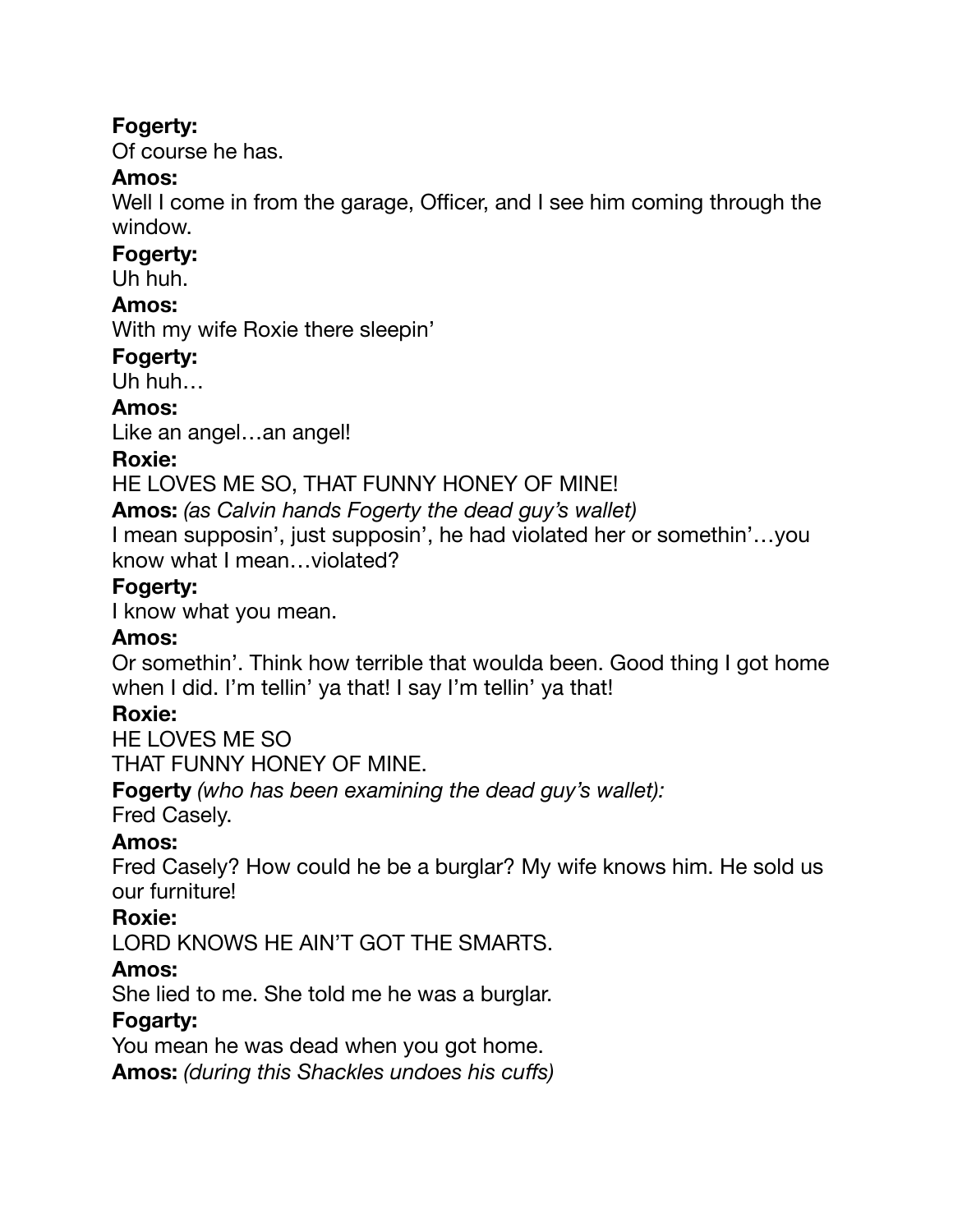She had him covered with a sheet and she's tellin' me that cock and bull story about this burglar, and I oughta say that I did it cause I was sure to get off…Burglar, huh?!

NOW HE SHOT OFF HIS TRAP, NOW HE SHOT OFF HIS TRAP, I CAN'T STAND THAT SAP! She was two timin' me huh?

LOOK AT HIM GO, RATTING ON ME! garage, working my butt off WITH JUST ONE MORE BRAIN **14 hours a day!** WHAT A HALF WIT HE'D BE! And she's up here munchin'

#### Roxie: **Amos: Amos: Amos:**

 Well then she can swing for all I care! Boy oh boy, i'm down at the on bon bons and jazzing. This time she's pushed too far.

IF THEY STRING ME UP, I'LL KNOW WHO BROUGHT THE TWINE! THE TWINE!

 Boy what a sap I was.

THAT SCUMMY, CRUMMY, DUMMY HUBBY OF MINE!

*(Roxie walks right into the scene. She tries to hit Amos but is subdued by Shackles and Calvin.)* 

#### **Roxie:**

You double crosser! You big blabber mouth! You said you'd stick! How could you do this to me, your own wife!

## **Amos**:

You been stringin' me along Roxanne. You told me he was a burglar and all the while you're up here jazzin' him.

#### **Roxie:**

You are a disloyal husband! *(To Fogerty)* Yeah I shot him. He was tryin' to walk out on me, the louse.

#### **Fogerty:**

That's a pretty cold blooded murder, Mrs. Hart. They're liable to hang you for that one.

#### **Roxie:**

Hang me?

## **Fogerty:**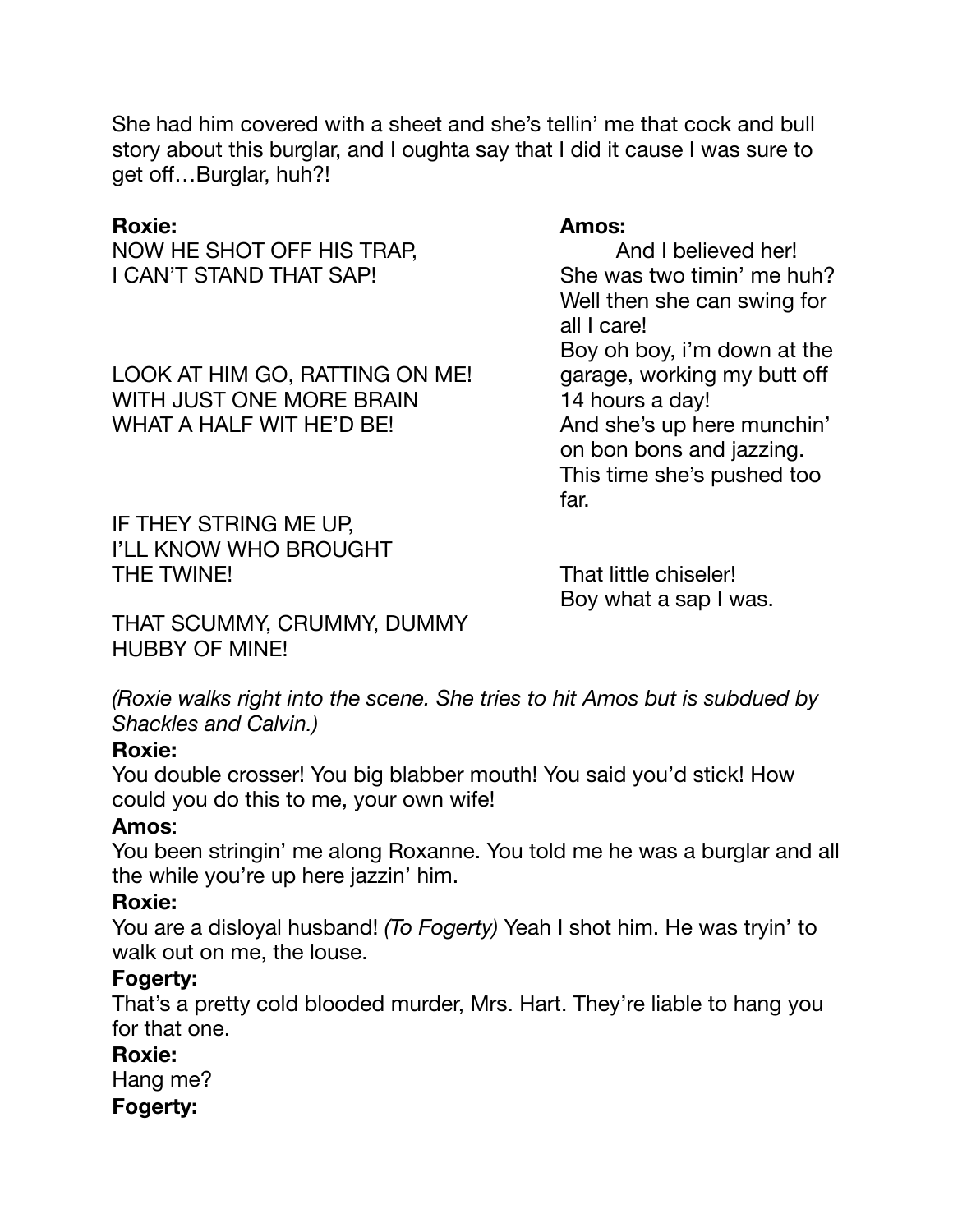Not so tough anymore, are ya?

#### **Roxie:**

Amos did you hear what he said? *(she starts praying as she is pushed to exit)* Hail Mary full of grace…

## **Lighting transition, major scene change:**

## **SCENE 3**

*Cook County Prison/Limbo* 

# **Song #4 Cell Block Tango**

## **MC:**

Now now, we don't have no Mary here, and grace is in short supply…but we do have Liz, Annie, June, Katalin, Mona and Velma…from the overcrowded women's wing of the Cook County Jail, the six merry murderesses in their rendition of… the Cell Block Tango.

**Liz:**  POP **Annie:**  SIX **June: SQUISH Katalin:**  UH UH **Velma:**  CICERO **Mona:**  LIPSCHITZ **Liz:**  POP **Annie:**  SIX **June: SQUISH Katalin:** 

UH UH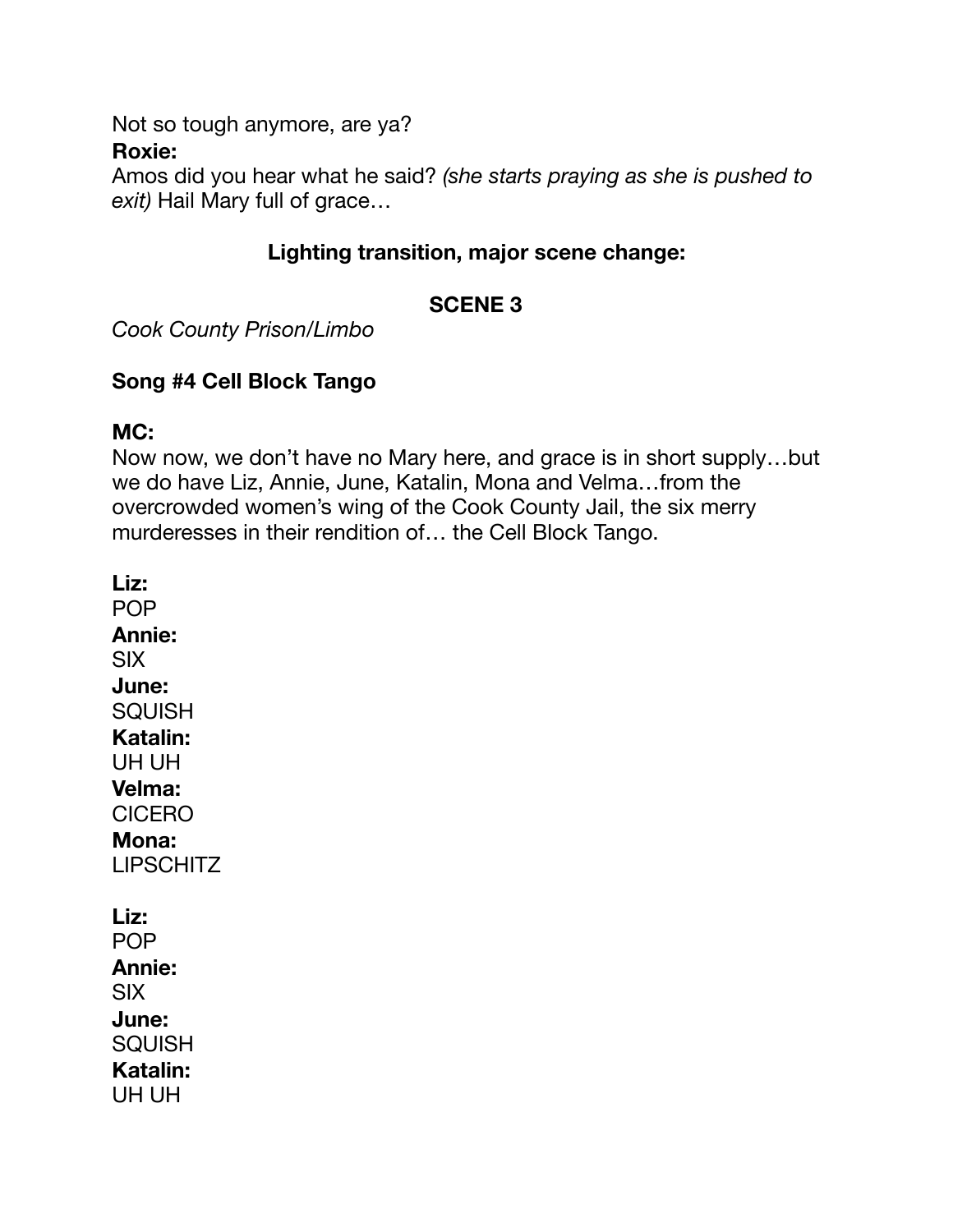**Velma:**  CICERO **Mona: LIPSCHITZ Liz:**  POP **Annie:**  SIX **June: SQUISH Katalin:**  UH UH **Velma:**  CICERO **Mona:**  LIPSCHITZ **Liz:**  POP **Annie:**  SIX **June: SQUISH Katalin:**  UH UH **Velma:**  CICERO **Mona:**  LIPSCHITZ

*(Women in prison rags flood the stage.)*  **All:**  HE HAD IT COMING, HE HAD IT COMING! HE ONLY HAD HIMSELF TO BLAME. IF YOU'DA BEEN THERE, IF YOU'DA SEEN IT

#### **Velma:**

I BETCHA YOU WOULD HAVE DONE THE SAME!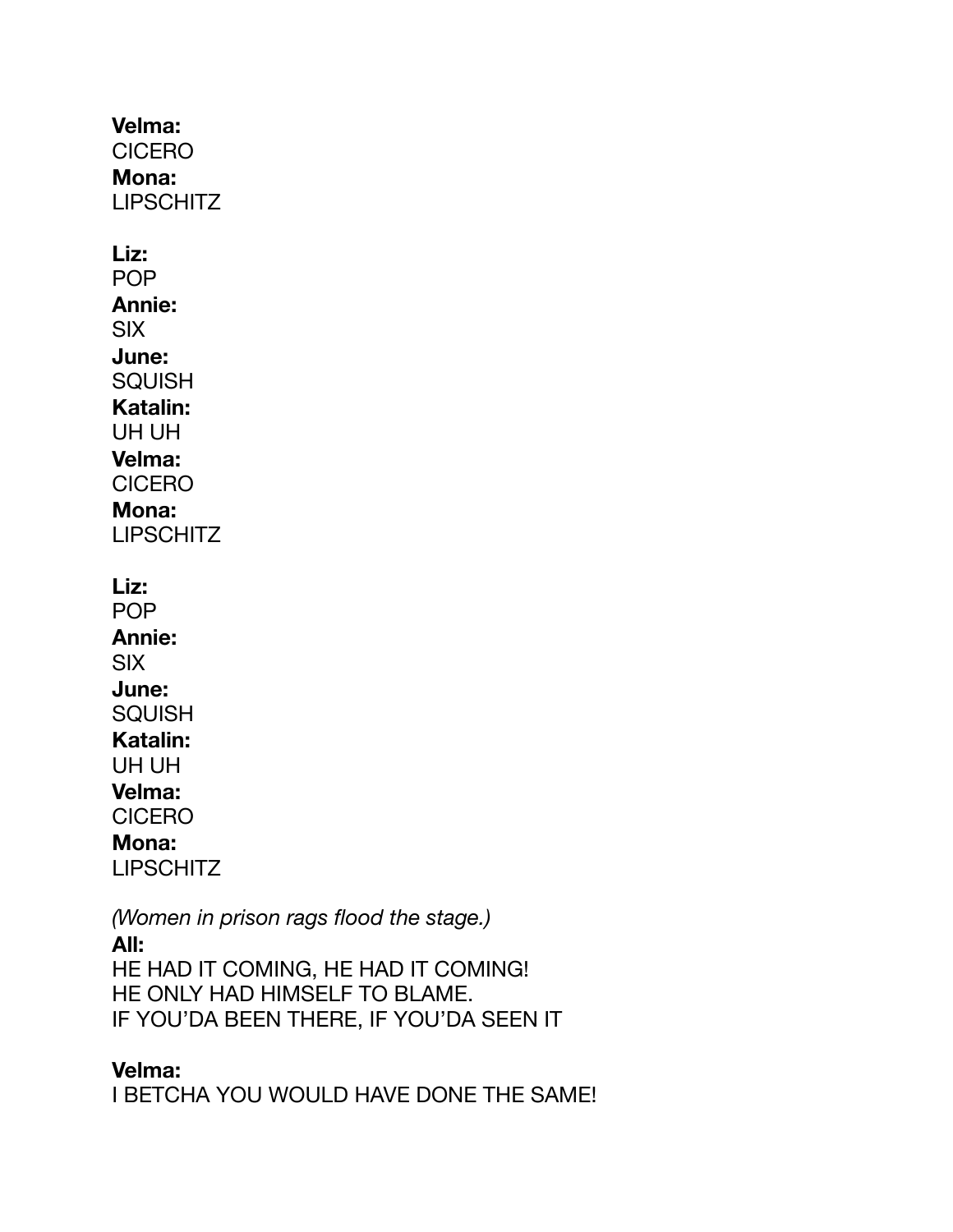| Liz:          |
|---------------|
| POP           |
| <b>Annie:</b> |
| SIX           |
| <b>June:</b>  |
| SQUISH        |
| Katalin:      |
| UH UH         |
| Velma:        |
| <b>CICERO</b> |
| Mona:         |
| LIPSCHITZ     |

## **Liz:** *(Liz and Bernie in a choreography/reenactment throughout)*

You know how people have these little habits that get you down? Like Bernie. Bernie liked to chew gum. No not chew. POP. Well I came home this one day and I'm really irritated, and looking for a little sympathy, and there's Bernie, drinkin' a beer and chewin'. No no chewin', POPPIN'. So I says to him, you pop that gum one more time…*(he pops)* And he did. So I took the shotgun off the wall and I fired two warning shots… into his head.

#### **All:**

HE HAD IT COMING, HE HAD IT COMING! HE ONLY HAD HIMSELF TO BLAME. IF YOU'DA BEEN THERE, IF YOU'DA SEEN IT, I BETCHA YOU WOULD HAVE DONE THE SAME!

## **Annie:** *(Annie and Ezekiel in choreography/re-enactment throughout)*

I met Ezekiel Young from Salt Lake City about two years ago, and he told me he was single, and we hit it off right away. So we started living together. He'd go to work, he'd come home, I'd mix him a drink, we'd have dinner. Well it was like heaven in two and half rooms! And then I found out. Single he told me. Single my foot! Not only was he married…oh no, he had six wives. One of those Mormons you know? So that night, when he came home, I mixed him a drink, as usual. You know some guys just can't hold their arsenic.

#### **Liz, Annie, June, Mona** *(in counterpoint with…)* **All:**  HE HAD IT COMING, THE HAD IT COMING,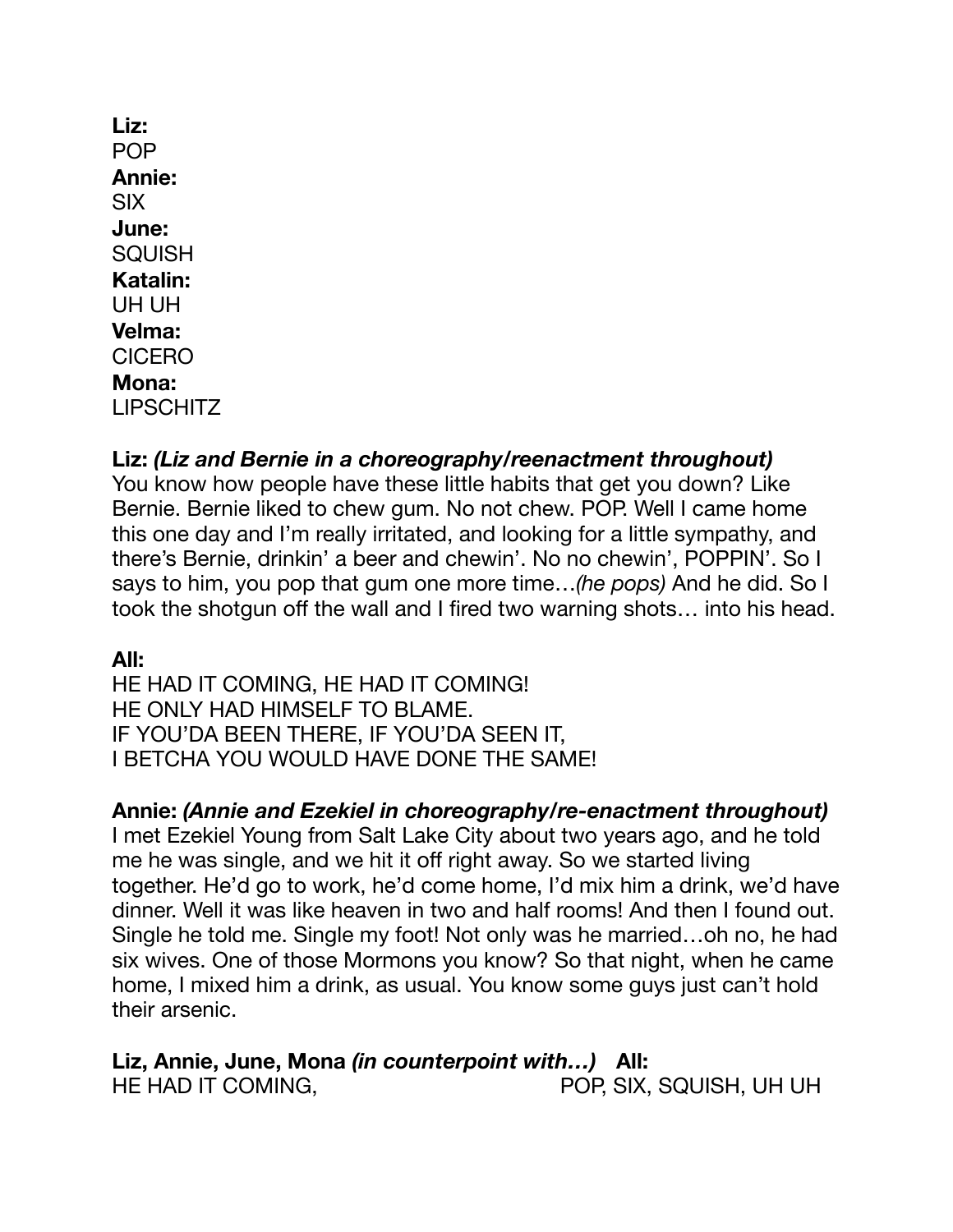HE HAD IT COMING CICERO, LIPSCHITZ HE TOOK A FLOWER IN ITS PRIME AND THEN HE USED IT **Example 20 POP, SIX, SQUISH, UH UH** AND HE ABUSED IT CICERO, LIPSCHITZ IT WAS A MURDER BUT NOT A CRIME! POP, SIX, SQUISH, UH UH

 CICERO, LIPSCHITZ

**June:** *(June and Wilbur in choreography/re-enactment throughout)* Now I'm standing in the kitchen, carvin' up a chicken for dinner, minding my own business, and in storms my husband Wilbur in a jealous rage. You been screwing the milkman he says, he was crazy and he kept screamin', you been screwin' the milkman! And then he ran into my knife. He ran into my knife ten times.

#### **All:**

IF YOU'D HAVE BEEN THERE, IF YOU'D HAVE SEEN IT I BETCHA YOU WOULD HAVE DONE THE SAME!

#### **Katalin:** *(to be translated to Romanian)*

(How did I find myself here? They are saying that my lover drugged my husband and that I suffocated him. But it's not true. I am innocent. I don't know Uncle Sam says I did this; I try again and again to explain but they don't understand.)

#### **June**:

But did you do it?

#### **Katalin:**

Uh uh. Not guilty!

**All:** (In counterpoint with…) **Velma:** HE HAD IT COMING, *MY Sister Veronica (who* HE HAD IT COMING *EXALLER SHEM EXAMPLES APPEARS here with the ice* HE ONLY HAD HIMSELF TO BLAME *bucket and ice pick,* IF YOU'D HAVE BEEN THERE *qiving them to Velma*) IF YOU'D HAVE SEEN IT and I did this double act I BETCHA YOU WOULD HAVE and my husband Charlie DONE THE SAME. The state of travelled around with us.

 Now for the last number in

our act, we did these 20 acrobatics tricks in a row. One, two, three, four, five, splits, spread eagles, flip flops, back flips one right after the other.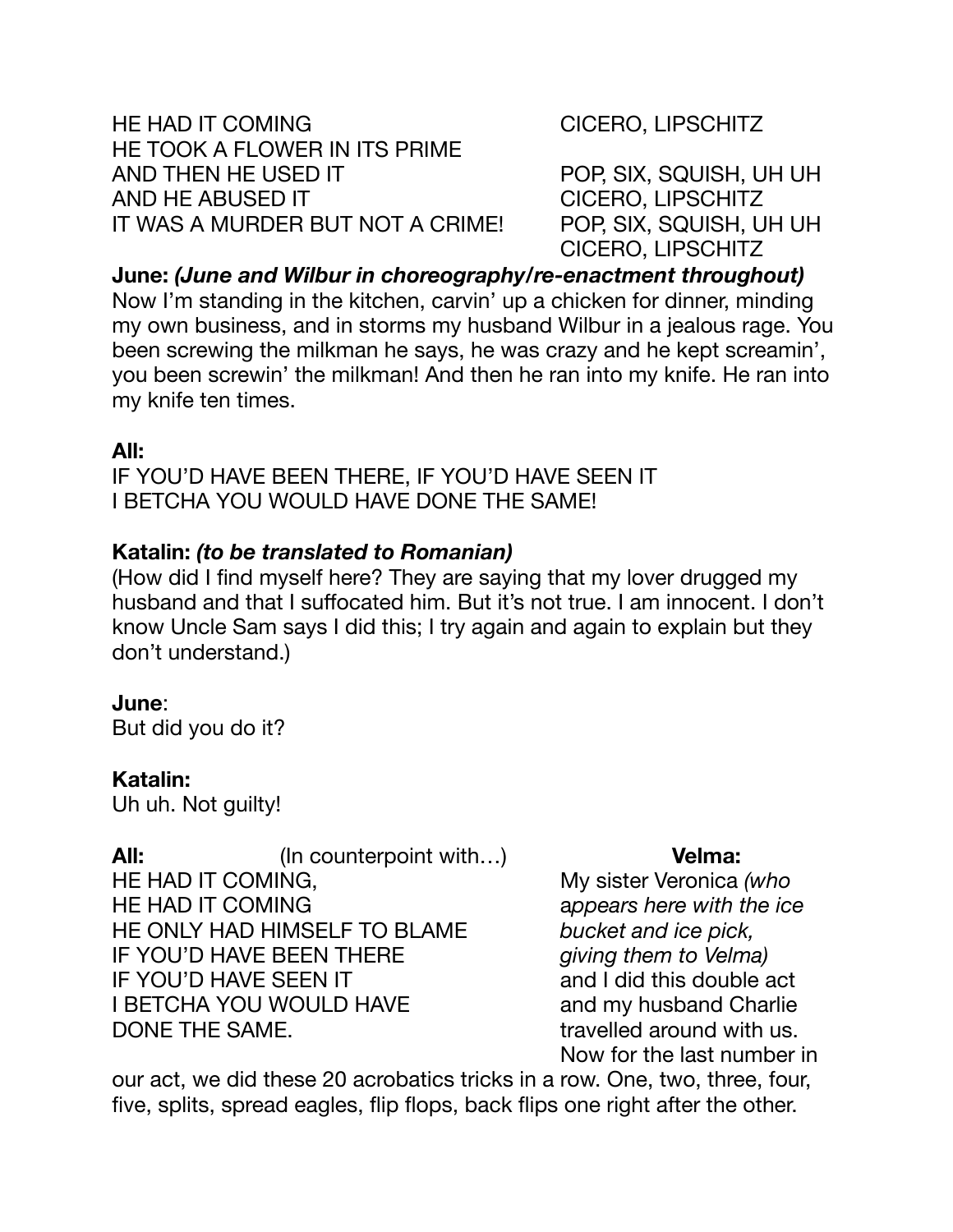Well this one night we were in Cicero, the three of us, sittin' up in a hotel room, boozin', havin' a few laughs, and we ran out of ice…so I went to get some. I come back, open the door, and there's Veronica and Charlie doing number 17, the spread eagle. Well, I was in such a state of shock, I completely blacked out. I can't remember a thing. It wasn't until later when I was washing the blood off my hands, i even knew they were dead.

#### **Velma:**

THEY HAD IT COMING, THEY HAD IT COMING. THEY HAD IT COMING ALL ALONG. I DIDN'T DO IT, BUT IF I'DA DONE IT… HOW COULD YOU TELL ME THAT I WAS WRONG?

*(Velma repeats above with the other murderesses, while the rest of the cast sings in call and response style):* 

#### **All:**

THEY HAD IT COMING, THEY HAD IT COMING, THEY TOOK A FLOWER IN ITS PRIME, AND THEN THEY USED IT, AND THEY ABUSED IT, IT WAS A MURDER BUT NOT A CRIME!

#### **Mona:** *(Mona and Alvin in a choreography/re-enactment throughout)*

I loved Alvin Lipschitz more than I can possibly say. He was a real artistic guy, sensitive, a painter, but he was troubled. He was always trying to find himself. He'd go out every night looking for himself and on the way he found Ruth, Gladys, Rosemary, and Irving. I guess you could say we broke up because of artistic differences; he saw himself as alive and I saw him dead.

#### **All:**

THE DIRTY BUM, BUM, BUM, BUM, BUM THE DIRTY BUM, BUM, BUM, BUM, BUM!

*(Huge call and response counterpoint section with Katalin repeating her "not guilty" sob story, then big finish):* 

**All:**  HE HAD IT COMING, HE HAD IT COMING HE ONLY HAD HIMSELF TO BLAME IF YOU'D HAVE BEEN THERE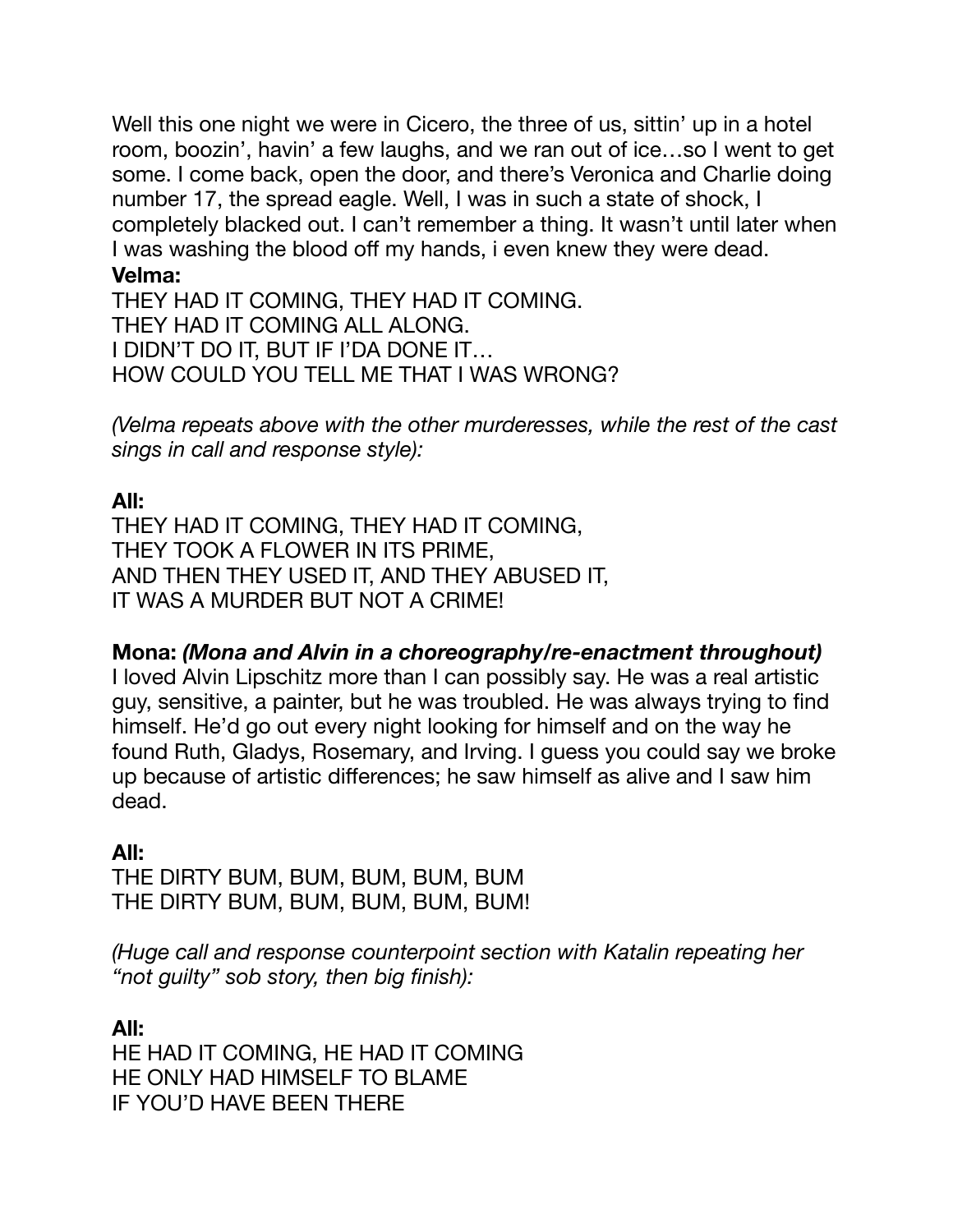IF YOU'D HAVE SEEN IT I BETCHA YOU WOULD HAVE DONE THE SAME!

*(All retreat dramatically, while lines overlap):*  **Liz:**  You pop that gum one more time… **Annie:**  Single my foot. **June:**  Ten times. **Katalin:**  (I loved him and I don't want to die here!) **Velma:**  Number 17. **Mona:**  Artistic differences.

#### **All:**  I BETCHA YOU WOULD HAVE DONE….THE SAME!

# **Blackout and focus shift:**

## **SCENE 4**

*Commons/Limbo/Mama's Office* 

**Shackles:** *(coming in with Roxie)* Welcome back, Dee. **Dee***: (coming in with Fogerty)* Yeah, yeah, won't be long. Just part of the routine. Who's this waif? **Fogerty:** All yours Shackles. **Liz:** Hey Rookie… **Dee:** First time? Ever had Morton before? **Roxie:** Uh…do you mean… **Liz:** The warden. **Dee:** The matron. She ain't so bad. Long as you keep her happy *(money gesture)*

**Master of Ceremonies:** *(MC brings Mama in with a flourish…)* Ladies and gentlemen, the Keeper of the Keys, the Countess of the Clink, the Mistress of Murderer's Row, Matron Mama Morton!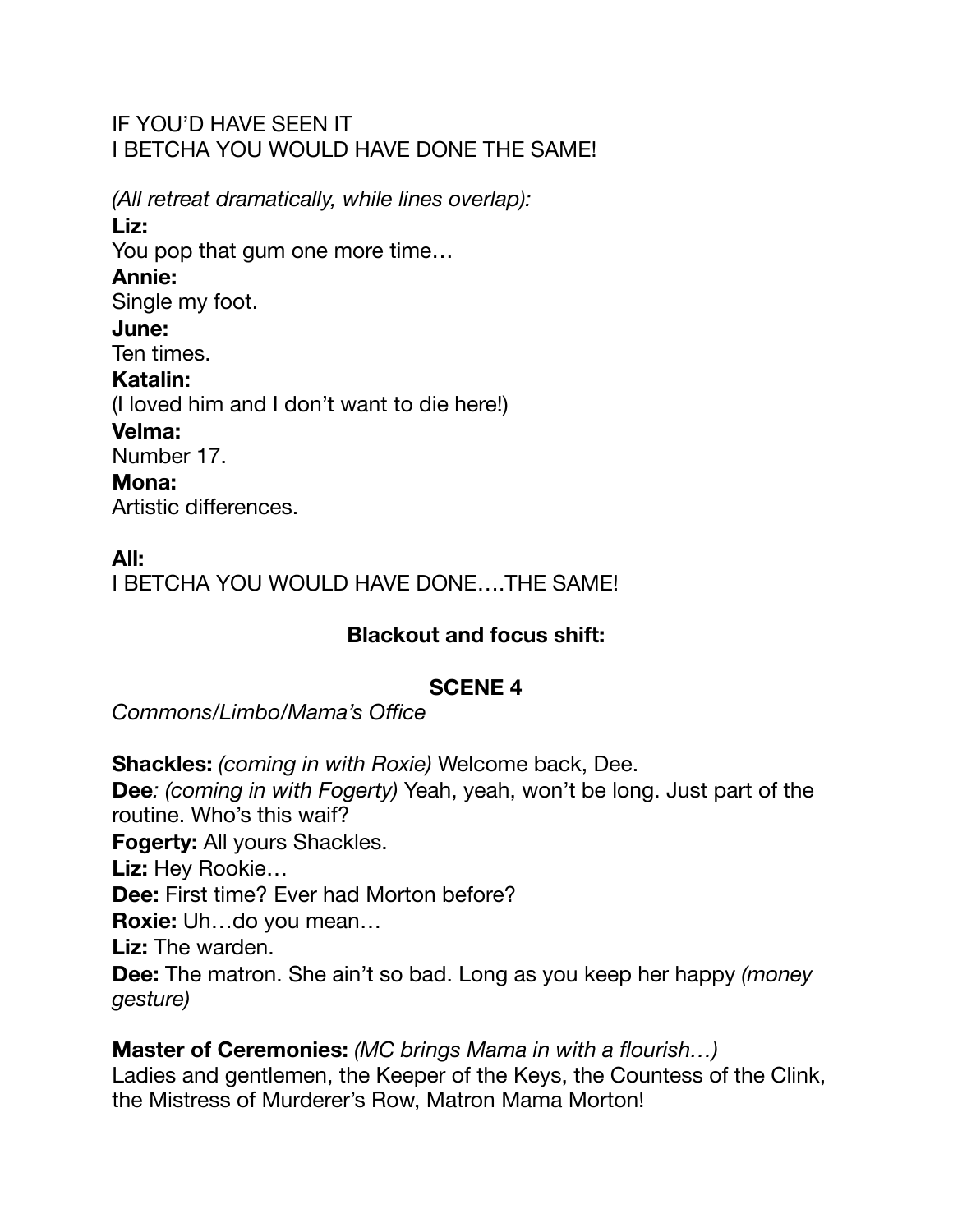*(the MC removes her mink stole and gives her space….)* 

## **Song #5 When You're Good To Mama**

#### **Mama:**

ASK ANY OF THE CHICKIES IN MY PEN, THEY'LL TELL YA I'M THE BIGGEST MOTHER HEN I LOVE THEM ALL AND ALL OF THEM LOVE ME BECAUSE THE SYSTEM WORKS, THE SYSTEM CALLED RECIPROCITY… GOT A LITTLE MOTTO, ALWAYS SEES ME THROUGH WHEN YOU'RE GOOD TO MAMA, MAMA'S GOOD TO YOU. THERE'S A LOT OF FAVOURS, I'M PREPARED TO DO. YOU DO ONE FOR MAMA, SHE'LL DO ONE FOR YOU. THEY SAY THAT LIFE IS TIT FOR TAT, AND THAT'S THE WAY I LIVE. SO I DESERVE A LOTTA TAT, FOR WHAT I'VE GOT TO GIVE! DON'T YOU KNOW THAT THIS HAND, WASHES THAT ONE TOO, WHEN YOU'RE GOOD TO MAMA, MAMA'S GOOD TO YOU!

#### **Lighting shift, Velma is in Mama's office and Mama walks into the scene:**

#### **Velma:**

Look at this, Mama. The Tribune calls me the Crime of the Year, and the News says, "not in recent memory do we recall so fiendish and horrible a double homicide."

#### **Mama:**

Ah baby you couldn't buy that kinda publicity. I talked to Flynn for you. Your trial is set for March 5; March 7 you'll be acquitted, and March 8th do you know what Mama's gonna do for you? She's gonna start you on a vaudeville tour.

#### **Velma:**

I been on a lotta tours Mama. What kinda dough are we talkin' about? **Mama:** Well I been talking to the boys down at William Morris and due to your recent sensational activities, i can get you twenty five hundred.

#### **Velma:**

Twenty five hundred?! The most me and Veronica ever made together was 350.

#### **Mama:**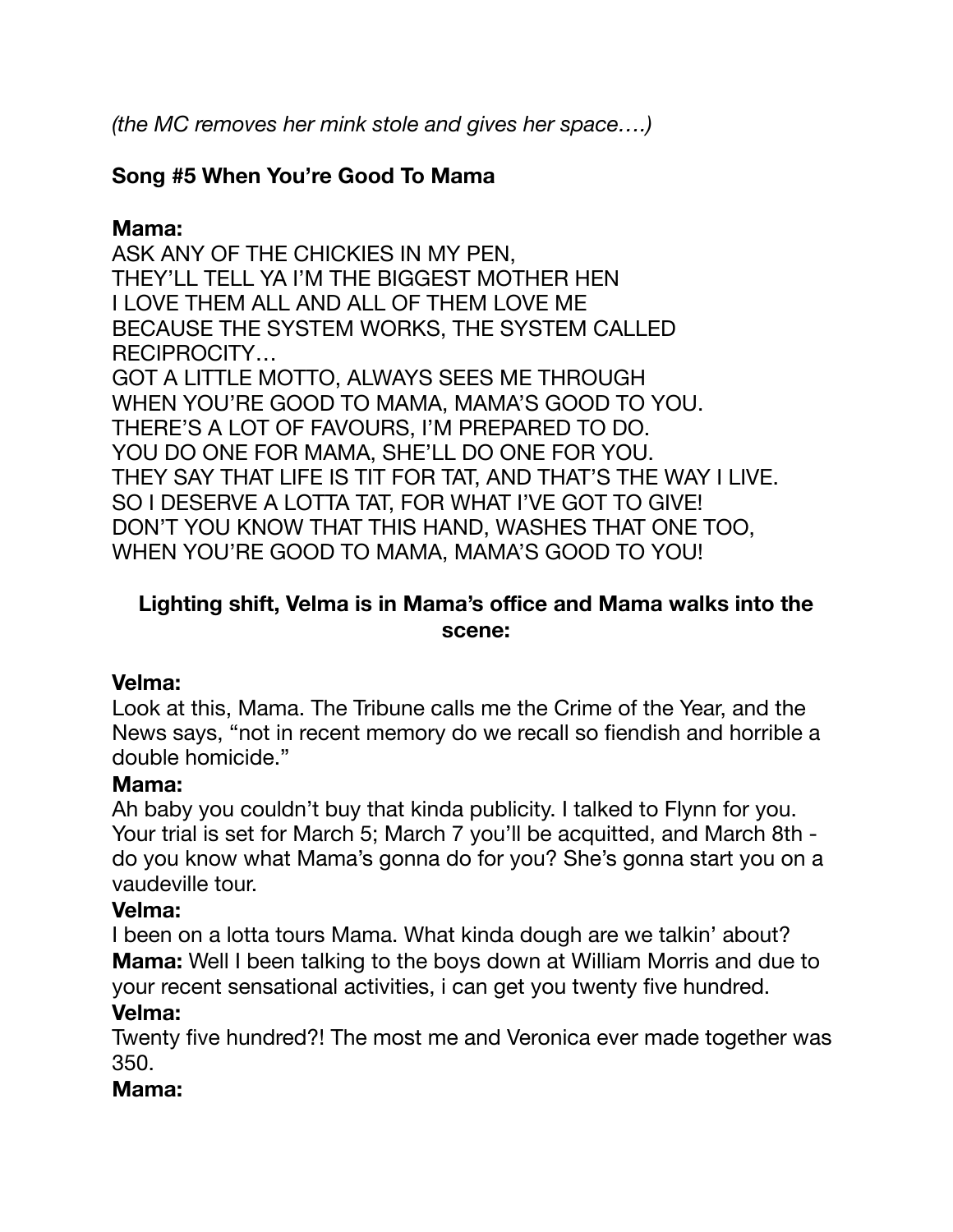That was before Cicero, before Billy Flynn, before me.

## **Velma:**

I always wanted to play Big Jim's - do you think you could get me that? **Mama:** 

Big Jim's! Well now that might take another phone call.

## **Velma:**

Uh huh, and how much would that phone call cost?

## **Mama:**

Come on, you know you're my favourite. Only dame in this joint who's as classy as I am. You're like family! I'll do it for 50 bucks.

# **Lighting shift, Mama moves back to MC, Velma and desk off, song continues:**

## **Mama:**

IF YOU WANT MY GRAVY, PEPPER MY RAGOUT, SPICE IT UP FOR MAMA, SHE'LL GET HOT FOR YOU. THE FOLKS ATOP THE LADDER ARE THE ONES THE WORLD ADORES, SO BOOST ME UP MY LADDER KID, AND I'LL BOOST YOU UP YOURS. LET'S ALL STROKE TOGETHER LIKE THE PRINCETON CREW, WHEN YOU'RE STROKIN' MAMA, MAMA'S STROKIN' YOU! SO WHAT'S THE ONE CONCLUSION I CAN BRING THIS NUMBER TO? WHEN YOU'RE GOOD TO MAMA… MAMA'S GOOD TO YOU! *(MC escorts Mama offstage.)* 

# **Lighting change, scene change, focus shift:**

# **SCENE 5**

*Cook County Commons* 

## **June:**

Hey hey, if my husband Wilbur comes here to visit me, you tell him I do not want to see him.

## **Dee:**

June, your husband is dead. You killed him.

## **June:**

Oh. Well. Forget it then.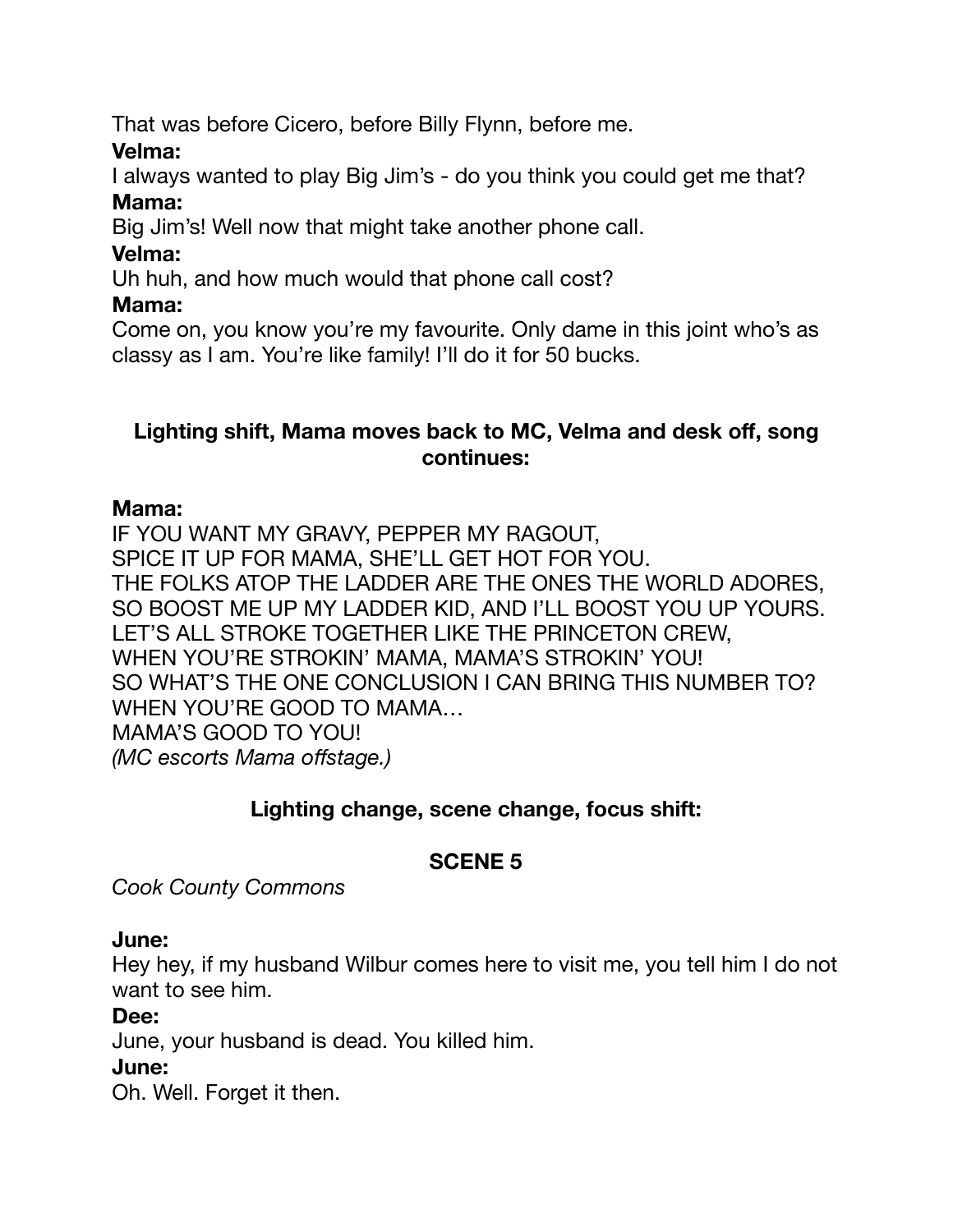#### **Dee:**

Alright *(getting up as Shackles enters with a signal)…* hate to cut this little reunion short but looks like my bail's been posted.

#### **Velma:**

Adieu, adieu! *(being super fake dramatic)*

#### **Dee:**

See you later suckers. *(she's gone)*

#### **Velma:**

Hey! Get outta my chair.

#### **Roxie:**

I was just…

## **Liz:**

Meet Velma Kelly. Now scram.

#### **Roxie:**

THE Velma Kelly?! Gosh I am sure pleased to meet you! I read about you in the papers…I was at the club that night…!

## **Annie:**

You and half of Chicago.

## **Roxie:**

Miss Kelly, can I ask you something? The Assistant District Attorney Mr. Harrison said what I done is a hanging case and he's prepared to ask for the maximum penalty.

## **Mona:**

Yeah so? Welcome to the club.

## **Roxie:**

I'm scared. I sure would appreciate some advice…

## **Velma:**

Look I don't give no advice. You're a perfect stranger and I'd prefer to keep it that way.

## **Roxie:**

Gee thanks a lot.

## **Velma:**

You're welcome.

*(Roxie starts to go back to her cell…Mama has witnessed this exchange.)* **Mama:** 

#### I'd like to help you. *(Annie goes to Mama, hands her some money and Mama hands her a small bottle. Annie goes back to her cell.)* First off, what do you plan on telling the jury?

## **Roxie:**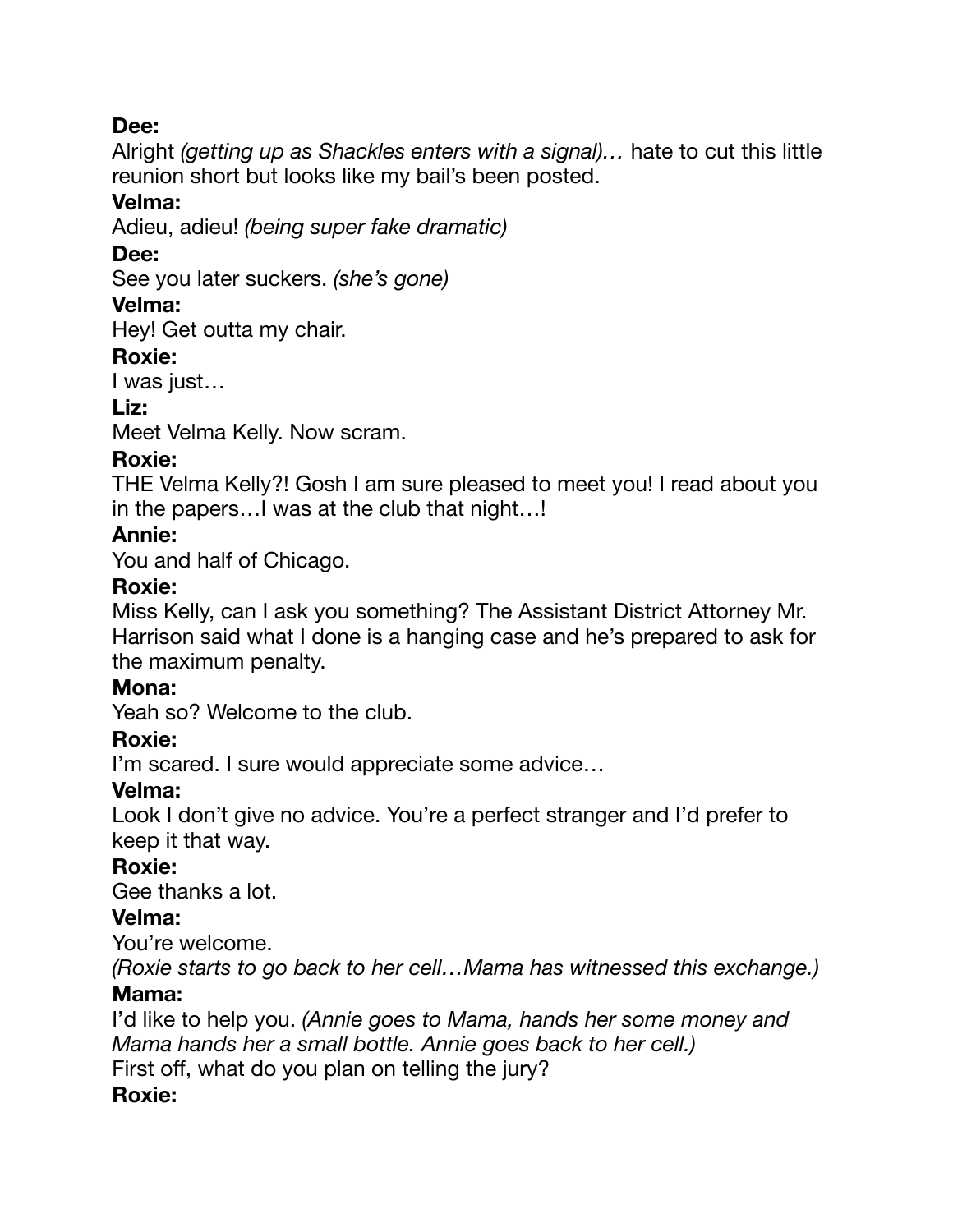I guess…I guess I'll just tell them the truth?

*(everyone laughs)* 

#### **Mama:**

You can't tell them that dearie!

## **June:**

Tellin' the jury the truth.

## **Velma:**

That's about as corny as it gets.

## **Roxie:**

Well what's your grounds then...?

## **Velma:**

That I didn't do it! *(All agree, same here-style.)*

# **Roxie:**

So who did?

## **Velma:**

Well I'm sure I don't know...Can't remember a thing - only I'm sure I didn't do it; I've got the tenderest heart in the world. Who's your lawyer?

# **Roxie:**

I ain't got a lawyer.

# **Velma:**

*(standing, yawning)* Huh. Say Mama, would you be a dear and wake me for lunch?

# **Mama:**

My pleasure Vel.

## **Roxie:**

Wow…

## **Mama:**

She wears nothin' but Black Narcissus Perfume, and never makes her own bed.

# **Roxie:**

I thought you had to.

## **Liz:**

Mama takes care of it.

# **Mama:**

You see, Velma pays me \$5 a week then I give the Romanian 50 cents and she does it. Hey Katalin (tell Roxie how you killed your lover)!

## **Katalin** *(from her cell)*:

Not quilty!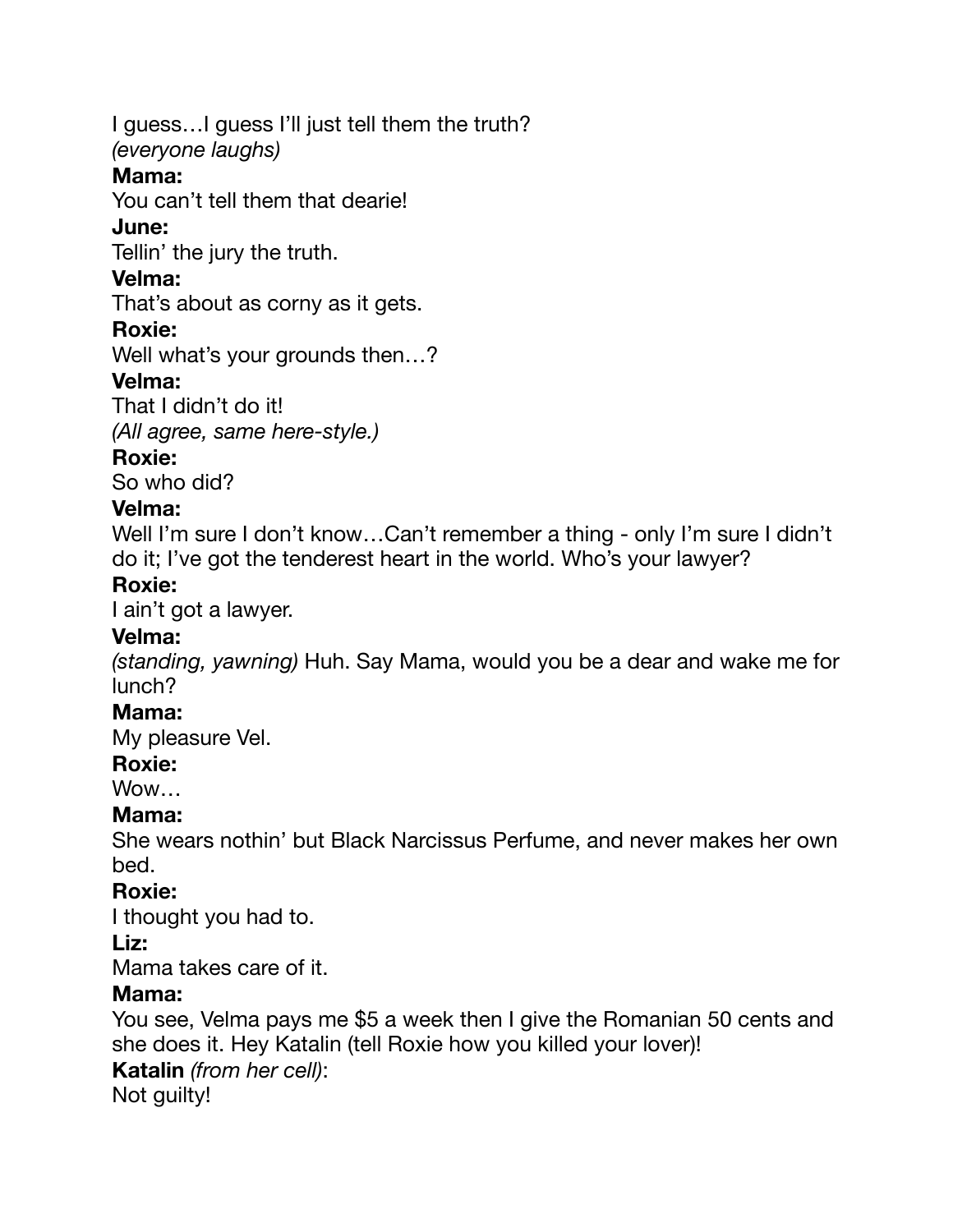## **Mama:**

Anyway, Velma has her laundry sent out, that's \$5 more, and she has her meals brought in from Wooster's around the corner - that's \$20 a week. And you know who's defending her doncha?

## **Roxie:**

No who?

#### **Mama:**

Mr. Billy Flynn!

#### **Mona:**

Best criminal lawyer in all of Chicago.

#### **Roxie:**

How do you get Billy Flynn?

#### **Mama:**

You give me \$100 then I make a phone call.

#### **Roxie:**

I see, and how much does he get.

#### **Mama:**

Five thousand dollars.

#### **Roxie:**

Five thousand dollars?!

#### **Mama:**

Worth every cent. Never lost a case for a female client yet.

## **Roxie:**

Never?

#### **Mama:**

Never. I'd be glad to make that phone call for you. *(saunters away)*

## **Roxie:**

Where am I gonna get five thousand dollars?

# **SCENE 6**

*Cook County visitor's centre*  **SONG #6 Tap Dance** 

## **MC:**

Ladies and gentlemen, a tap dance. *(Katalin taps behind Roxie and Amos to accentuate Roxie's attempt to convince Amos to help her)* 

## **Roxie:**

Oh Amos I knew you'd come. Amos, I know I've been sinful. But I'm changin' my ways. All I want now is to make it up to you. For what I done.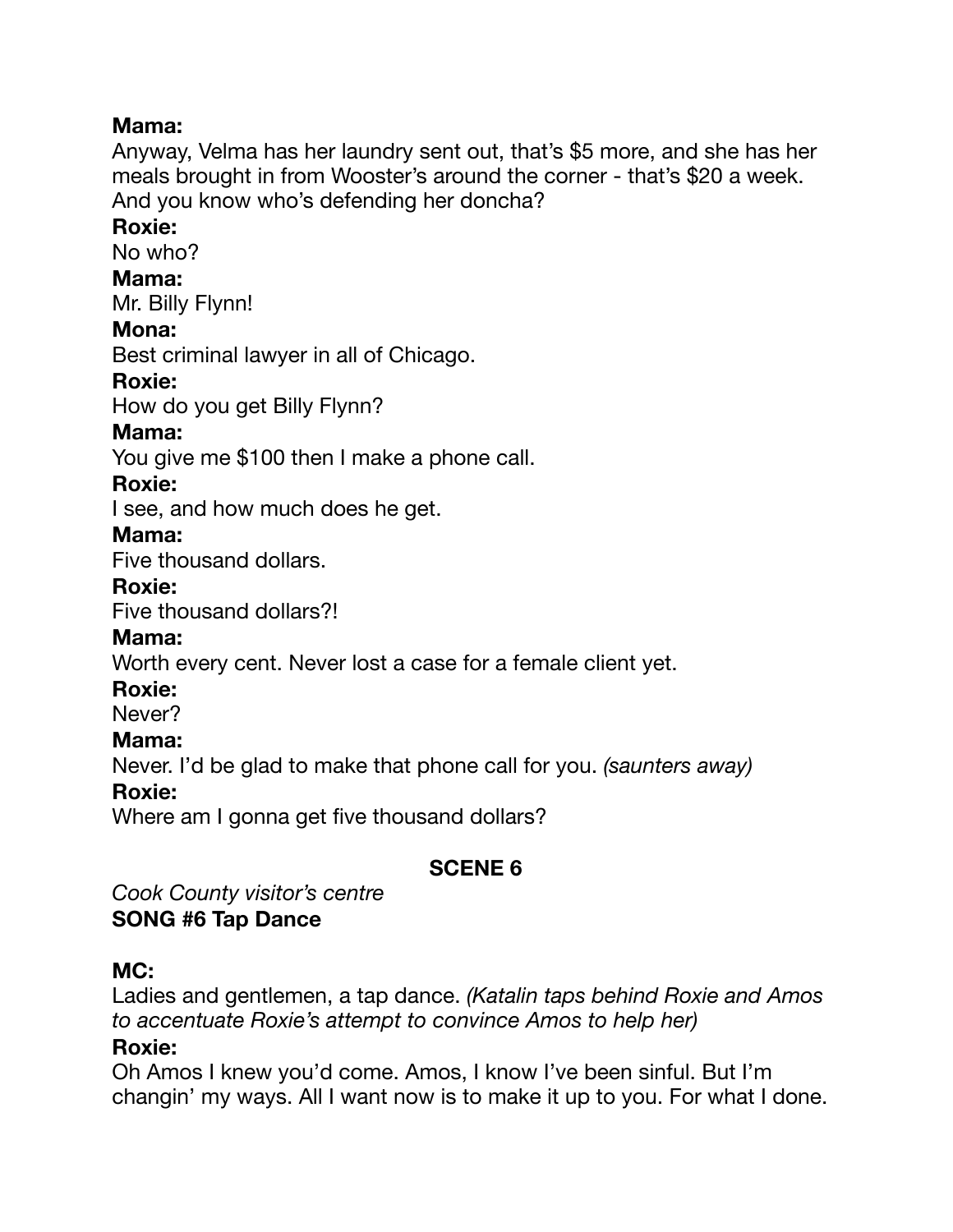And I will Amos, i will, just as soon as I get outta here. And you can help me get outta here. See there's this lawyer, and he costs five thousand dollars.

## **Amos:**

I'm tired of your fancy footwork Roxie - the answer is no.

## **Roxie:**

Oh Amos I know I lied, and I know, I cheated, Oh Amos, I even stole money from your pants pockets whiles you was sleepin'…

#### **Amos:**

You did?

## **Roxie:**

But I never stopped lovin' you. Not ever. I always thought - my Amos - so manly, so attractive, so…so…sexy…

## **Amos:**

Honest?

#### **Roxie:**

Honest!

## **Amos:**

But five thousand clams!

## **Roxie:**

It's my hour of need for chrissakes!

## **Amos:**

I'll get it for ya Roxie. I'll get it. *(On the MC's cue, Katalin and Roxie take a bow.)* 

## **SCENE 7**

*Limbo* 

## **MC:**

And now, let's welcome to the stage, the silver tongued Prince of the Courtroom, the one, the only, Mr. Billy Flynn!

*(Lights up on Billy's girls:)* 

# **Song #7 All I Care About Is Love**

**Billy's Girls:**  WE WANT BILLY. WHERE IS BILLY?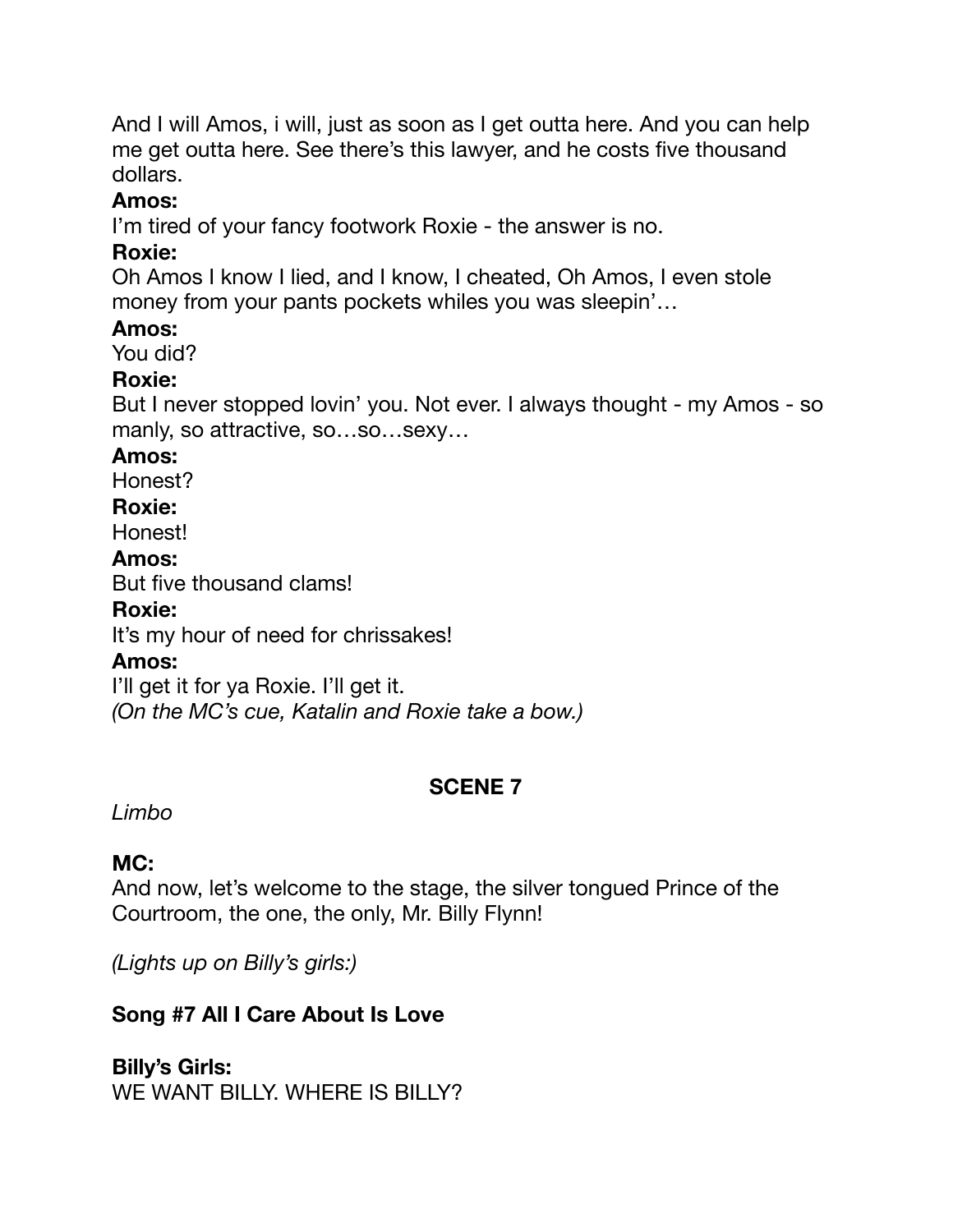GIVE US BILLY. WE WANT BILLY. B. I. DOUBLE L. Y. WE'RE ALL HIS! HE'S OUR KIND OF A GUY, AND OOH WHAT LUCK! CUZ HERE HE IS!

*(Billy appears, dressed to the teeth, to deliver this iconic line:)* 

#### **Billy:**

Is everybody here? Is everybody ready?

I DON'T CARE ABOUT EXPENSIVE THINGS, CASHMERE COATS, DIAMOND RINGS, DON'T MEAN A THING, ALL I CARE ABOUT IS LOVE! **Girls**: THAT'S WHAT HE'S HERE FOR. **Billy:**  I DON'T CARE FOR WEARING SILK CRAVATS, RUBY STUDS, SATIN SPATS, DON'T MEAN A THING - ALL I CARE ABOUT IS LOVE! **Girls:**  ALL HE CARES ABOUT IS LOVE! **Billy:**  GIMME TWO EYES OF BLUE, SOFTLY SAYING **Girls:**  I need you. **Billy:**  LET ME SEE HER STANDIN' THERE, HONEST MISTER I'M A MILLIONAIRE! I DON'T CARE FOR ANY FINE ATTIRE, VANDERBILT MAY ADMIRE, NO NO NOT ME, ALL I CARE ABOUT IS LOVE. **Girls:**  ALL HE CARES ABOUT IS LOVE! **Billy:**  IT MAY SOUND ODD BUT ALL I CARE ABOUT IS LOVE. **Girls:**  THAT'S WHAT HE'S HERE FOR.

**Billy:**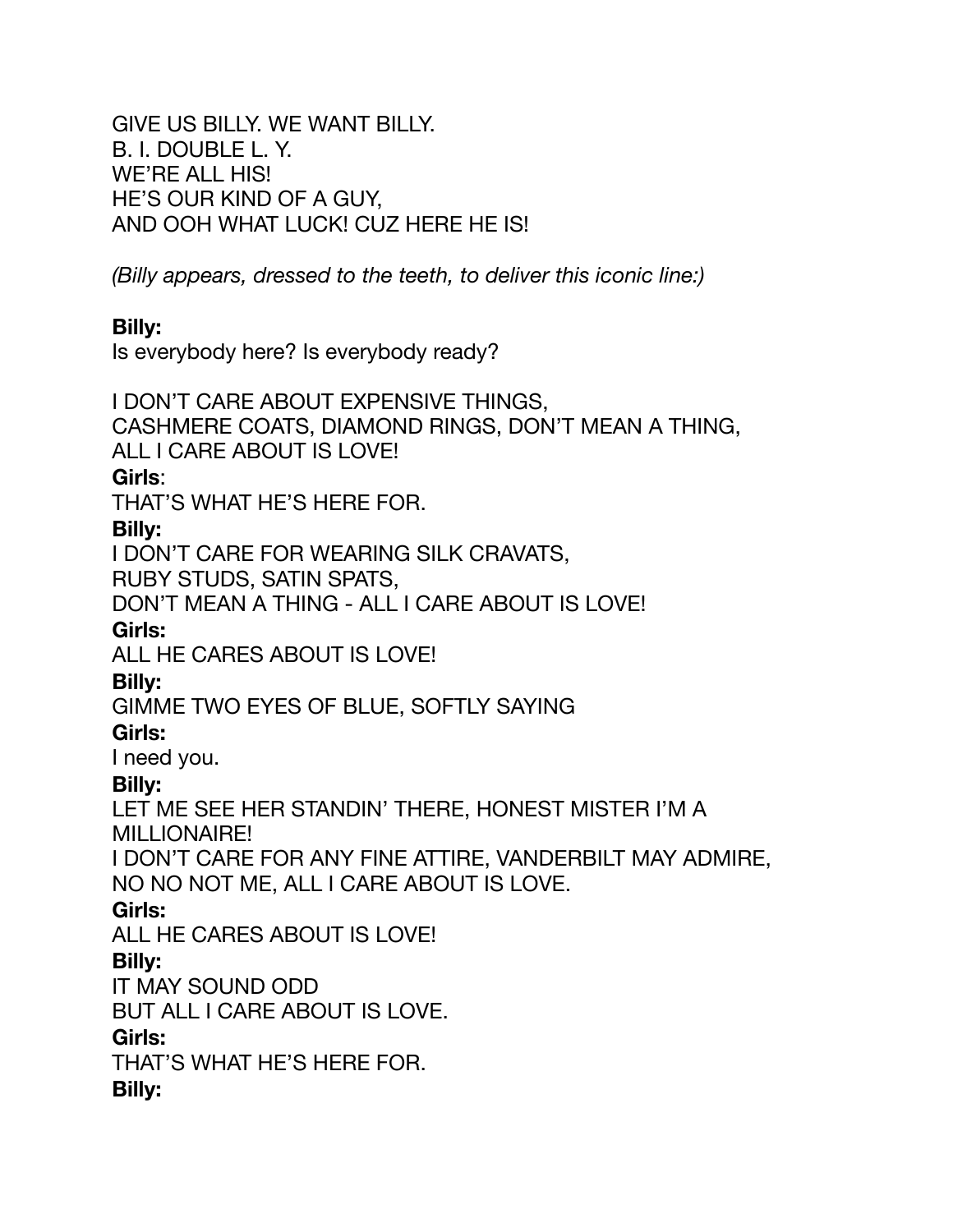#### HONEST TO GOD, ALL I CARE ABOUT IS LOVE. **Girls:**  ALL HE CARES ABOUT IS LOVE! **Billy:**  SHOW ME LONG LOVELY HAIR, FLOWING DOWN, ABOUT TO THERE, AND WHEN I SEE HER RUNNIN' FREE, KEEP YOUR MONEY THAT'S ENOUGH FOR ME! **Girls:**  Ah! **Billy:**  I DON'T CARE FOR DRIVING PACKARD CARS, OR SMOKIN' LONG BUCK CIGARS, NO NO NOT ME… DOIN' THE GUY IN, WHO'S PICKIN' ON YOU… TWISTIN' THE WRIST, THAT'S TURNIN' THE SCREW… **All onstage:**  ALL I (HE) CARE(S) ABOUT IS LOVE!

*(The girls walk Billy right into his next scene and disappear, giggling.)* 

#### **Focus shift, scene change, lighting shift:**

# **SCENE 8**

*Billy's Office Tamia is measuring and fussing over Billy. Amos walks in.* 

#### **Billy:**

Well hello Andy.

#### **Tamia:**

Amos, his name's Amos.

#### **Billy:**

Right, right…did you bring the rest of the five thousand dollars?

## **Amos:**

I didn't do quite as well as I'd hoped…But I will Mr. Flynn. I will! So here's \$500 on my insurance…

## **Billy and Tamia:**

Whoop de dooo*.*

#### **Amos:**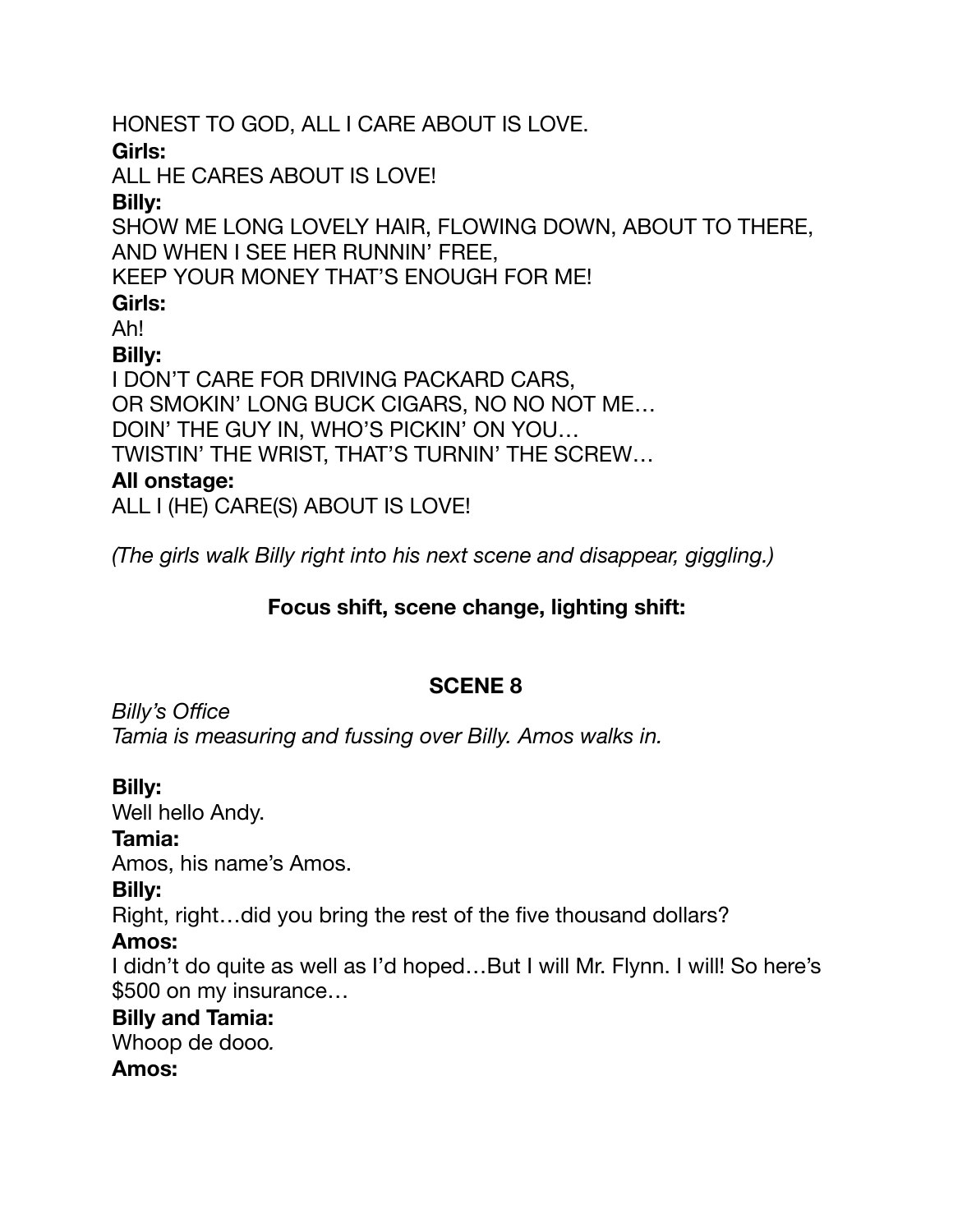And \$300 I borrowed from the guys down at the garage, and \$700 out of the building and loan fund…

## **Billy:**

With your deposit that makes 2 grand.

# **Amos:**

All I got so far.

## **Billy:**

What about her father?

## **Amos:**

Well…

## **Billy:**

I spoke to him myself. He said that his daughter went to hell years ago and could stay there.

## **Tamia:**

To hell in a handbasket to quote him precisely.

## **Amos:**

But she's my wife! I'll pay you \$20 a week on my salary.

## **Tamia:**

She'll swing before long.

## **Amos:**

I'll give you notes with interest, double, triple til every cent is paid. I promise ya that! I say I promise ya that!

## **Billy:**

Very touching, isn't it? *(Tamia sniffs)* But I've got a motto. And that motto is "play square". When you came to me I didn't ask you if she was guilty.

## **Tamia:**

He didn't ask if she was innocent.

# **Billy:**

I didn't ask if she's a dope fiend, or a drunk…All I said was "have you got 5 thousand dollars?" and you said yes. But you haven't. So I figure you're a dirty liar. (*Tamia adds a "tsk tsk" as she leaves them alone)*

# **Amos:**

I'm sorry Mr. Flynn. *(he sadly starts to take his money and bank notes back but Billy stops him)* 

# **Billy:**

But I took her case and I'll keep it cause I play square. Now here's what we're gonna do…by tomorrow morning I'll have your wife's name splashed across every newspaper in town as the hottest little jazz slayer since Velma Kelly. Then we announce we're gonna hold an auction. To raise money for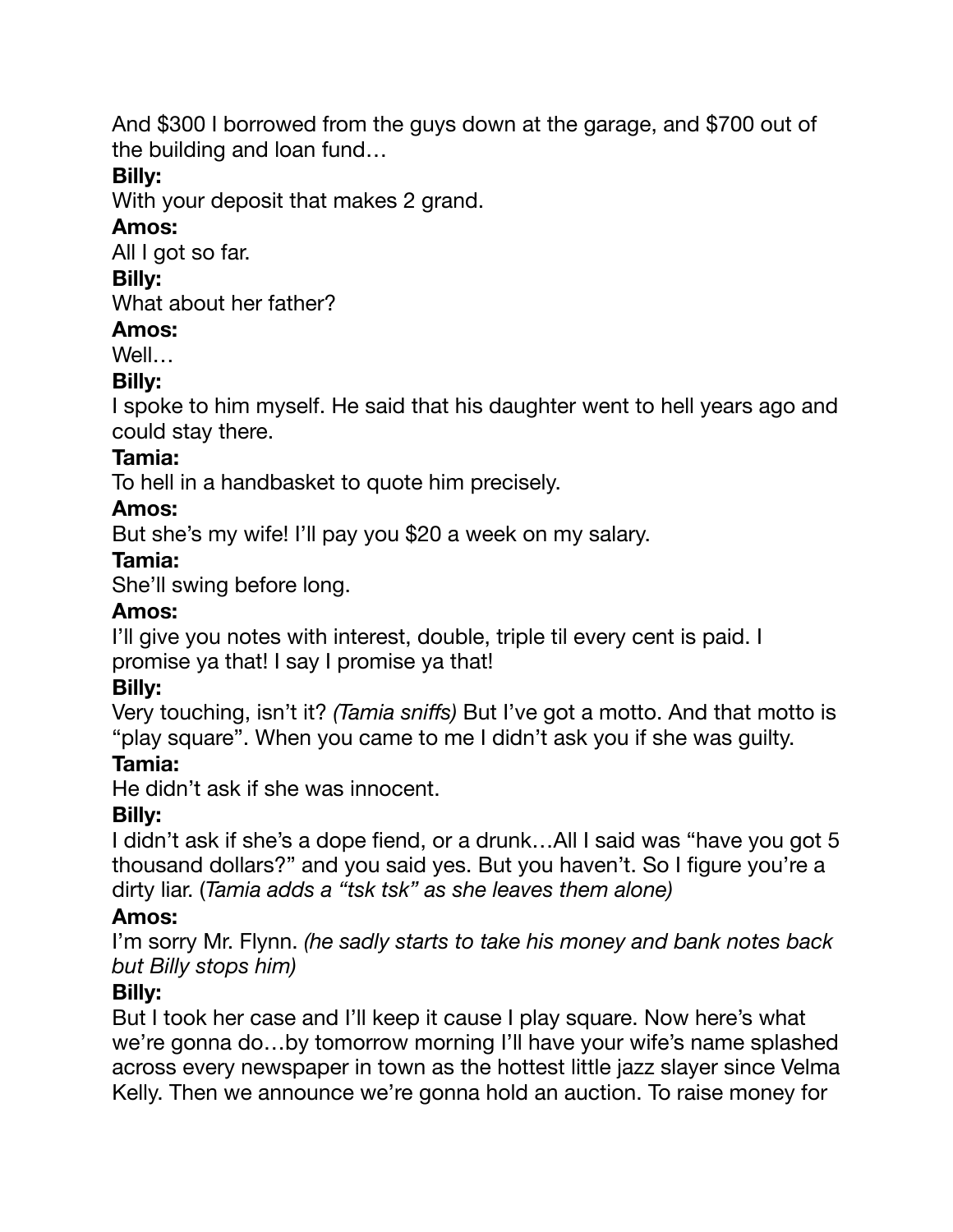her defense. They'll buy anything she ever touched - shoes, dresses - plus we tell'em that if she gets hanged…

#### **Amos**:

Hanged?

#### **Billy:**

The stuff triples in value. And that's how we raise the rest of the five grand. **Amos** *(being walked out by Billy, as the scene changes around them)*: I don't know…

#### **Billy:**

It's like this, either I get the five thousand…*(as he turns his attention menacingly to Roxie)* 

## **Underscore Song #8 \$5000 cue**

*…*or you rot in jail before I bring you to trial. Now see here, we're gonna have a big press conference here, and that sob sister from the Evening Star is coming too…we'll reel her in hook, line, and sinker. Her name's Mary…*(a trill from offstage….)* Mary Sunshine.

## **Song #9 A Little Bit Of Good**

*Mary Sunshine, and Lulu with her parasol.* 

WHEN I WAS A TINY TOT, OF MAYBE TWO OR THREE, I CAN STILL REMEMBER WHAT MY MOTHER SAID TO ME… PLACE ROSE COLOURED GLASSES ON YOUR NOSE, AND YOU WILL SEE THE ROBINS, NOT THE CROWS!

FOR IN THE TENSE AND TANGLED WEB OUR WEARY LIVES WE WEAVE, YOU'RE SO MUCH BETTER OFF IF YOU BELIEVE… THAT THERE'S A LITTLE BIT OF GOOD IN EVERYONE - IN EVERYONE YOU'LL EVER KNOW. YES THERE'S A LITTLE BIT OF GOOD IN EVERY ONE, THOUGH MANY TIMES IT DOESN'T SHOW.

IT ONLY TAKES THE TAKING TIME WITH ONE ANOTHER - FOR UNDER EVERY MEAN VENEER THERE'S SOMEONE WARM AND DEAR - KEEP LOOKING… FOR THAT LITTLE GOOD IN EVERYONE,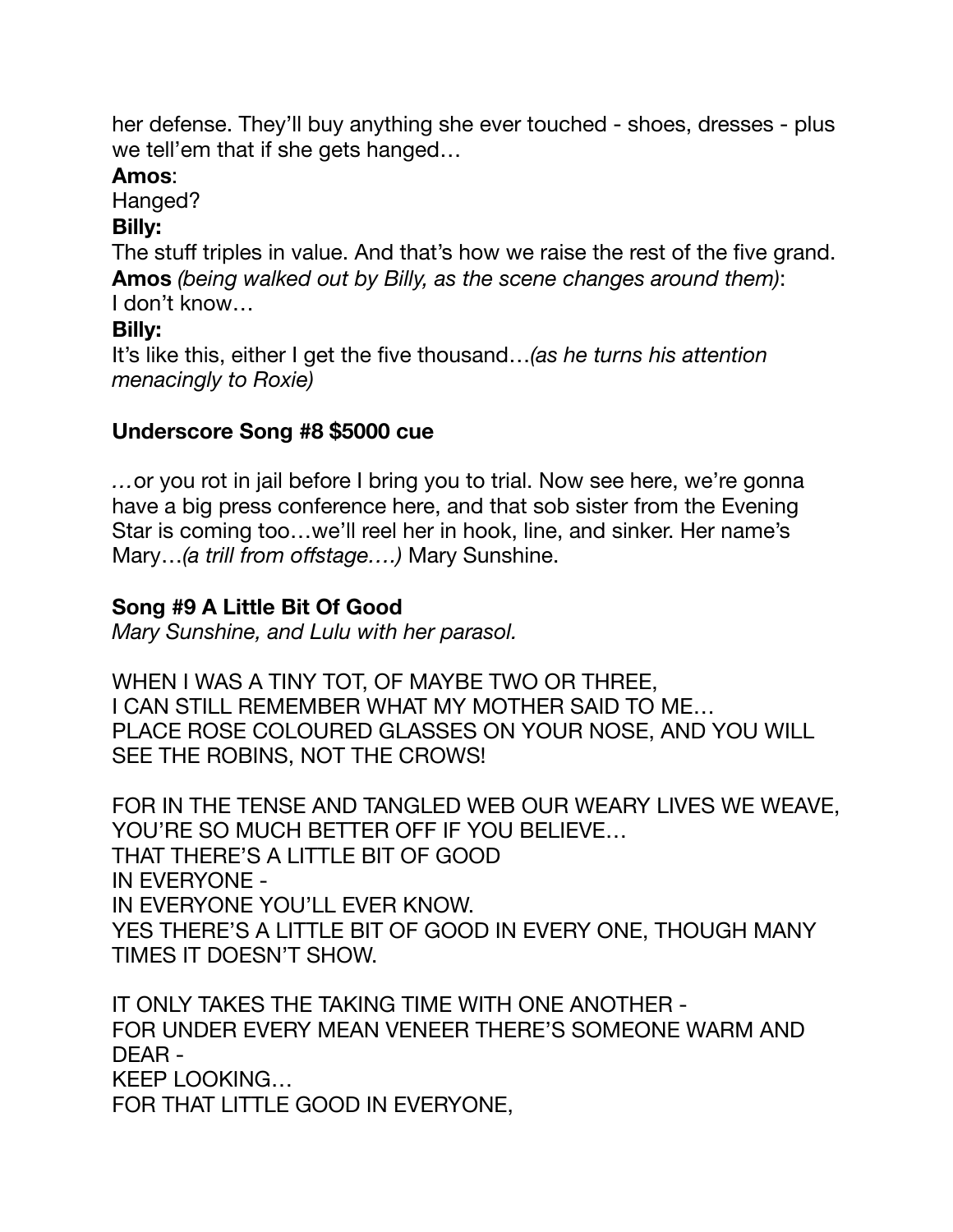#### ALTHOUGH YOU MEET RATS, THEY'RE NOT COMPLETE RATS, SO TRY TO FIND THAT LITTLE BIT OF GOOD!

## **Focus shift, lighting shift, reporters file in and hub bub, scene change:**

#### **SCENE 9**

*The Press Conference* 

#### **Roxie:**

A press conference! For me? Holy crap!

#### **Billy:**

And another thing, pipe down on the swearin'. From here on in you say nothing rougher than "Oh dear". Get it?

#### **Roxie:**

Got it.

## **Billy:**

I'm rewriting your life story.

Good day to you all…Miss Sunshine…This is my client Roxie Hart.

## **Roxie:**

I'm so flattered y'all came to talk to lil'ole me. Guess you wanna know why i shot the bum.

## **Billy:**

Si'down, dummy. *(music cue, stage is filled with puppets and puppeteers).* 

# **MC:**

Mr. Billy Flynn sings the Press Conference Rag. Notice how his mouth never moves. Almost.

## **Song #10 We Both Reached For the Gun or The Press Conference Rag**

#### **Reporters and Windy City Songbirds with Mary Sunshine** *(reporters for short)***:**

WHERE'D YOU COME FROM?

# **Billy (as Roxie):**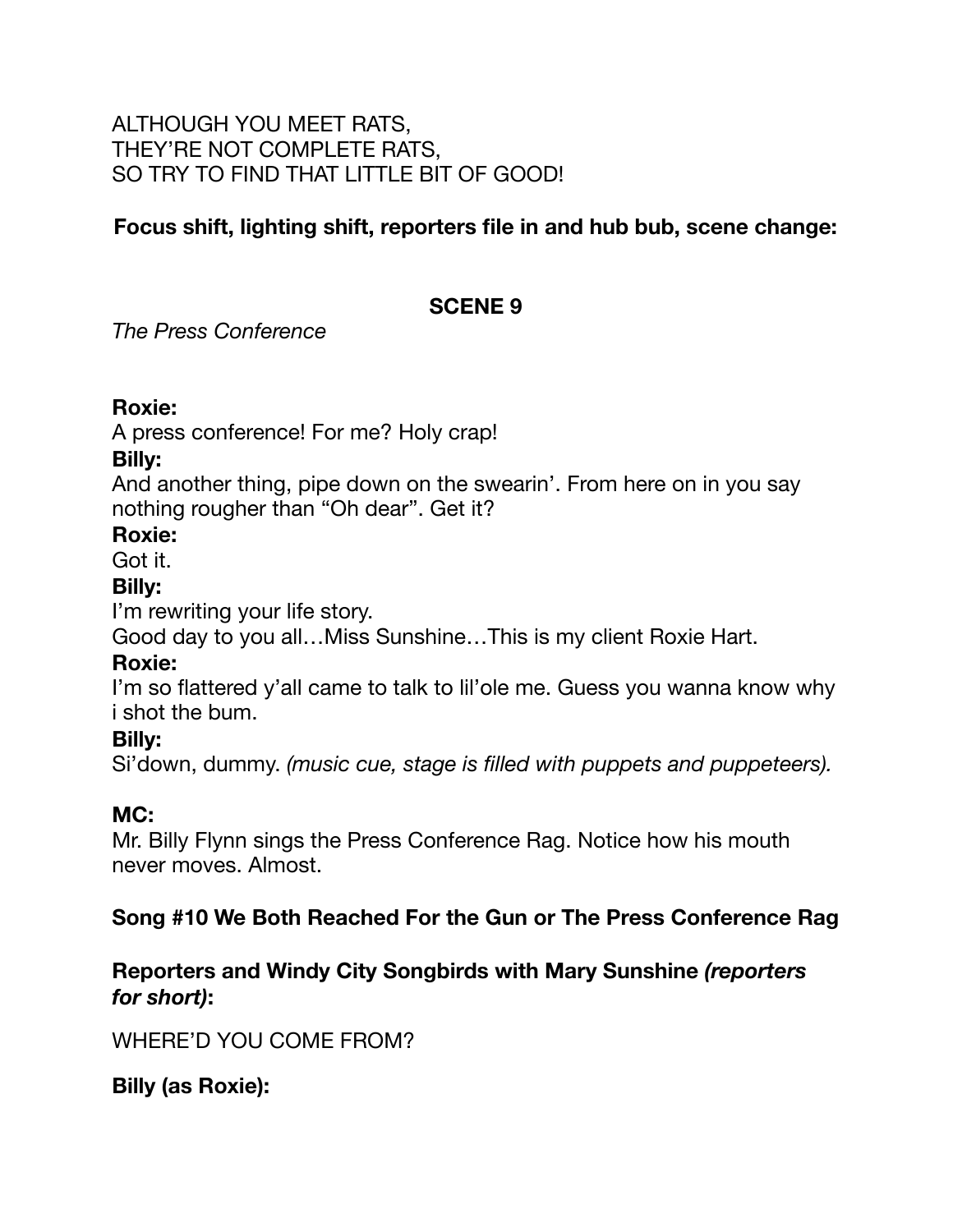MISSISSIPPI.

# **Reporters, Songbirds, Mary:**

AND YOUR PARENTS?

# **Billy (as Roxie):**

VERY WEALTHY.

# **Reporters etc:**

WHERE ARE THEY NOW?

# **Billy (as Roxie):**

SIX FEET UNDER.

# **Billy:**

But she was granted one more start!

# **Billy (as Roxie):**

THE CONVENT OF THE SACRED HEART!

# **Reporters etc:**

WHEN'D YOU GET HERE?

# **Billy (as Roxie):**

1920.

# **Reporters etc:**

HOW OLD WERE YOU?

# **Billy (as Roxie):**

DON'T REMEMBER!

# **Reporters etc:**

THEN WHAT HAPPENED?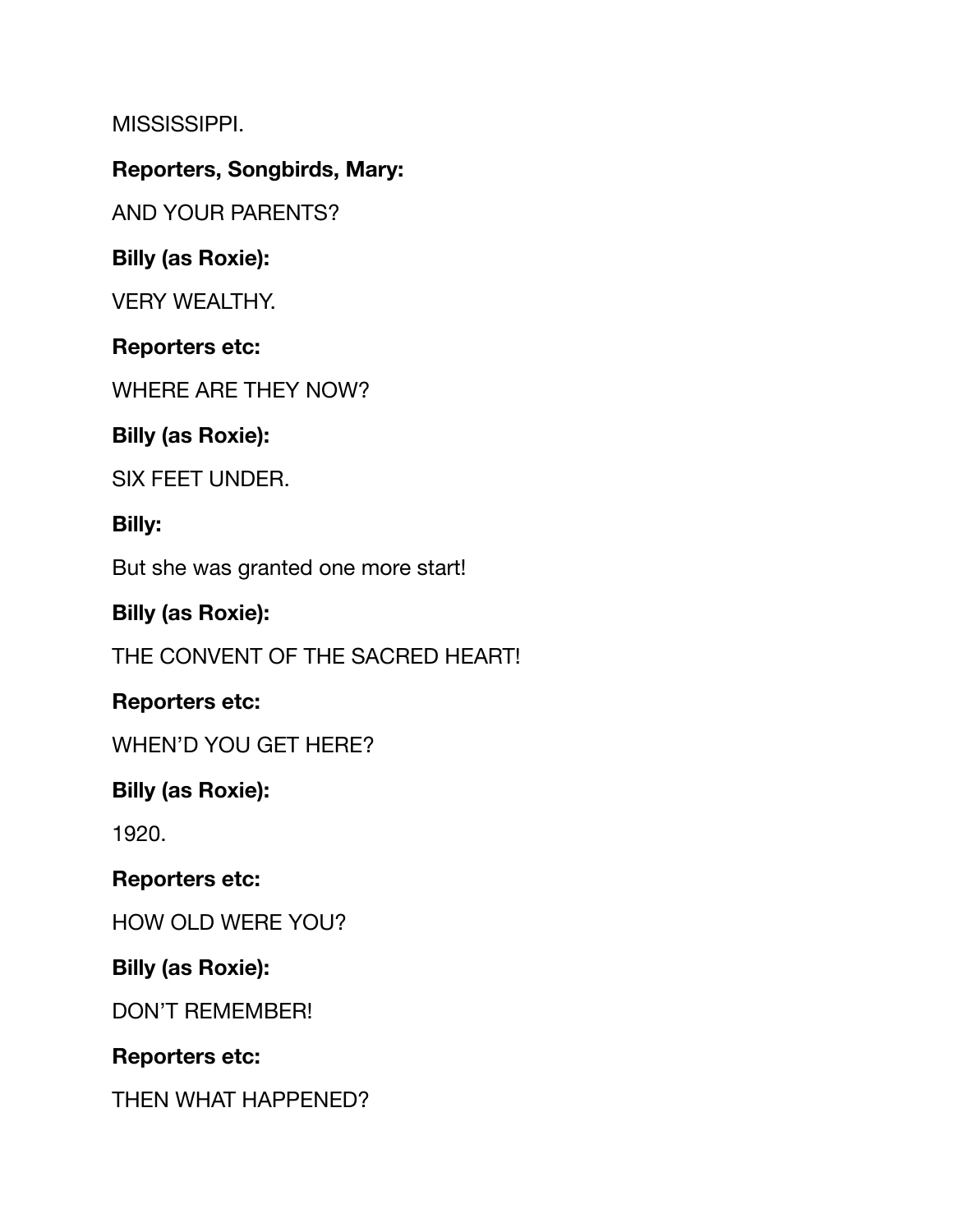# **Billy (as Roxie):**

I MET AMOS! AND HE STOLE MY HEART AWAY,

CONVINCED ME TO ELOPE ONE DAY.

## **Mary Sunshine:**

A convent girl! A run away marriage! Oh it's too too terrible. You poor dear.

## **Reporters etc:**

WHO'S FRED CASELY?

## **Billy (as Roxie):**

MY EX BOYFRIEND.

## **Reporters etc:**

WHY'D YOU SHOOT HIM?

## **Billy (as Roxie):**

I WAS LEAVIN'.

## **Reporters etc:**

WAS HE ANGRY?

## **Billy (as Roxie):**

LIKE A MADMAN! STILL I SAID "FRED MOVE ALONG"

# **Billy:**

She knew that she was doing wrong!

## **Reporters etc:**

THEN DESCRIBE IT.

# **Billy (as Roxie):**

HE CAME TOWARD ME!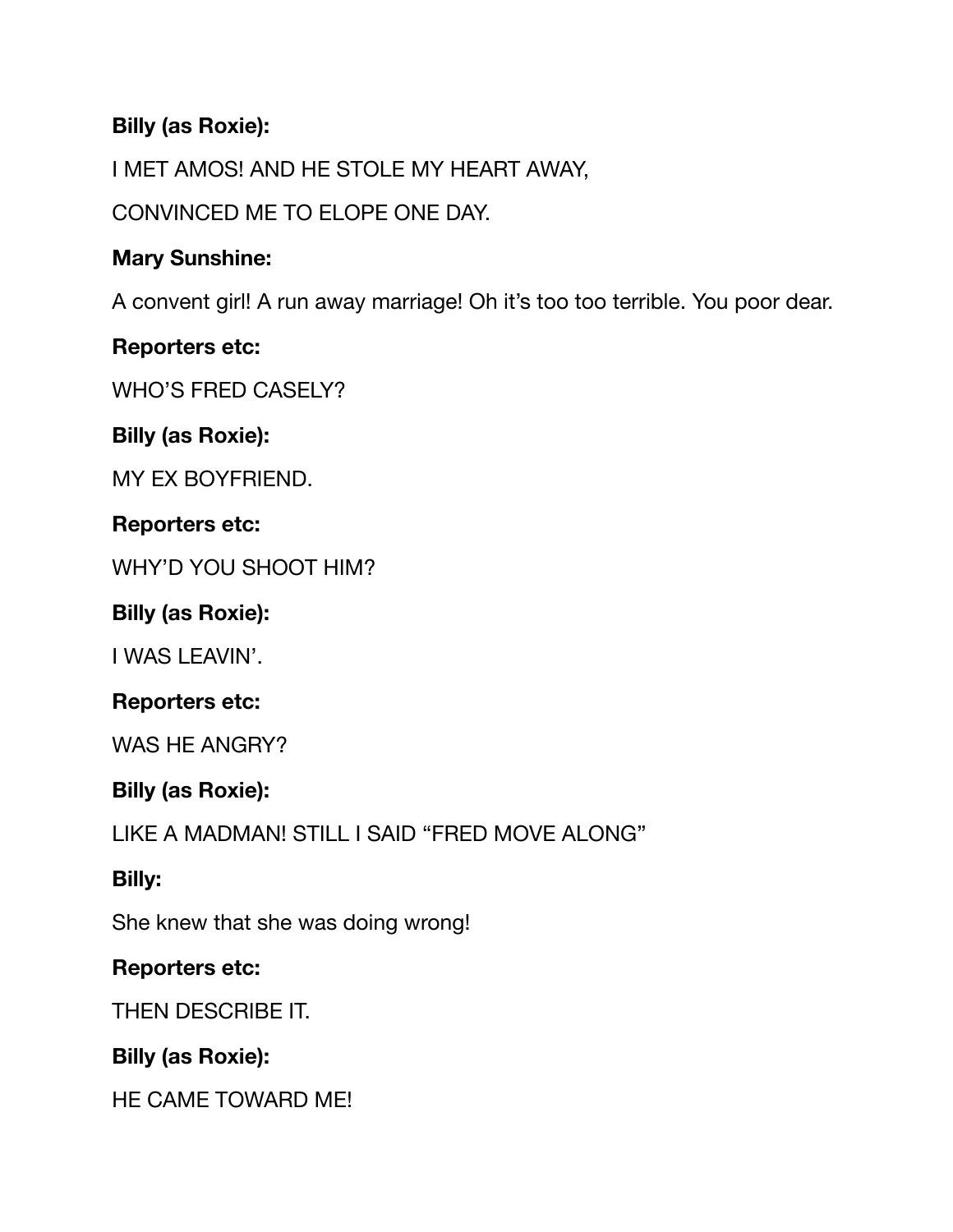#### **Reporters etc:**

WITH THE PISTOL?

#### **Billy (as Roxie):**

FROM MY BUREAU!

## **Reporters etc:**

DID YOU FIGHT HIM?

## **Billy (as Roxie):**

LIKE A TIGER!

## **Billy:**

He had strength and she had none and yet they both reached for the gun!

## **Billy (as Roxie):**

OH YES, OH YES, OH YES, WE BOTH

OH YES, WE BOTH

OH YES, WE BOTH REACHED FOR

THE GUN, THE GUN, THE GUN, THE GUN

OH YES, WE BOTH REACHED FOR THE GUN

FOR THE GUN!

**Billy and Reporters/Songbirds/Mary:** 

OH YES, OH YES, OH YES, WE BOTH

OH YES, WE BOTH

OH YES, WE BOTH REACHED FOR

THE GUN, THE GUN, THE GUN, THE GUN

OH YES, WE BOTH REACHED FOR THE GUN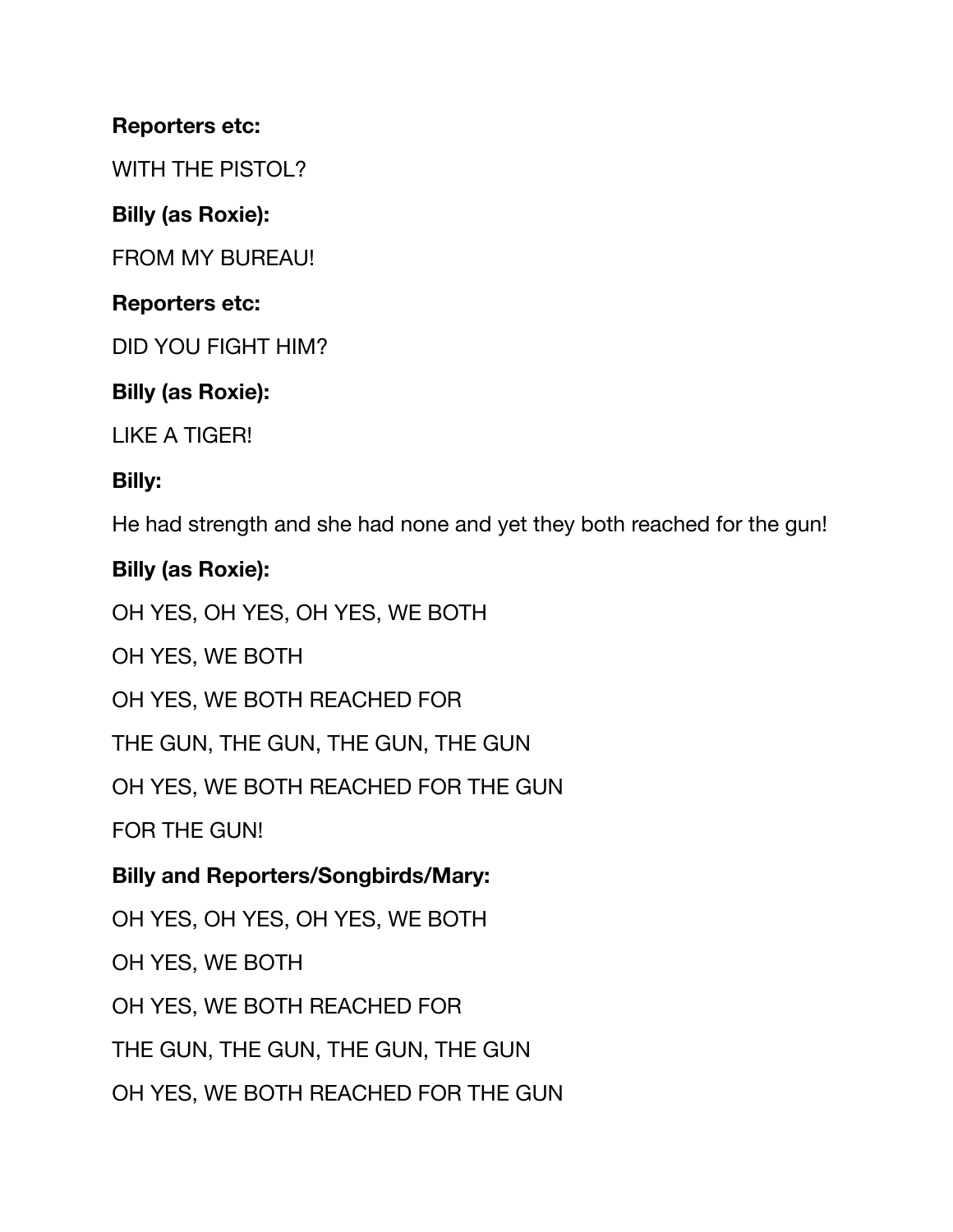FOR THE GUN!

## **Billy:**

UNDERSTANDABLE, UNDERSTANDABLE,

YES IT'S PERFECTLY UNDERSTANDABLE

COMPREHENSIBLE COMPREHENSIBLE

NOT A BIT REPREHENSIBLE

IT'S SO DEFENSIBLE.

## **Reporters etc:**

HOW YA FEELING?

# **Billy (as Roxie):**

VERY FRIGHTENED.

## **Reporters etc:**

ARE YOU SORRY?

# **Roxie:**

Are you kidding?

## **Reporters etc:**

WHAT'S YOUR STATEMENT?

# **Billy (as Roxie):**

ALL I'D SAY IS:

THOUGH MY CHOO CHOO JUMPED THE TRACK

I'D GIVE MY LIFE TO BRING HIM BACK.

# **Reporters etc:**

AND?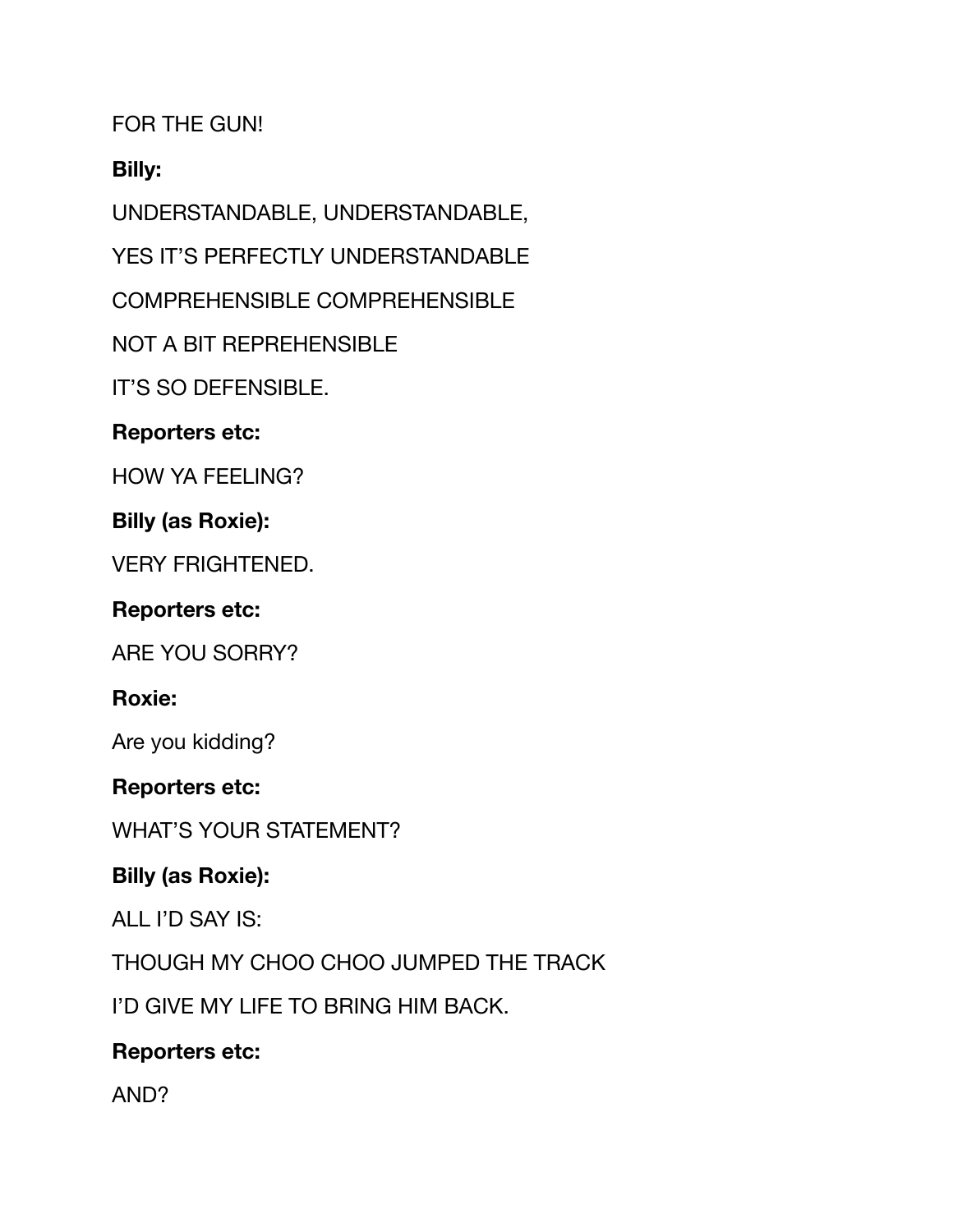**Billy (as Roxie):** 

STAY AWAY FROM!

#### **Reporters etc:**

WHAT?

## **Billy (as Roxie):**

JAZZ AND LIQUOR!

## **Reporters etc:**

AND?

## **Billy (as Roxie):**

AND THE MEN WHO!

## **Reporters etc:**

WHAT?

# **Billy (as Roxie):**

PLAY FOR FUN!

#### **Reporters etc:**

AND WHAT?

# **Billy (as Roxie):**

## THAT'S THE THOUGHT THAT

## **Reporters etc:**

YEAH?

# **Billy (as Roxie):**

CAME UPON ME!

## **Reporters etc:**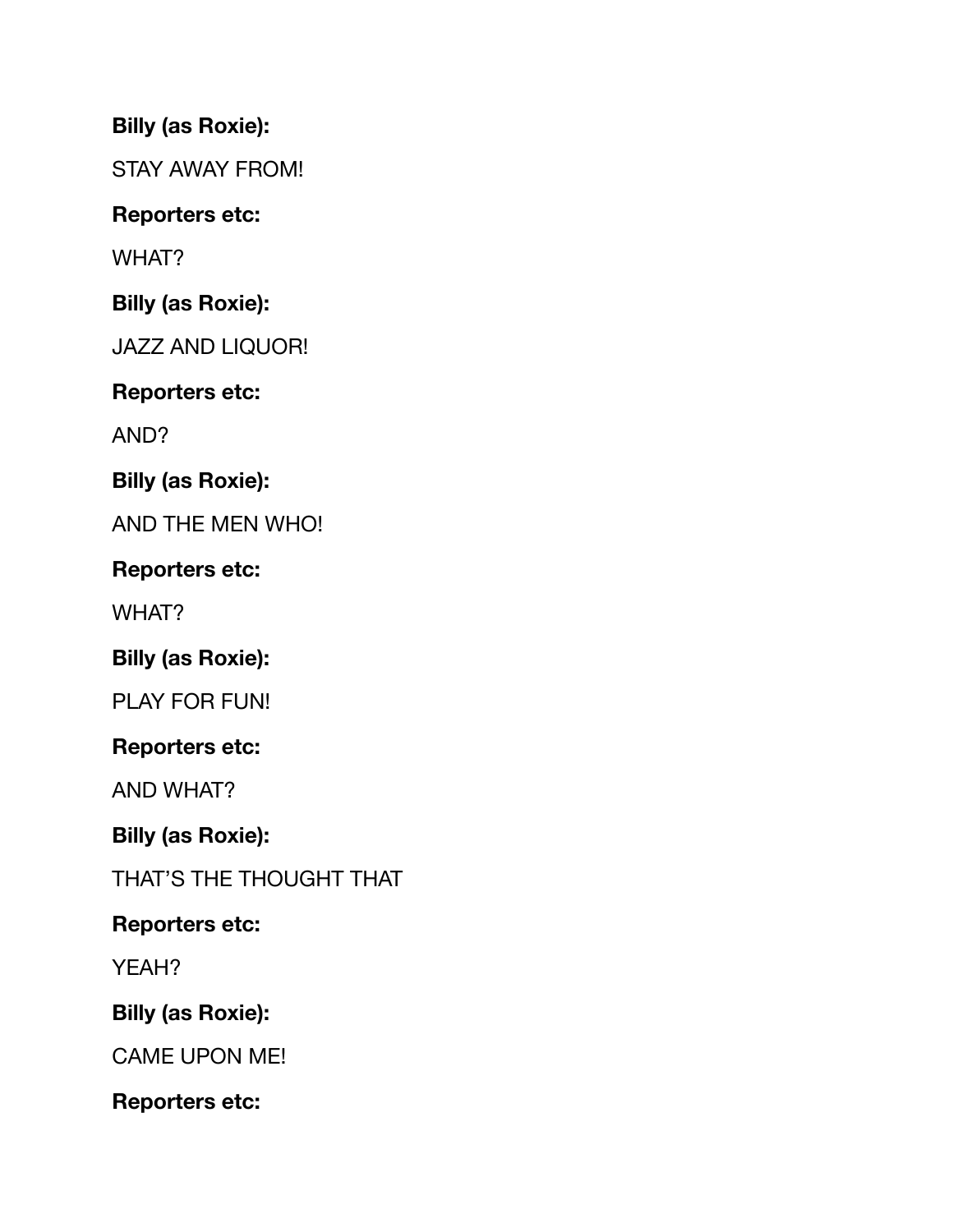#### WHEN?

#### **Billy:**

When we both reached for the gun! *(In his excitement Billy drops Roxie and dances with Mary)*

#### **Mary Sunshine:**

UNDERSTANDABLE, UNDERSTANDABLE

YES IT'S PERFECTLY UNDERSTANDABLE…

COMPREHENSIBLE, COMPREHENSIBLE

NOT A BIT REPREHENSIBLE

IT'S SO DEFENSIBLE!

**Reporters etc:** *(Billy encourages throughout)*

OH YES, OH YES, OH YES, THEY BOTH

OH YES, THEY BOTH

OH YES, THEY BOTH REACHED FOR -

THE GUN, THE GUN, THE GUN, THE GUN

OH YES, THEY BOTH REACHED FOR THE GUN

FOR THE GUN.

OH YES, OH YES, OH YES, THEY BOTH

OH YES, THEY BOTH

OH YES, THEY BOTH REACHED FOR -

THE GUN, THE GUN, THE GUN, THE GUN

OH YES, THEY BOTH REACHED FOR THE GUN

FOR THE GUN.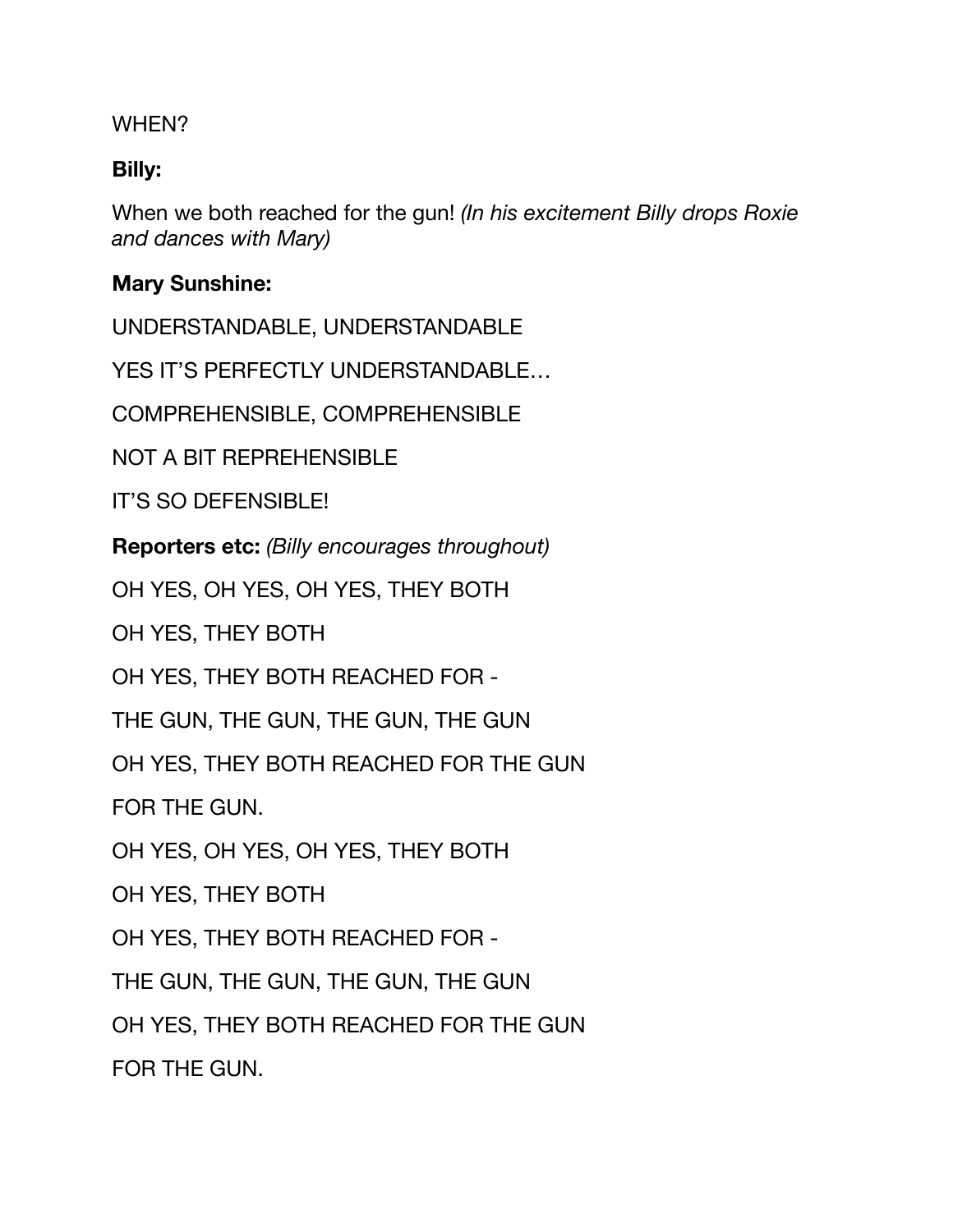**Full Company:** *(fever pitch)*

OH YES, OH YES, OH YES, THEY BOTH

OH YES, THEY BOTH

OH YES, THEY BOTH REACHED FOR -

THE GUN, THE GUN, THE GUN, THE GUN

OH YES, THEY BOTH REACHED FOR THE GUN

FOR THE GUN.

OH YES, OH YES, OH YES, THEY BOTH

OH YES, THEY BOTH

OH YES, THEY BOTH REACHED FOR

THE GUN, THE GUN, THE GUN, THE GUN,

THE GUN, THE GUN, THE GUN, THE GUN,

THE GUN, THE GUN, THE GUN, THE GUN,

THE GUN, THE GUN, THE GUN, THE GUN,

*(Lindsay brings a glass of water to Mr. Flynn and he drinks that during last note…as Roxie moves her mouth and Mary Sunshine SINGS the note!)* 

#### **Billy:**

BOTH REACHED FOR THE…

#### **Mary:**

GUN!

#### **ALL:**

THE GUN, THE GUN, THE GUN, THE GUN,

THE GUN, THE GUN, THE GUN, THE GUN,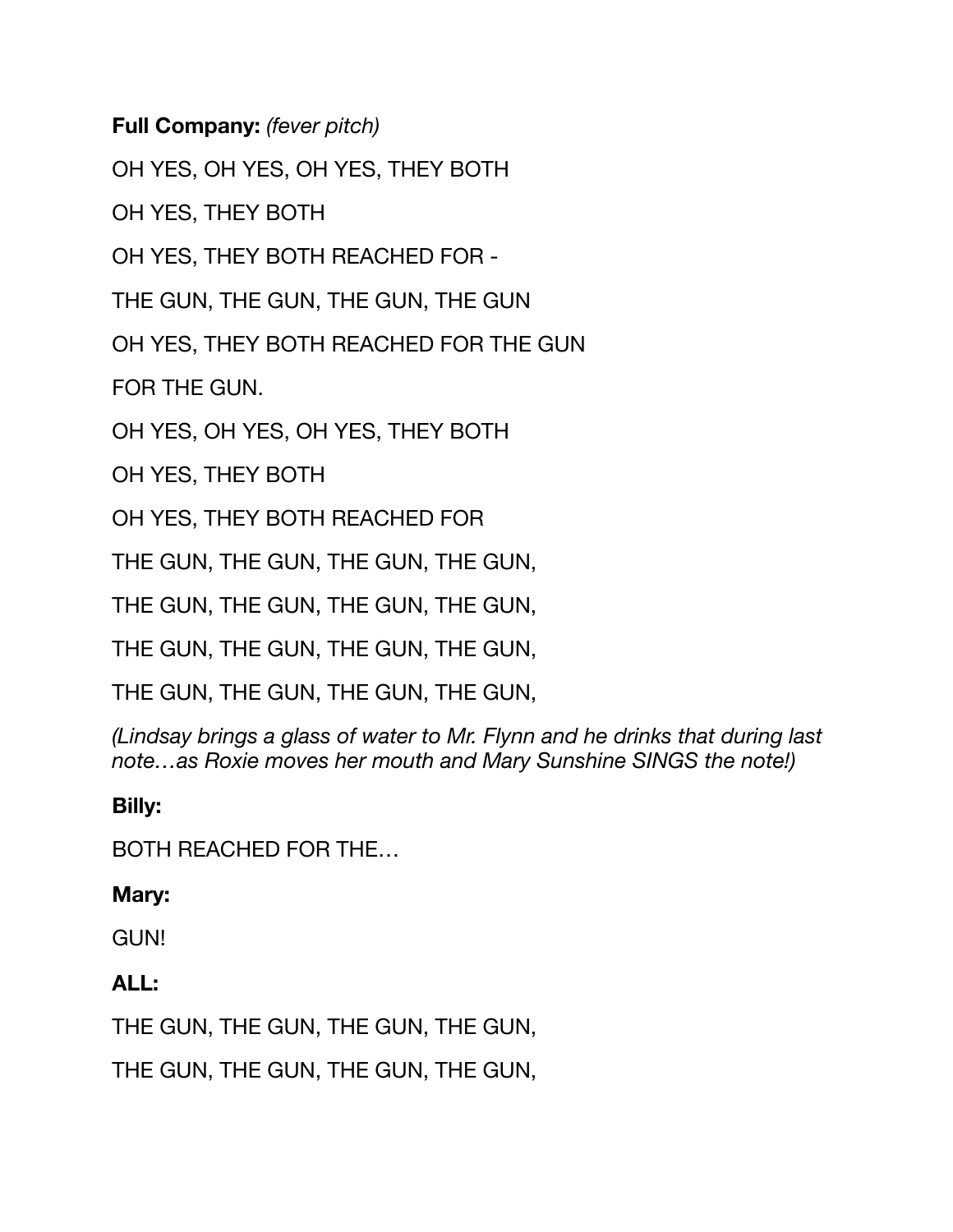THE GUN, THE GUN, THE GUN, THE GUN,

THE GUN, THE GUN, THE GUN, THE GUN,

BOTH REACHED FOR THE GUN!

## **Ensemble exits. Quick change for Roxie. Reporters in spotlights downstage:**

# **SCENE 10**

*Limbo/Roxie's Imagination* 

## **Underscore Song #11 1st Newspaper Headlines**

**Joelene:** Stop the presses!

**Janis: Convent girl at Cook County!** 

**Janelle:** We both reached for the gun insists Roxie!

**Jo Ann:** Dancing feet lead to sorrow for beautiful jazz slayer!

**Janelle:** Roxie sobs: I'd give anything to bring him back!

**Joelene:** Jazz and liquor, Roxie's downfall!

**Janis:** Ya got that Charlie?

**Jo Ann:** Right, I'm on the story.

*(lights up on Roxie, as her boys enter)* 

## **Roxie:**

You wanna know something? I always wanted my name in the papers. All my life, I always wanted my very own act. But no, no…they always turned me down. It was one big world full of NO. Then along came Amos; sweet, safe Amos, who never says no. Ya gotta love a guy like that. I gave up on the vaudeville idea cause I thought opportunity had passed me by…but oh no, it ain't. If this Flynn guy gets me free *(boys whisper free with her)* and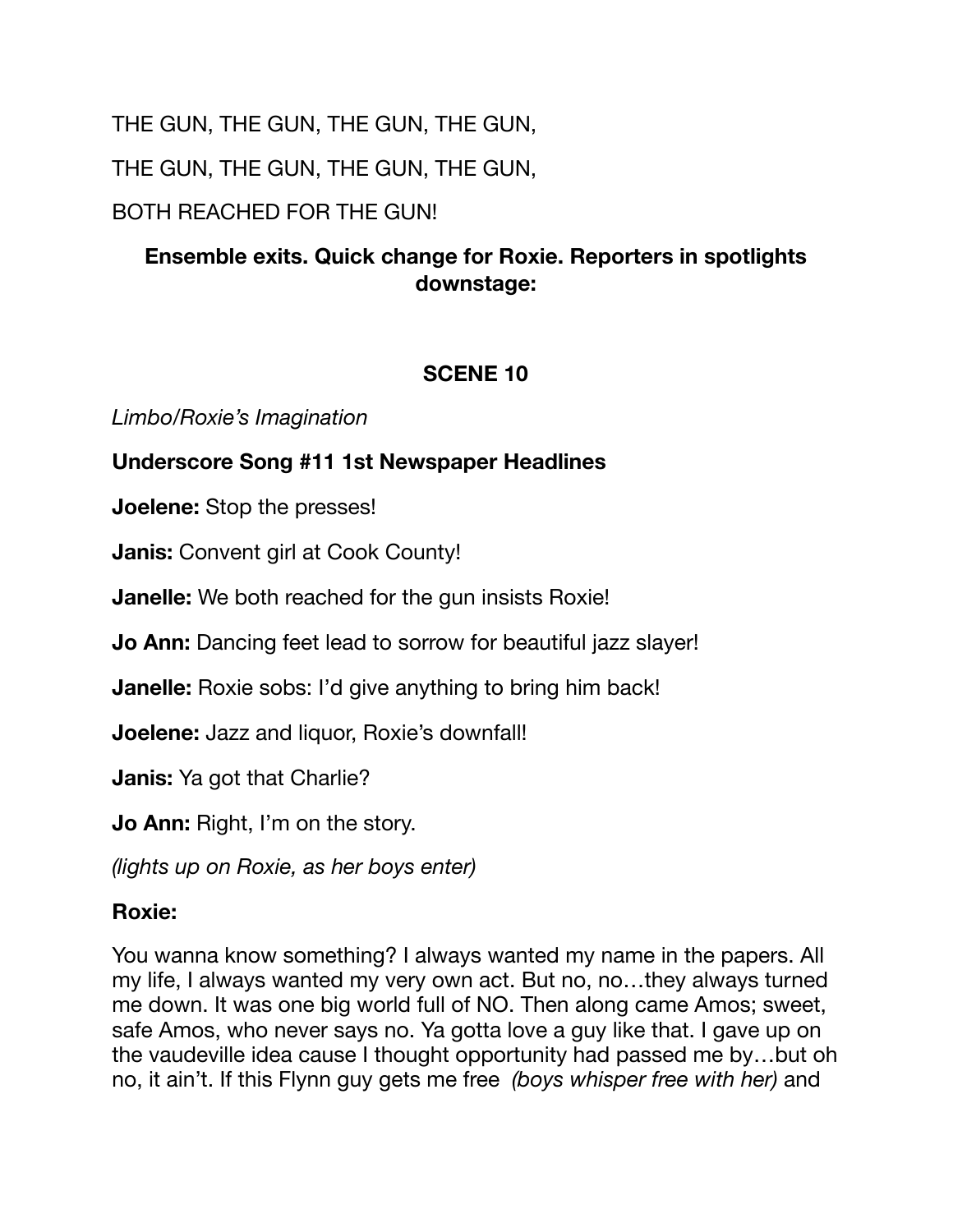with all this publicity, I could still get into vaudeville. I could have me a world full of YES.

#### **Song #12 Roxie**

#### **Roxie:**

THE NAME ON EVERYBODY'S LIPS IS GONNA BE - ROXIE.

THE LADY RAKIN' IN THE CHIPS IS GONNA BE - ROXIE.

I'M GONNA BE A CELEBRITY AND THAT MEANS SOMEONE THAT EVERYONE KNOWS.

THEY'RE GONNA RECOGNIZE MY EYES, MY HAIR, MY TEETH, MY SMILE, MY NOSE!

FROM JUST SOME DUMB MECHANIC'S WIFE I'M GONNA BE - ROXIE.

WHO SAYS THAT MURDER'S NOT AN ART?

AND WHO IN CASE SHE DOESN'T HANG, CAN SAY SHE STARTED WITH A BANG? ROXIE HART!

## **Roxie**:

I'm gonna have a real swell act too! Yeah. I'll get a boy to work with… *(Ricky comes forward, dips her, smiles at her.)* Someone who can dip me and smile at me…oh heck! Think big Roxie, more boys! It'll frame me better. *(The rest come forward to frame her, dance and sing with her.)*

## **Roxie:**

THE NAME ON EVERYBODY'S LIPS IS GONNA BE -

## **Boys:**

ROXIE.

## **Roxie:**

THE LADY RAKIN' IN THE CHIPS IS GONNA BE -

## **Boys:**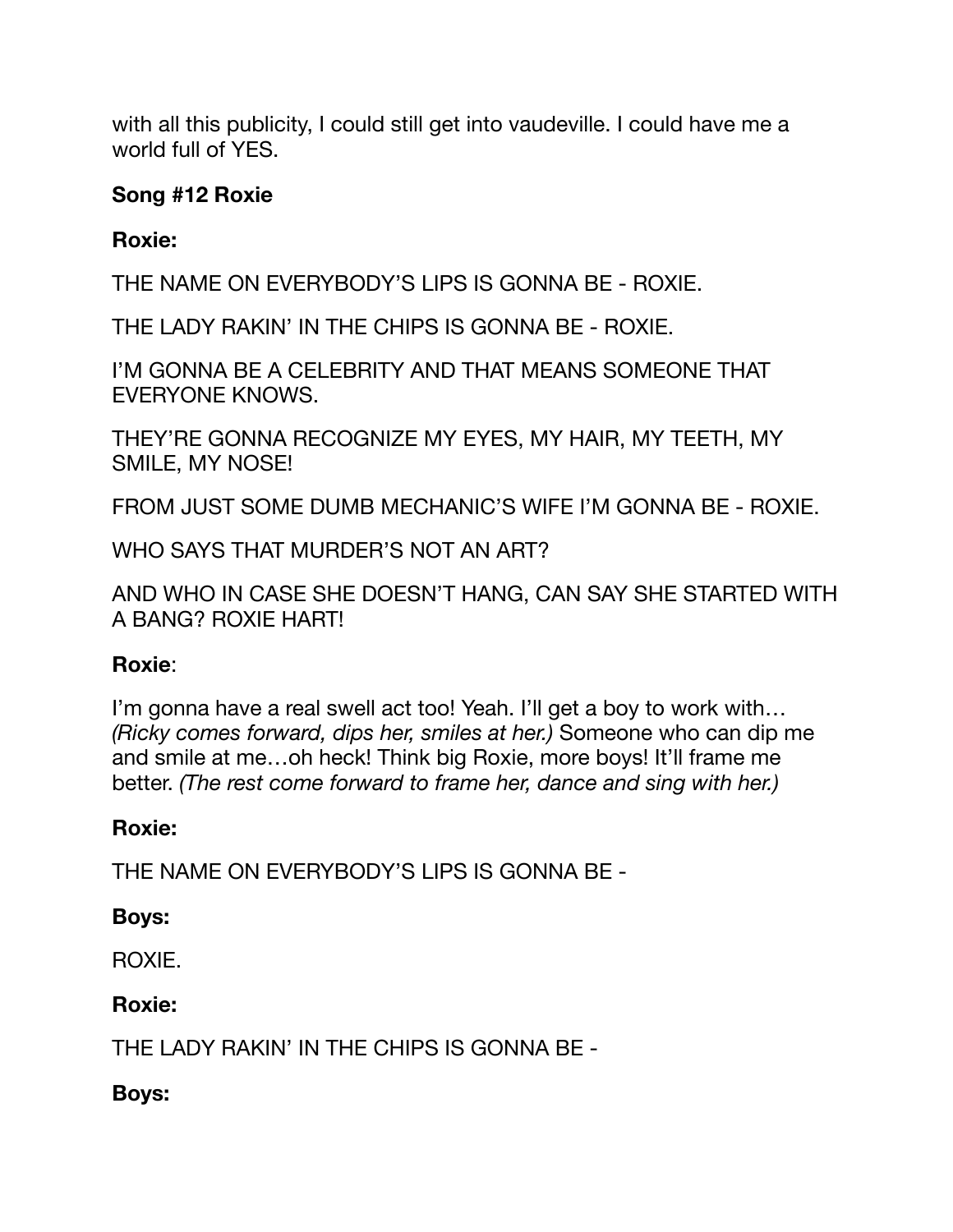ROXIE.

SHE'S GONNA BE A CELEBRITY -

## **Roxie:**

THAT MEANS SOMEBODY EVERYONE KNOWS.

# **Boys:**

THEY'RE GONNA RECOGNIZE HER EYES, HER HAIR, HER TEETH…

# **Roxie:**

MY SMILE, MY NOSE!

FROM JUST SOME DUMB MECHANIC'S WIFE I'M GONNA BE

## **Boys:**

ROXIE

## **Roxie:**

WHO SAYS THAT MURDER'S NOT AN ART?

# **Boys:**

AND WHO IN CASE SHE DOESN'T HANG,

# **Roxie:**

CAN SAY SHE STARTED WITH A BANG,

# **All:**

FOXY, ROXIE HART.

# **Boys:**

CHUH, CHUH,

CHUH, CHUH, CHUH, CHUH, CHUH

CHUH, CHUH,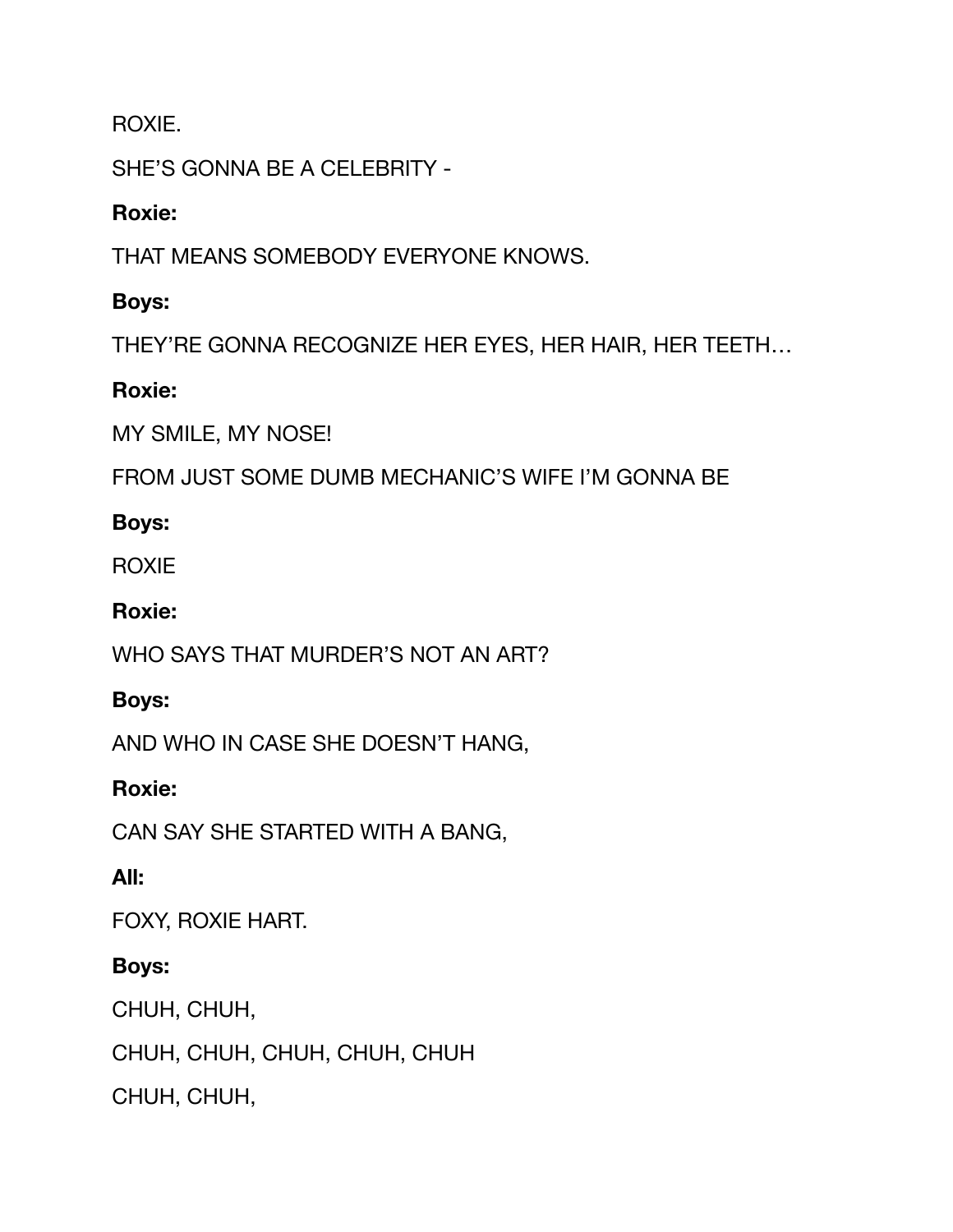## CHUH, CHUH, CHUH, CHUH, CHUH

# THEY'RE GONNA WAIT OUTSIDE IN LINE TO GET TO SEE ROXIE

## **Roxie:**

THINK OF THOSE AUTOGRAPHS I'LL SIGN "GOOD LUCK TO YOU" ROXIE

AND I'LL APPEAR IN A LAVALIERE THAT GOES ALL THE WAY DOWN TO MY WAIST.

#### **Boys:**

HERE A RING, THERE A RING, EVERY WHERE A RING A LING

## **Roxie:**

BUT ALWAYS IN THE BEST OF TASTE!

## **Roxie:**

Oooohhh I'm a star.

## **Jake:**

And the audience loves her.

# **Roxie:**

And I love the audience.

# **Troy:**

And the audience loves her for loving them.

# **Roxie:**

And I love the audience for loving me.

# **Ricky:**

And we all just looooove each other.

# **Roxie:**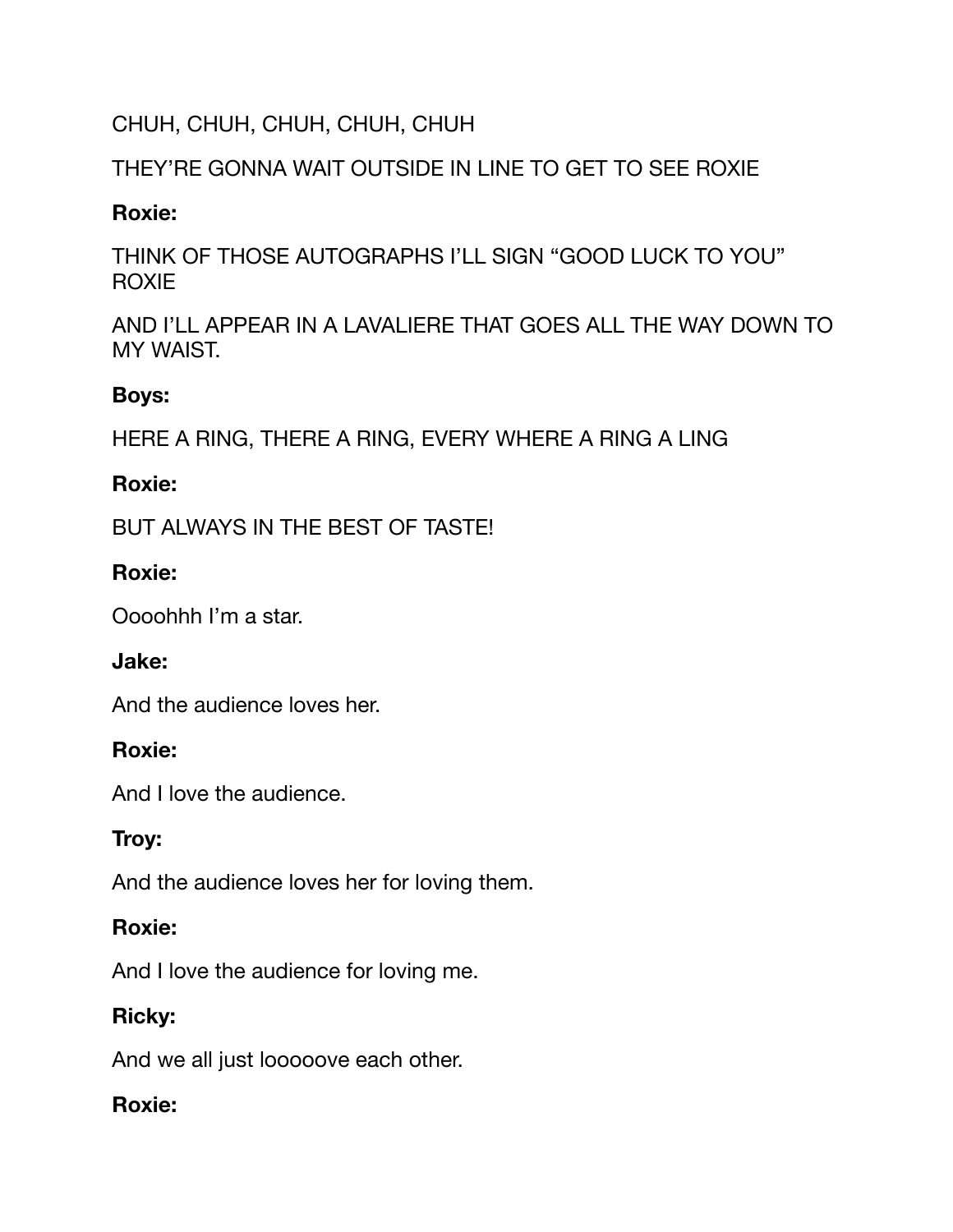And that's because none of us got enough love in our childhood.

### **Ronnie:**

That's right.

# **Roxie:**

And that's show biz, kid.

# **Elliott:**

Oh yeah.

# **Roxie:**

AND SOPHIE TUCKER'LL FAINT I KNOW!

# **Boys:**

UH HUH!

# **Roxie:**

TO SEE HER NAME BILLED DOWN BELOW!

# **All:**

FOXY ROXIE HART.

# **Boys:**

CHUH CHUH,

CHUH CHUH CHUH CHUH CHUH…(ETC)

# **BLACKOUT**

# **SCENE 11**

*Limbo/Cook County Commons* 

# **Underscore Song #13 2nd Newspaper Headlines**

**Janis:** *(appearing with the other reporters in spotlights downstage)*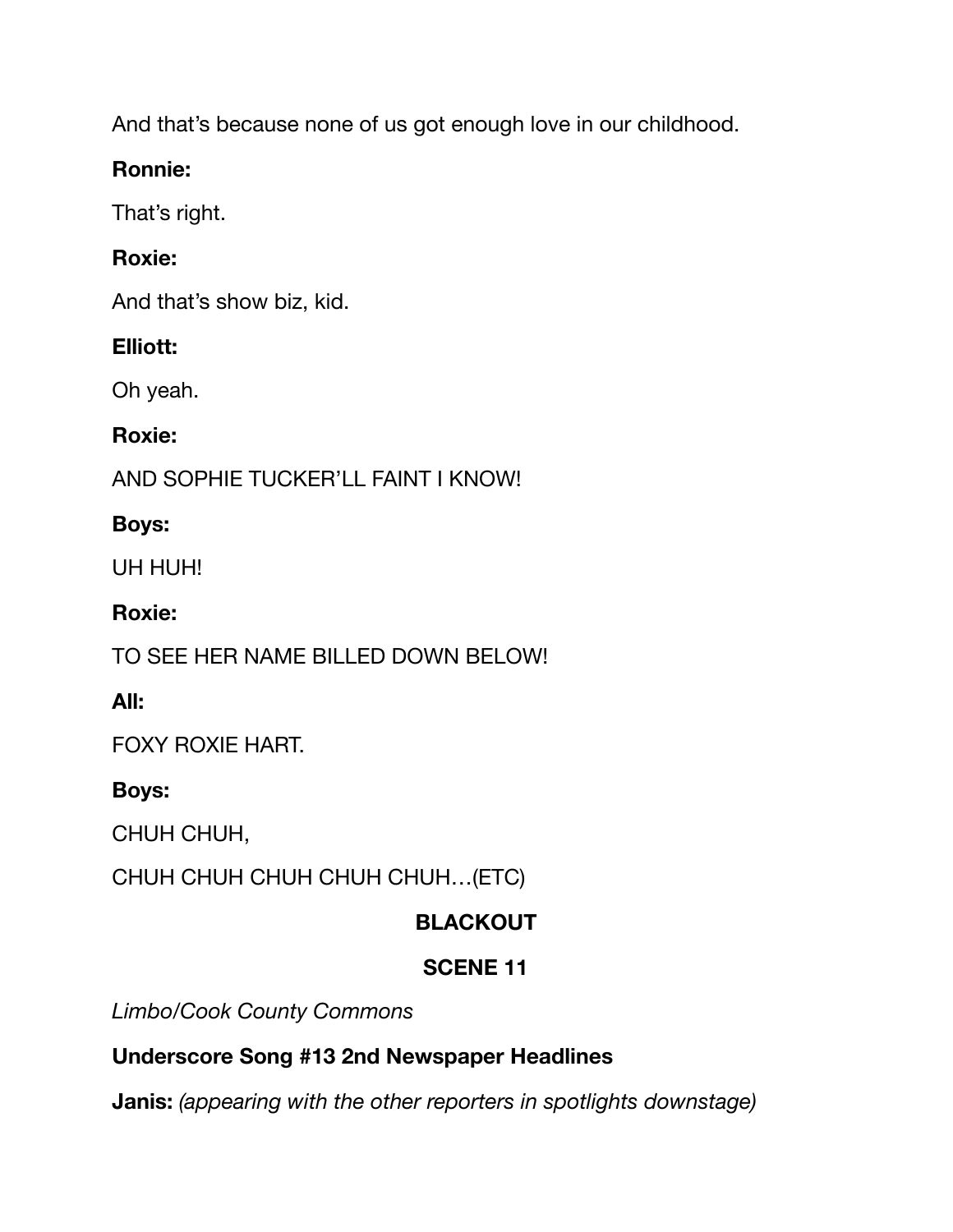Roxie rocks Chicago!

### **Jo Ann:**

Fans riot at Roxie's auction!

### **Joelene:**

Roxie's nightie raises 200 bucks!

### **Janelle:**

Autograph signing during visiting hours Sunday!

# **Lighting shift:**

### **Velma:**

Mama, you know I'm not a jealous person but every time I see that tomato's name in the paper it drives me nertz.

### **Mama:**

Sit down Vel - I got some bad news. The tour's cancelled.

### **Velma:**

Cancelled?!

### **Mama:**

I been getting calls from the William Morris agency all day, "We've lost interest", "We don't want her", "She's washed up", "She's a bum"…*(this last one is particularly unnecessary.)* do you know how it hurts Mama to hear that?

### **Velma:**

Oh sure.

### **Mama:**

All you read about is that Hart kid.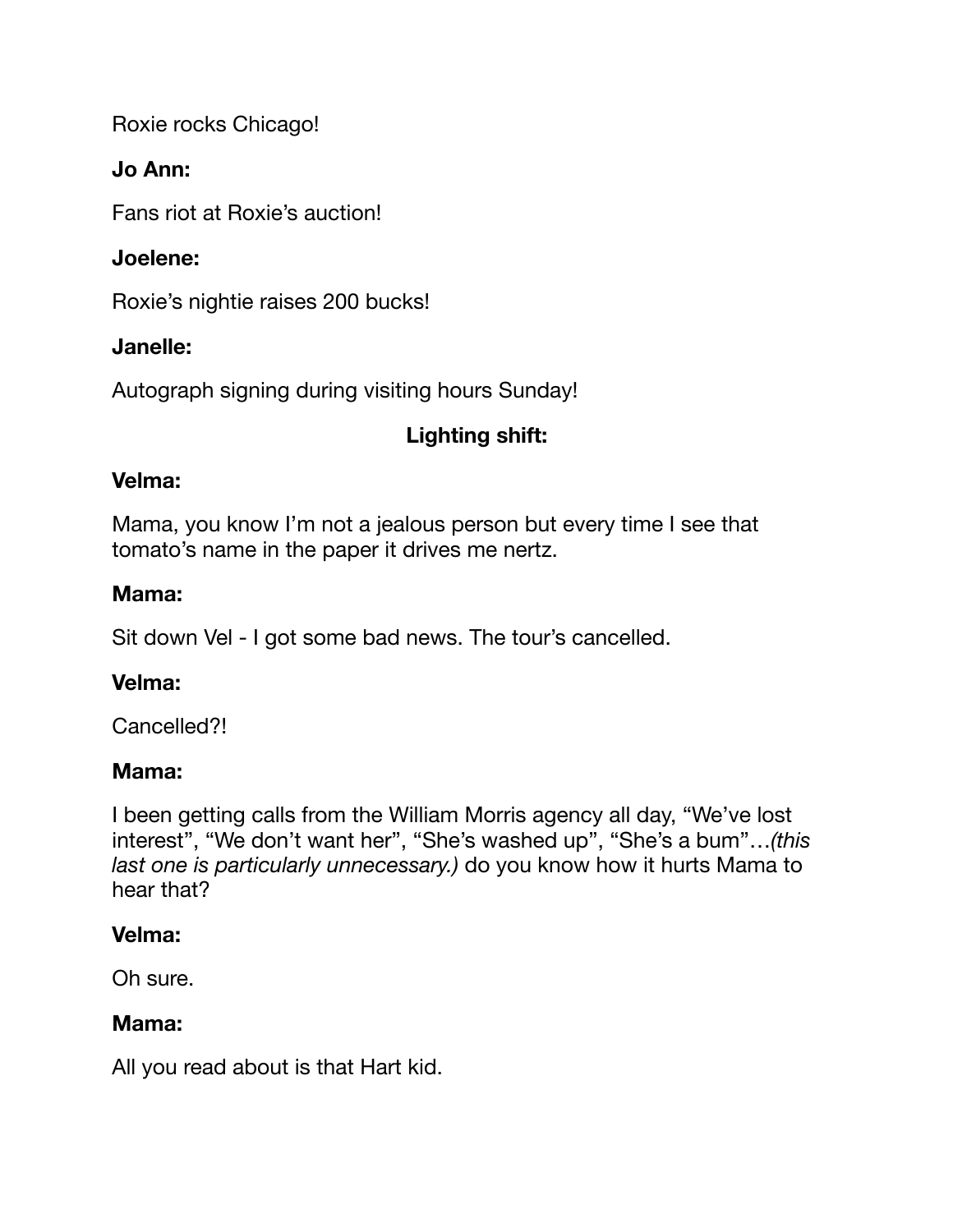#### **Velma:**

Say, I've got an idea. Suppose I talk Hart into doing the sister act with me?

#### **MC:**

Miss Velma Kelly, ladies and gentlemen, in an act of desperation.

#### **Song #14 I Can't Do It Alone**

**Velma:** *(directly to Roxie)*

MY SISTER AND I HAD AN ACT THAT COULDN'T FLOP.

MY SISTER AND I WERE HEADED STRAIGHT FOR THE TOP.

MY SISTER AND I EARNED A THOU A WEEK AT LEAST.

BUT MY SISTER IS NOW UNFORTUNATELY DECEASED.

I KNOW IT'S SAD OF COURSE BUT A FACT IS STILL A FACT…

AND ALL THAT REMAINS IS THE REMAINS OF A PERFECT - DOUBLE - ACT.

*(Roxie yawns.)* 

Hear me out, and watch this. But you have to imagine it with two people. It's swell with two people.

FIRST I'D ….

THEN SHE'D….

THEN I'D…

THEN WE'D…

BUT I CAN'T DO IT ALONE.

THEN SHE'D…

THEN I'D…

THEN WE'D…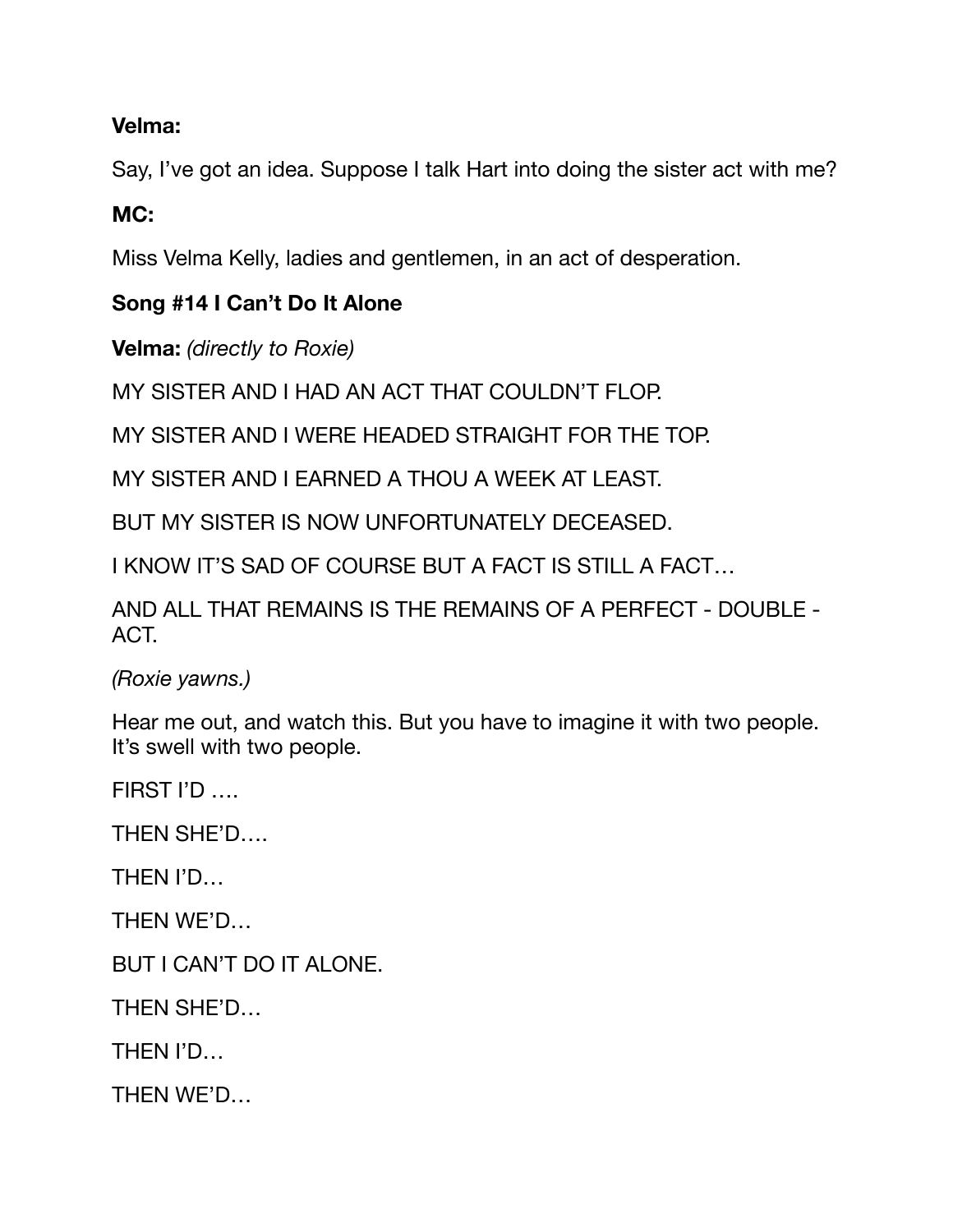BUT I CAN'T DO IT ALONE!

SHE'D SAY "WHAT'S YOUR SISTER LIKE?"

AND I'D SAY, "MEN". YUK YUK YUK…

SHE'D SAY "YOU'RE THE CAT'S MEOW!"

THEN WE'D WOW THE CROWD AGAIN

WHEN SHE'D GO…

I'D GO…

WE'D GO…

AND THEN THOSE DING DONG DADDIES STARTED TO ROAR,

WHISTLED, STOMPED, AND STAMPED ON THE FLOOR,

YELLING, SCREAMING, BEGGING FOR MORE!

And we'd say, "Ok Fellas, keep your socks up, you ain't seen nothin' yet!" *(Velma dances to a big finish.)*

BUT I SIMPLY CANNOT DO IT ALONE!

*(She's exhausted already and looking for validation.)* 

Well? What do ya think? *(Roxie gives her a giant raspberry.)*

Ok ok the first part needs work, but the second part….the second part was really nifty. Watch this. *(she dances rather desperately!)* 

AND THEN THOSE TWO BIT JOHNNIES DID IT UP BROWN

TO CHEER THE BEST ATTRACTION IN TOWN!

THEY NEARLY TORE THE BALCONY DOWN!

And we'd say, okay boys, we're going home….but here's a few more partin' shots! And this, this we did in perfect unison!!! *(Velma dances frantically.)*

NOW YOU'VE SEEN ME GOING THROUGH IT,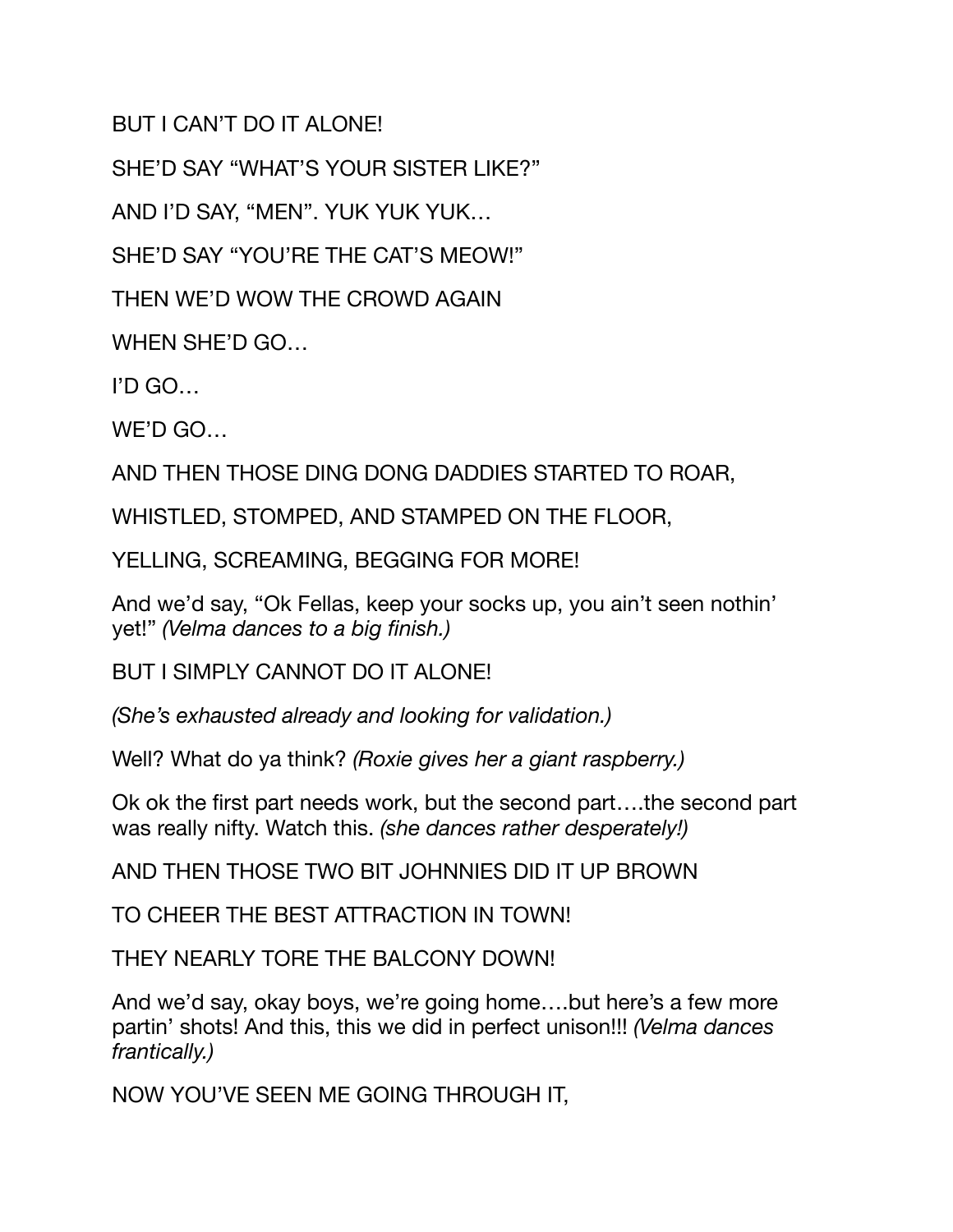### IT MAY SEEM THERE'S NOTHING TO IT,

# BUT I SIMPLY CANNOT DO IT….ALONE!

### **Velma:**

Well, whaddya think?

### **Roxie:**

Listen it's me they want now…I'm a big star. Singular. Nothing personal you understand. *(exits)*

*(Velma is shocked, then skulks away, dejected.)* 

### **Focus shift, scene change:**

### **SCENE 12**

*Limbo/Mean streets of Chicago* 

### **Underscore Song #15 Chicago After Midnight**

### **MC:**

At the tone, the time will be 12 midnight. And for all of you Chicago stay up laters, you night owls who only come alive after dark, we dedicate this next tune, "Chicago After Midnight". (*He puts on a trenchcoat.)*

*(As this story is told by a couple of Windy City Songbirds, it is re-enacted dramatically and backlit, behind the speakers.)* 

### **Lindsay:**

Well here's the way I got the story. There's this Kitty - something or other. She's some sort of heiress. *(Enter Kitty with boutique bags.)* Her folks are in pineapples, grapefruit, somethin' like that. Well she's playing house in a fancy north side apartment with a guy named Harry. *(Enter Harry, in a long coat.)*

### **Lovenia:**

What Harry does for a living nobody is quite sure. It doesn't matter cause Kitty's footin' all the bills. Anyhoo, last night this Kitty dame is walking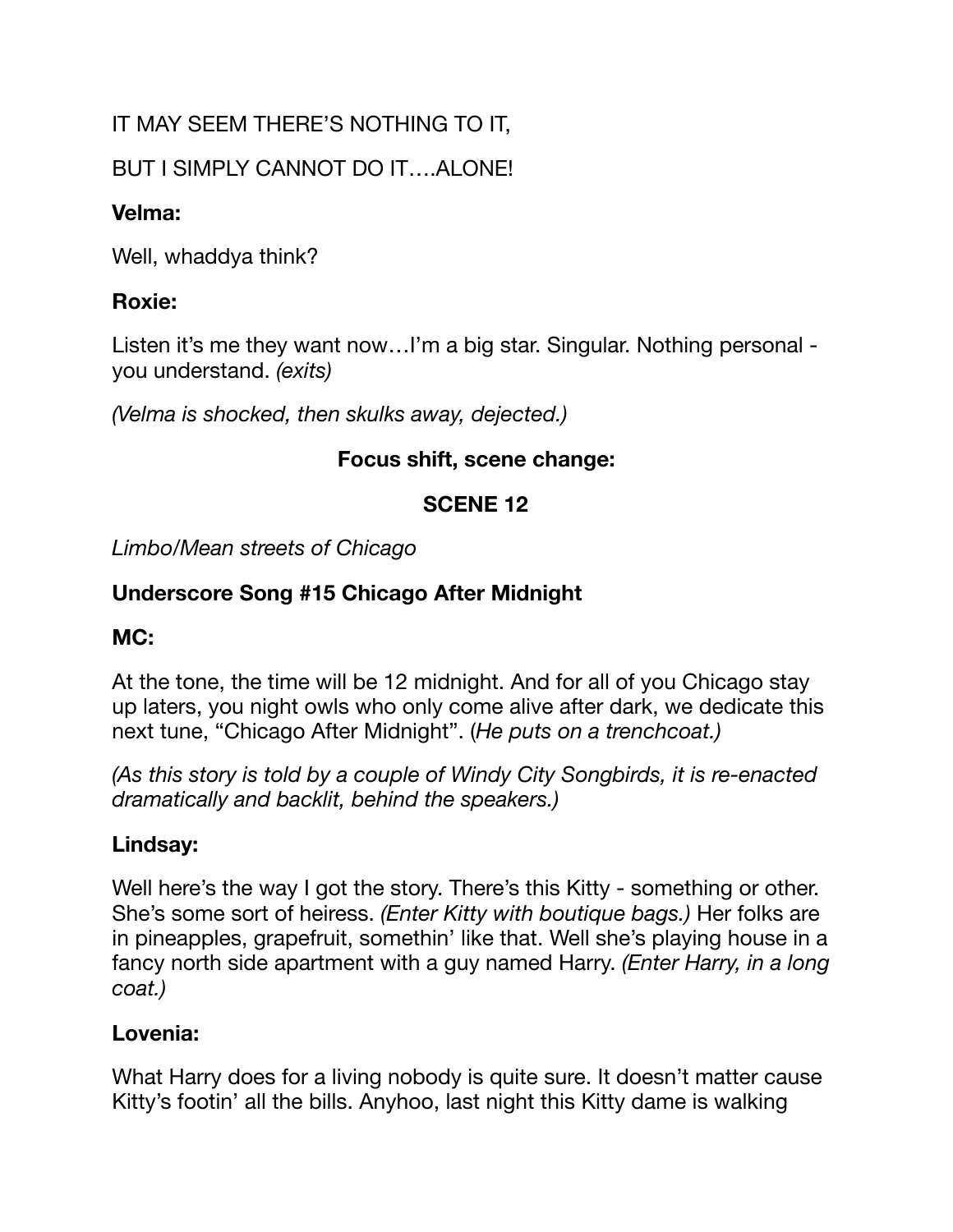home after a shopping spree, and she notices something rather odd. *(With a spin, Harry reveals he has a new girl under his coat.)* Kitty gently gets Harry's attention…

### **Kitty**:

Oh Harry…

### **All women backstage:**

Oh Harry…

### **Harry's New Girl:**

*(shocked she approaches Kitty, who pulls out a small revolver.)* 

Okay - are you gonna believe what you see, or what I tells ya?

#### **Kitty:**

What I see! *(She shoots them both in a stylized way, a la Cell Block Tango. They die in slow motion as the music swells.)* 

### **Scene change, lighting shift, sirens, wild action:**

### **SCENE 13**

*Cook County Jail.* 

*Shackles, Charles as Detective, and Mama, enter - all girls are in their cells…* 

*Reporters, Billy's Girls, and Mary Sunshine enter with on-lookers (Ricky, Jake, Ronnie and Sally) through the audience toward the stage.* 

### **Underscore Song #16 3rd Newspaper Headlines**

### **Jo Ann and Justin:**

Lake shore drive massacre!

### **Mary and Alexandra:**

North side quiet shattered!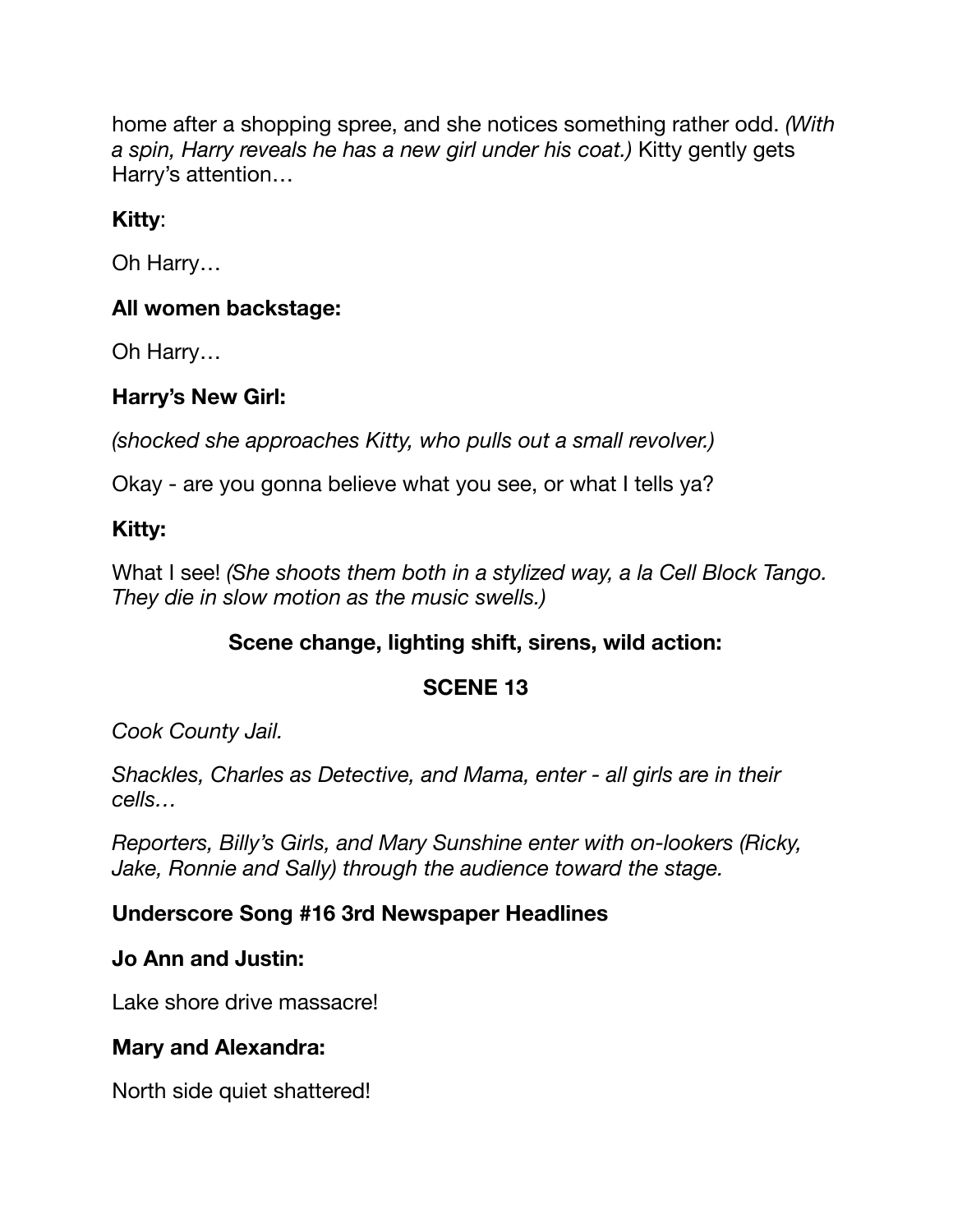### **Joelene and Nick:**

Berserk Filly Kills Fella!

### **Janis and Janelle and Bruce:**

Double Killer is Kitty Dole!

### **Kitty:**

Go to hell!

**All:** *(ad lib excitement and hub bub!)* 

(*Billy enters, with Fogerty, hanging on to Go To Hell Kitty. She is a kicker and a biter. Music fades as he speaks.)* 

### **Billy:**

Everyone please, my client will be happy to answer all of your questions…

*(she bites him)* Ow! Will you stop biting! I'll get.. hydrophobia.

### **Kitty:**

Go to hell!

### **Fogerty:**

Now Miss Dole…

### **Kitty:**

Go to hell every single last one of you!! I'm not answering any of your stupid questions.

### **Billy:**

Please direct questions to her counsel.

### **Kitty:**

You're not my counsel! Get outta here ya Putz. *(Kitty knees Billy in the groin.)*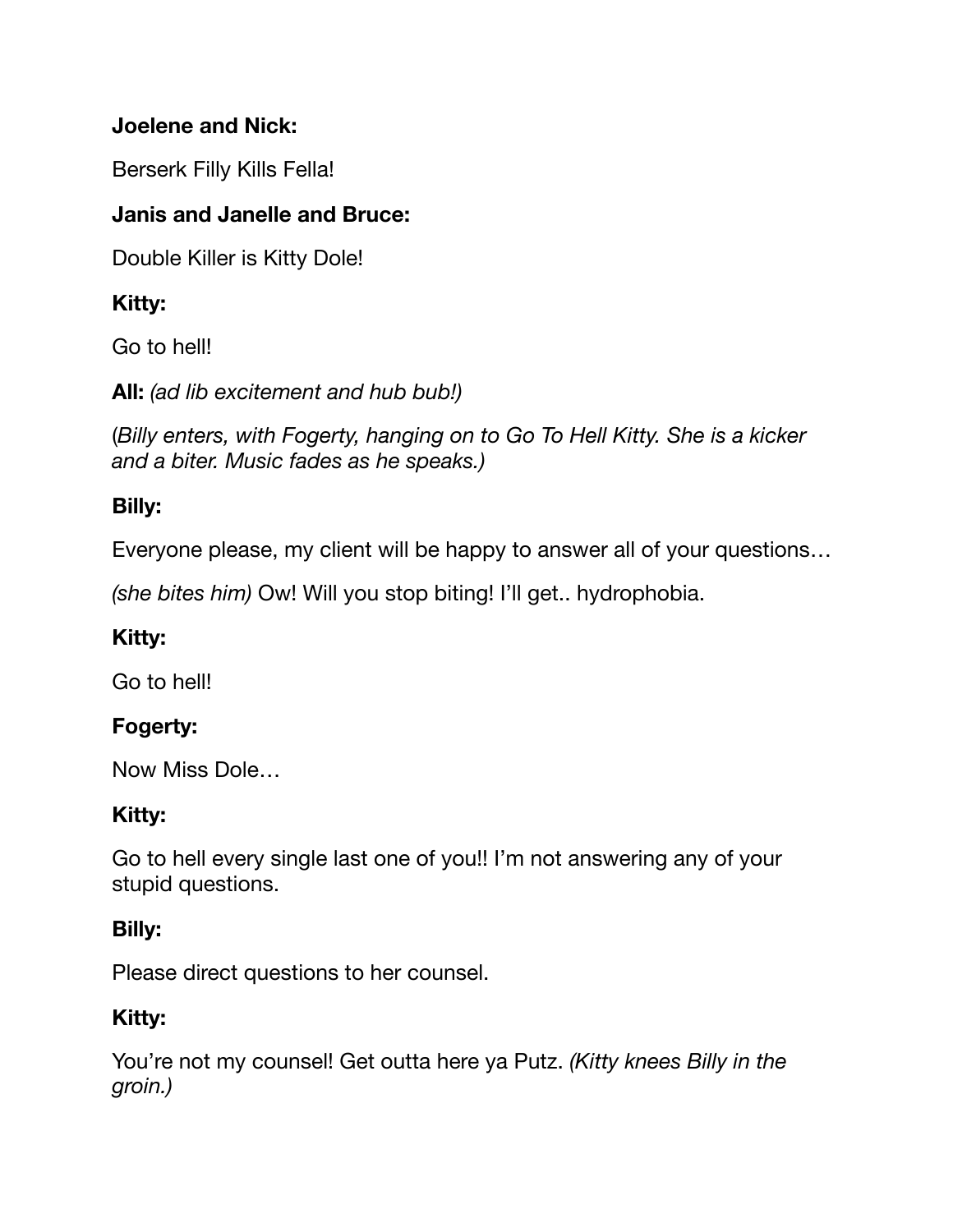### **Roxie:**

Oh Miss Sunshine!

### **Mary:**

Not now, Roxie.

### **Velma:**

Mr. Flynn, over here!

### **Billy:**

Nope, not now.

**Jake:** *(pushing through the crowd)*

Oh Miss Dole, did you know this lady personally?

### **Kitty:**

Did I know the scamp personally? Is that your question?

### **Jake:**

Yes that is my…oh! *(She knees him in the groin.)* 

### **Mary:**

Oh she's high spirited isn't she!

### **Mama:**

Just the way we like'em. Solitary's got an opening. Come along dearie I'll show you to your suite. You're gonna love it.

### **Kitty:**

Go to hell! *(now upstage right, lots of kerfuffle)*

### **Roxie:**

Oh Mr. Flynn! Mr. Flynn!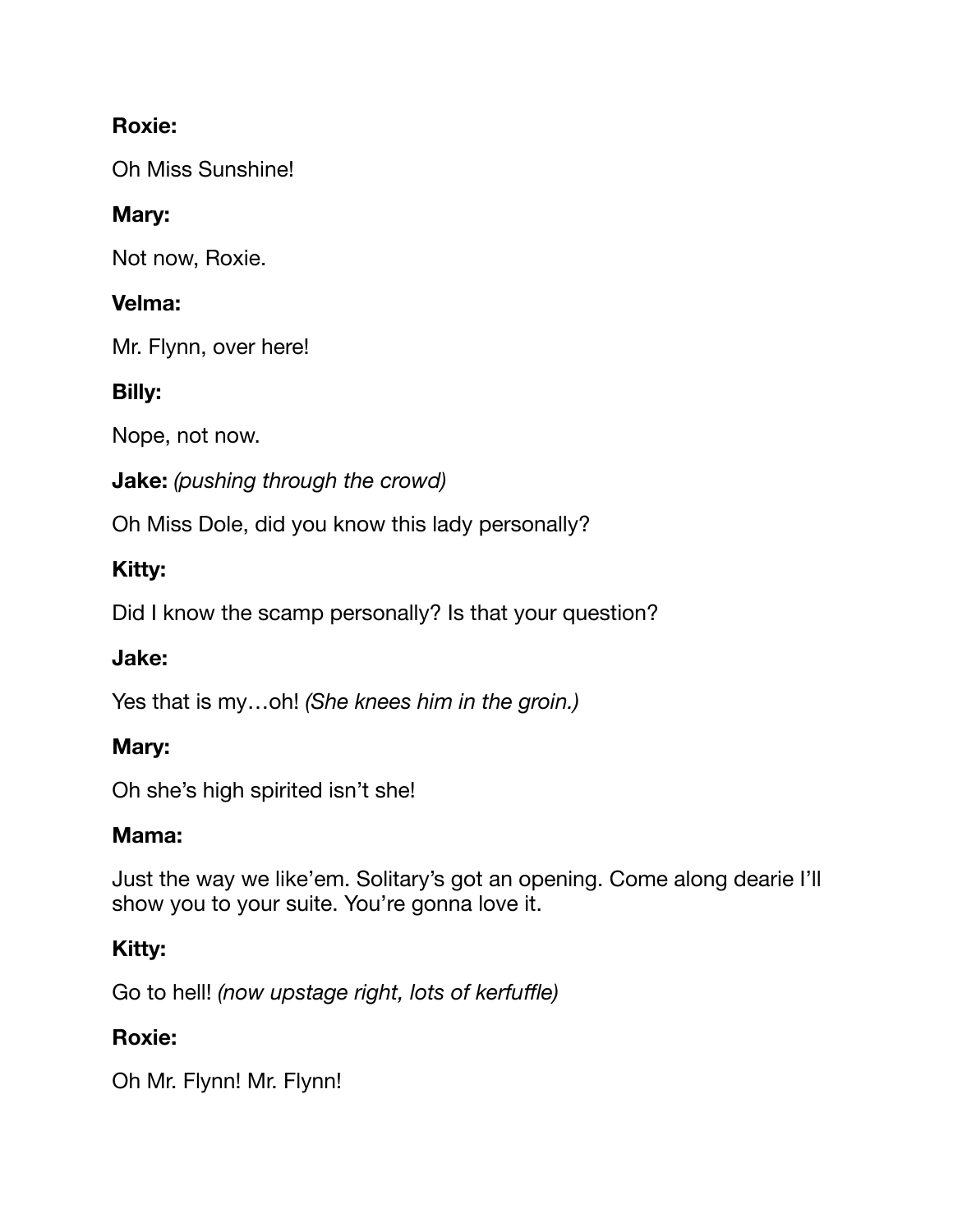#### **Billy:**

Oh hi Trixie. What a hellion huh? And a major socialite too! Her father owns all of the pineapples in Hawaii!

#### **Roxie:**

Didja get my trial date?

#### **Billy:**

Take it easy...I'll get to it...

#### **Velma:**

Billy, I wanna discuss my trial too…

### **Billy:**

I'll get to it! *(he follows the crowd)* 

#### **Roxie:**

Pineapples.

#### **Velma:**

Socialite.

#### **Roxie:**

There's only one person who can help you now, Roxie.

#### **Velma:**

There's only one person you can count on now Velma.

*(Roxie "faints". MC enters - with a snap of his fingers the action upstage is frozen still.)* 

#### **Roxie:**

Oh Mr. Flynn? Miss Sunshine? Mama!

*(She does it again but bigger. People come alive, and rush to her.)*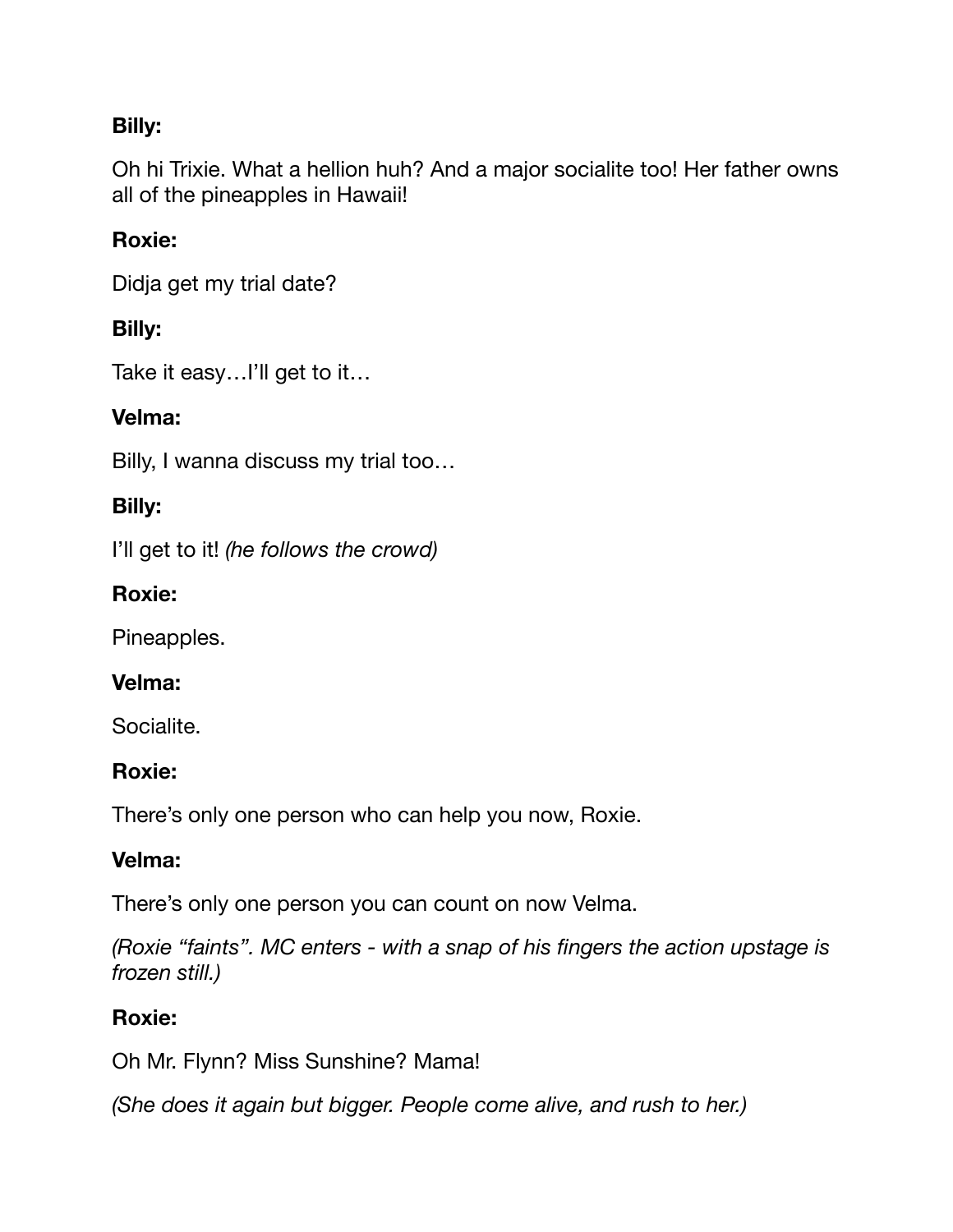### **Roxie:**

Oh please, please don't worry about me. I just hope the fall didn't hurt… the baby.

### **All:**

A baby?!

#### **Velma:**

Crap.

### **Underscore Song #17 First Act Curtain**

#### **Billy:**

I want the best doctor in the city for my poor poor client! *(Velma and Roxie exchange brief looks as she is being helped up. Hub bub. MC escorts Velma to the spotlight…)* 

#### **Velma:**

AND ALL THAT JAZZ!

### *Lights fade as curtain closes on hub bub/flashbulbs around Roxie.*

# **INTERMISSION**

Act Two

### **SCENE 1**

*Cook County Jail* 

*Velma enters first - alone - then hub bub as Roxie enters pushed in her wheelchair by a doctor, followed by Billy and Mama. Mary Sunshine and the Reporters flood the stage again, with additional members of their reporting team including Alexandra R., Rhiannon/Maebel, Kate/Aurora. Roxie's boys enter and frame her. Velma hates this.* 

#### **Velma:**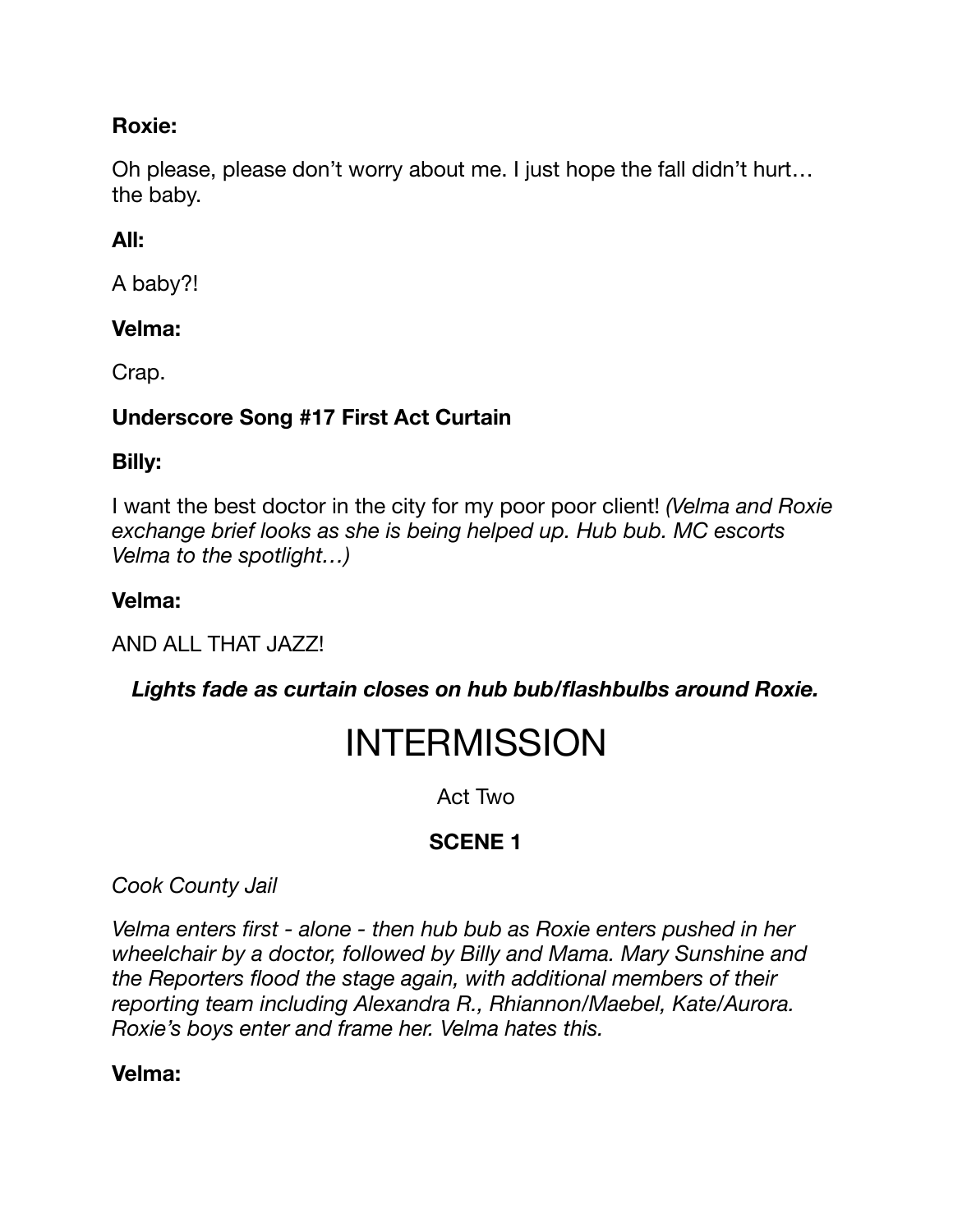Hello suckers, welcome back….

### **Song #18 Me and My Baby**

### **Joelene:**

Well Doc, is she or isn't she?

**Doc:** *(played by our MC)*

She is! *(a wink to the audience and a obvious payout from Mama…)*

### **Roxie:**

MY DEAR LITTLE BABY

**Velma:** *(Mocking)*

MY DEAR LITTLE BABY *(sulks, exits)*

**Roxie:** 

MY SWEET LITTLE BABY

### **MC, Mama:**

MY SWEET LITTLE BABY

**Roxie:** *(dancing with pep)*

LOOK AT MY BABY AND ME!

ME AND MY BABY, MY BABY AND ME.

### **Roxie and Her Boys:**

WE'RE 'BOUT AS HAPPY AS BABIES CAN BE!

WHAT IF I FIND THAT I'M CAUGHT IN A STORM?

I DON'T CARE MY BABY'S THERE

AND BABY'S BOUND TO KEEP ME WARM!

### **Add All Reporters:**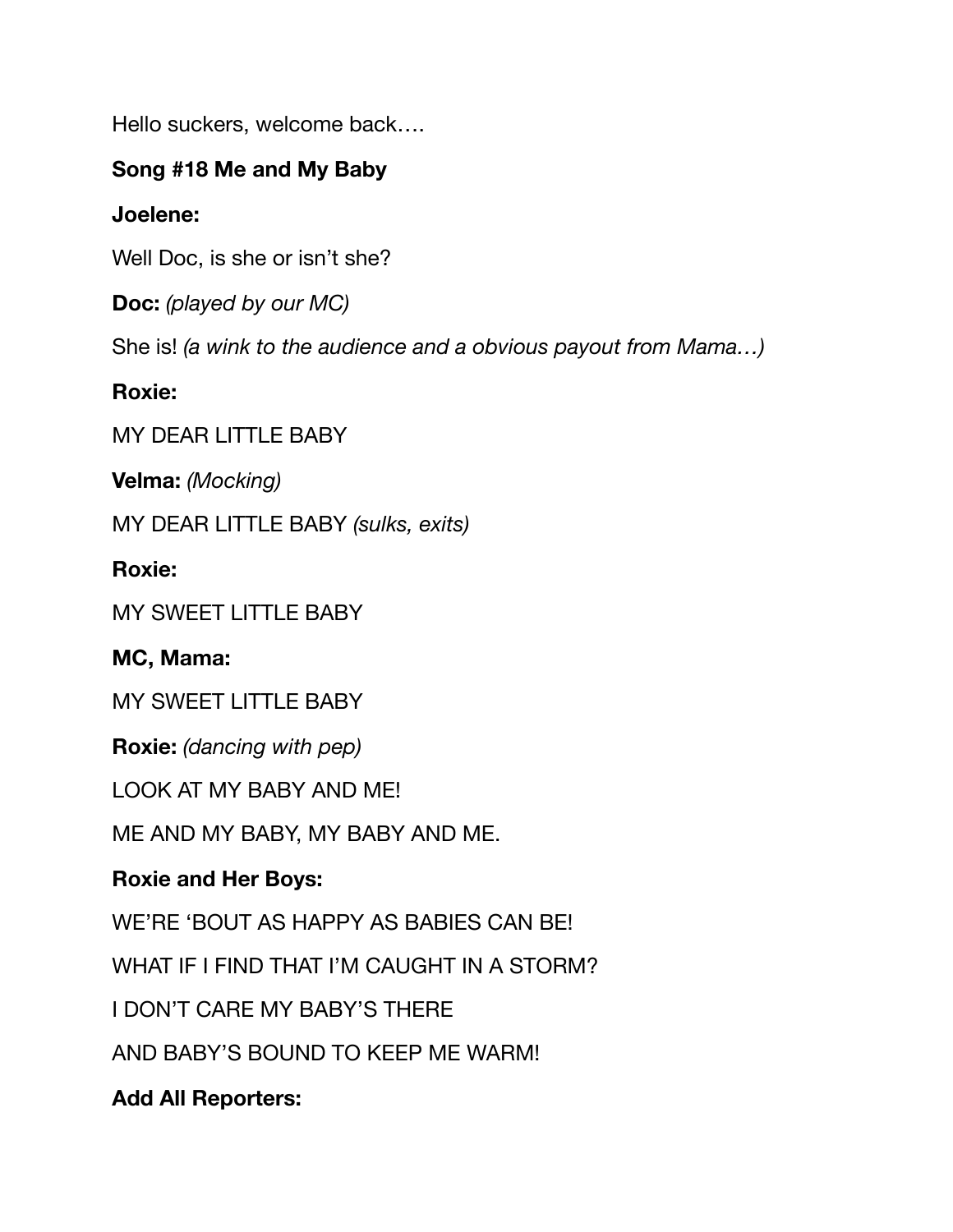WE'RE STICKIN' TOGETHER AND AIN'T WE GOT FUN -

SO MUCH TOGETHER YOU'D COUNT US AS ONE.

TELL OLD MAN WORRY TO GO CLIMB A TREE,

CAUSE I'VE GOT MY BABY

I'M WITH MY BABY

LOOK AT MY BABY AND ME!

*(They all dance playfully as other ensemble members fill the stage…The Windy City Songbirds surround Mary with parasols, Billy's Girls surround Billy, Dee comes in with Fogerty, Murderesses come in shackled, with Shackles…Roxie's Boys sneak off to quick change.)*

### **Mary Sunshine** *(to Mr. Flynn):*

I don't see how we can delay the trial even one more minute! My readers wouldn't stand for it Mr. Flynn!

#### **Billy:**

I can assure you all - Roxie will come to trial at the earliest possible moment!

**Amos** *(trying to get attention behind everyone)*:

Hey everybody I'm the father! I'm the father!

### **All onstage:**

YUK YUK YUK YUK

### **Mary and Windy City Songbirds** *(singing and dancing)***:**

LOOK AT MY BABY, MY BABY AND ME!

A DREAM OF A DUO NOW DON'T YOU AGREE?

WHY KEEP IT MUM,

WHEN THERE'S NOTHING TO HIDE?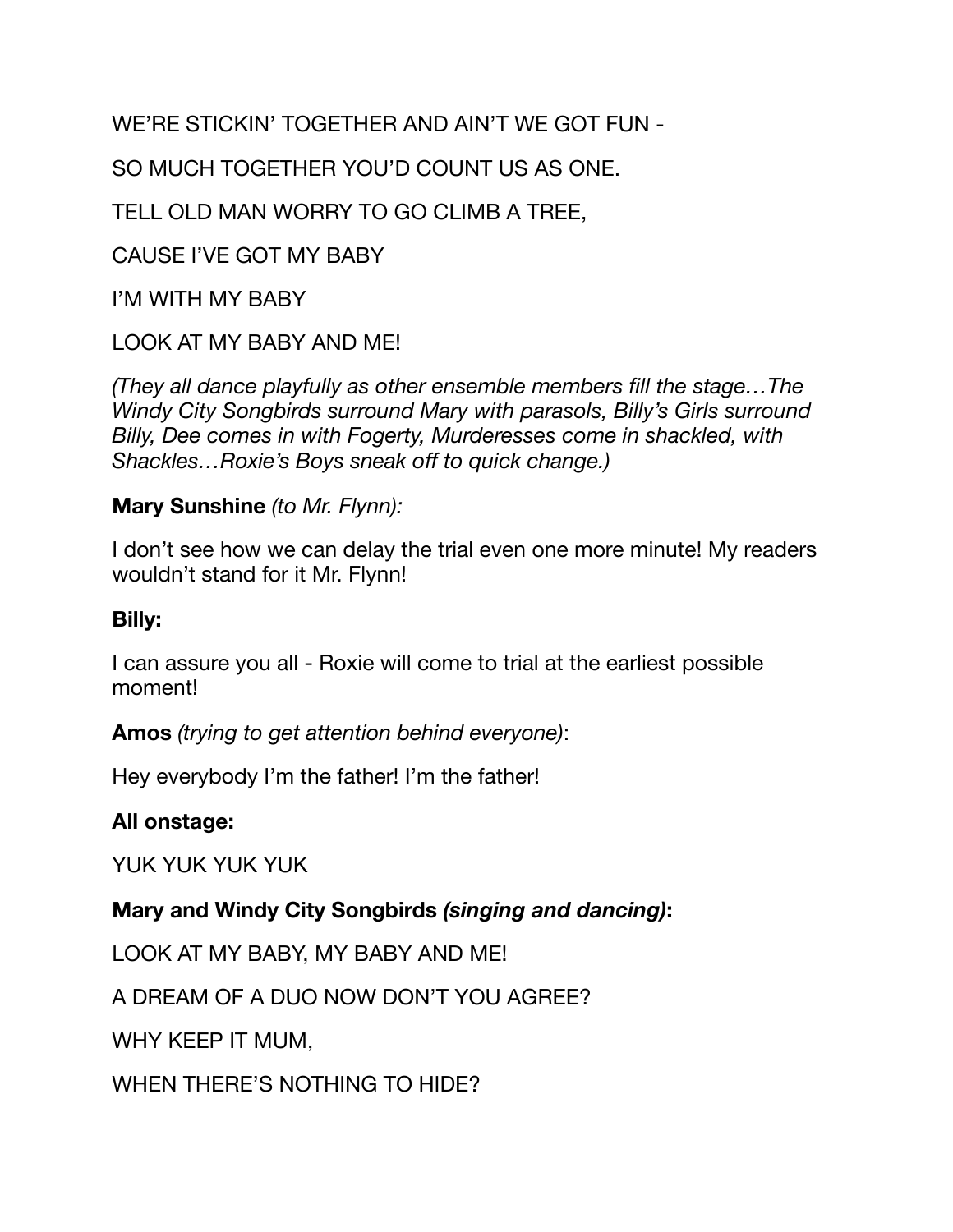AND WHAT I FEEL I MUST REVEAL,

IT'S MORE THAN I CAN KEEP INSIDE.

# **Roxie, Billy and Billy's Girls:**

AND I CAN ASSURE YOU IT WON'T GO AWAY

LET ME ASSURE YOU IT GROWS EVERY DAY!

I WAS A ONE ONCE BUT NOW I'M A WE!

CAUSE I GOT MY BABY, MY DEAR LITTLE BABY,

LOOKA MY BABY AND ME!

### **Mama:**

I think it's sweet, real sweet. First time I ever had one of my girls in the family way!

**Amos** *(still trying to get everyone's attention)*:

That's my kid! That's my kid I say!

*(Roxie's Boys re-enter in baby bonnets with giant toys!)* 

### **Roxie and Her Boys:**

LOOKA MY BABY, MY BABY AND ME

FACING THE WORLD OPTIMISTICALLY

NOTHING CAN STOP US, SO NOBODY TRY

CAUSE BABY'S ROUGH AND FULL OF STUFF…

### **Roxie:**

AND INCIDENTALLY SO AM I…

### **Full Company:**

GET OUT OF OUR WAY FOLKS, AND GIVE US SOME ROOM,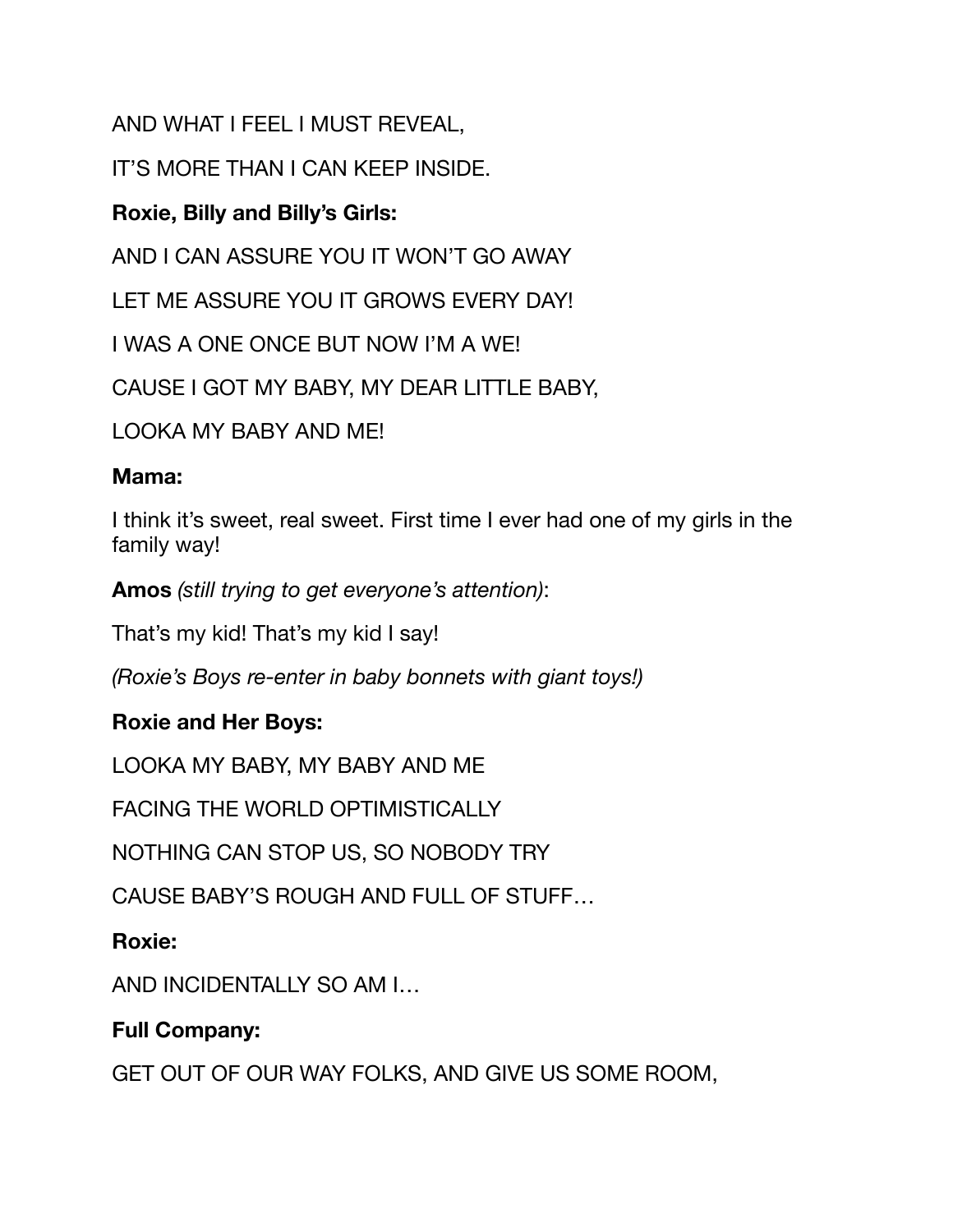WATCH HOW WE BUBBLE, AND BLOSSOM AND BLOOM! LIFE WAS A PRISON, BUT WE GOT THE KEY… ME AND MY BABY, MY DEAR LITTLE BABY, MY CUTE LITTLE BABY, MY SWEET LITTLE BABY, MY FAT LITTLE BABY MY SOFT LITTLE BABY, MY PINK LITTLE BABY

MY BALD LITTLE BABY…

LOOKA MY BABY,

**Roxie:** 

AND ME. *(huge ensemble exits excitedly…sudden quiet)* 

**Amos:** 

I'm the father! Papa! Daddykins!

### **Focus shift:**

### **Song #19 Mr. Cellophane**

### **Amos:**

Didja hear me? Nah…Story of my life. Nobody ever listens to me.

You think I'm making it up? Nobody ever knows i'm around…Nobody.

Not even my parents noticed me…One day I went to school and when I came home…

They'd moved.

IF SOMEONE STOOD UP IN A CROWD

AND RAISED HIS VOICE UP WAY OUT LOUD

AND WAVED HIS ARM AND SHOOK HIS LEG,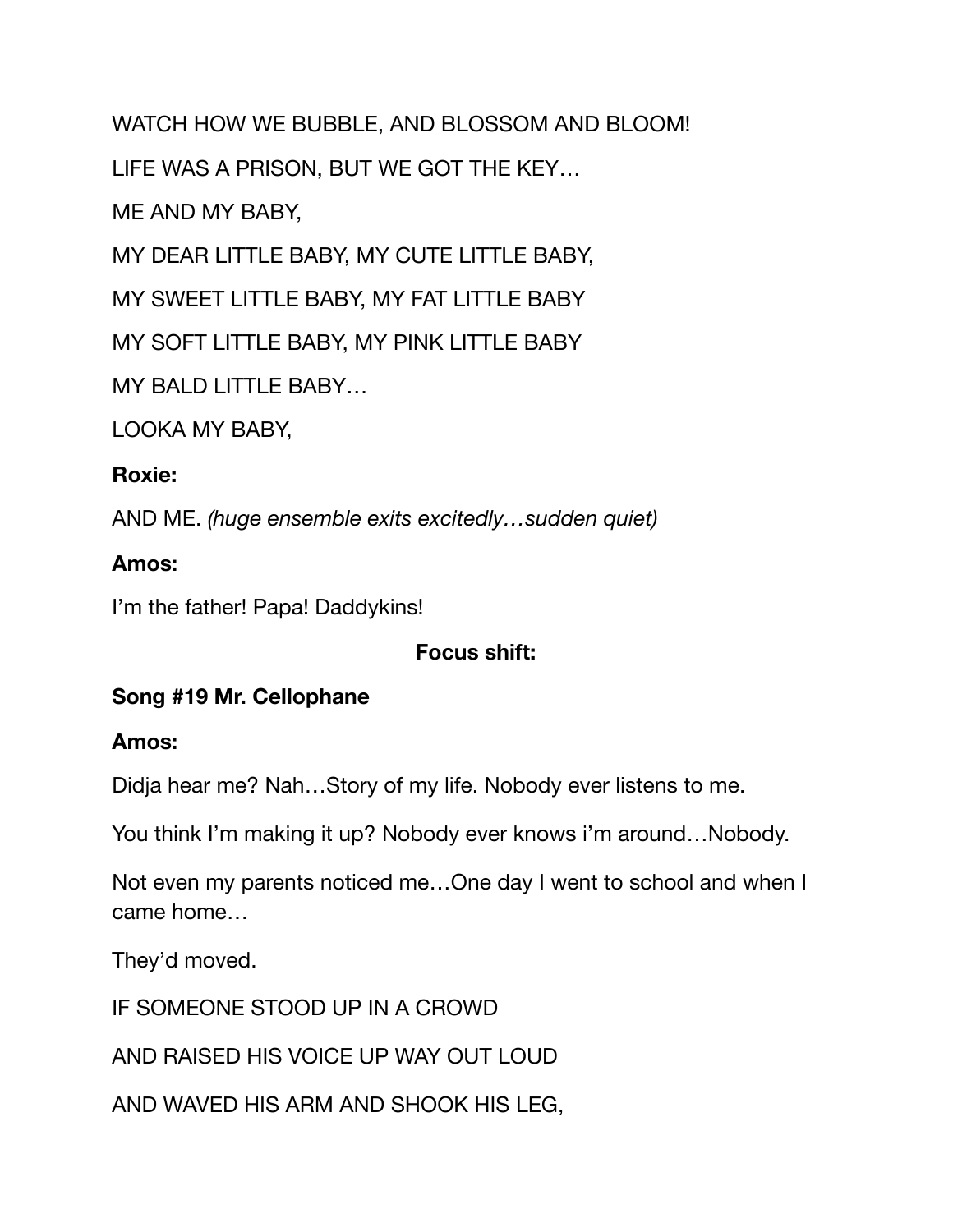YOU'D NOTICE HIM.

IF SOMEONE IN THE MOVIE SHOW,

YELLED "FIRE! IN THE SECOND ROW!

THIS PLACE IS A POWDER KEG!"

YOU'D NOTICE HIM.

AND EVEN WITHOUT CLUCKING LIKE A HEN…

EVERYONE GETS NOTICED NOW AND THEN,

UNLESS OF COURSE THAT PERSONAGE SHOULD BE,

INVISIBLE, INCONSEQUENTIAL…ME.

CELLOPHANE, MISTER CELLOPHANE

SHOULDA BEEN MY NAME, MISTER CELLOPHANE

CAUSE YOU CAN LOOK RIGHT THROUGH ME, WALK RIGHT BY ME,

AND NEVER KNOW I'M THERE.

*(Lighitng change - Billy comes in with his desk. Amos walks right into the scene.)* 

### **Billy:**

Oh Andy, I didn't see you there. Sit down. Look Andy, I'm afraid I gotta hit you hard. I can only hope you'll be big about it.

### **Amos:**

Amos, my name's Amos.

**Billy:**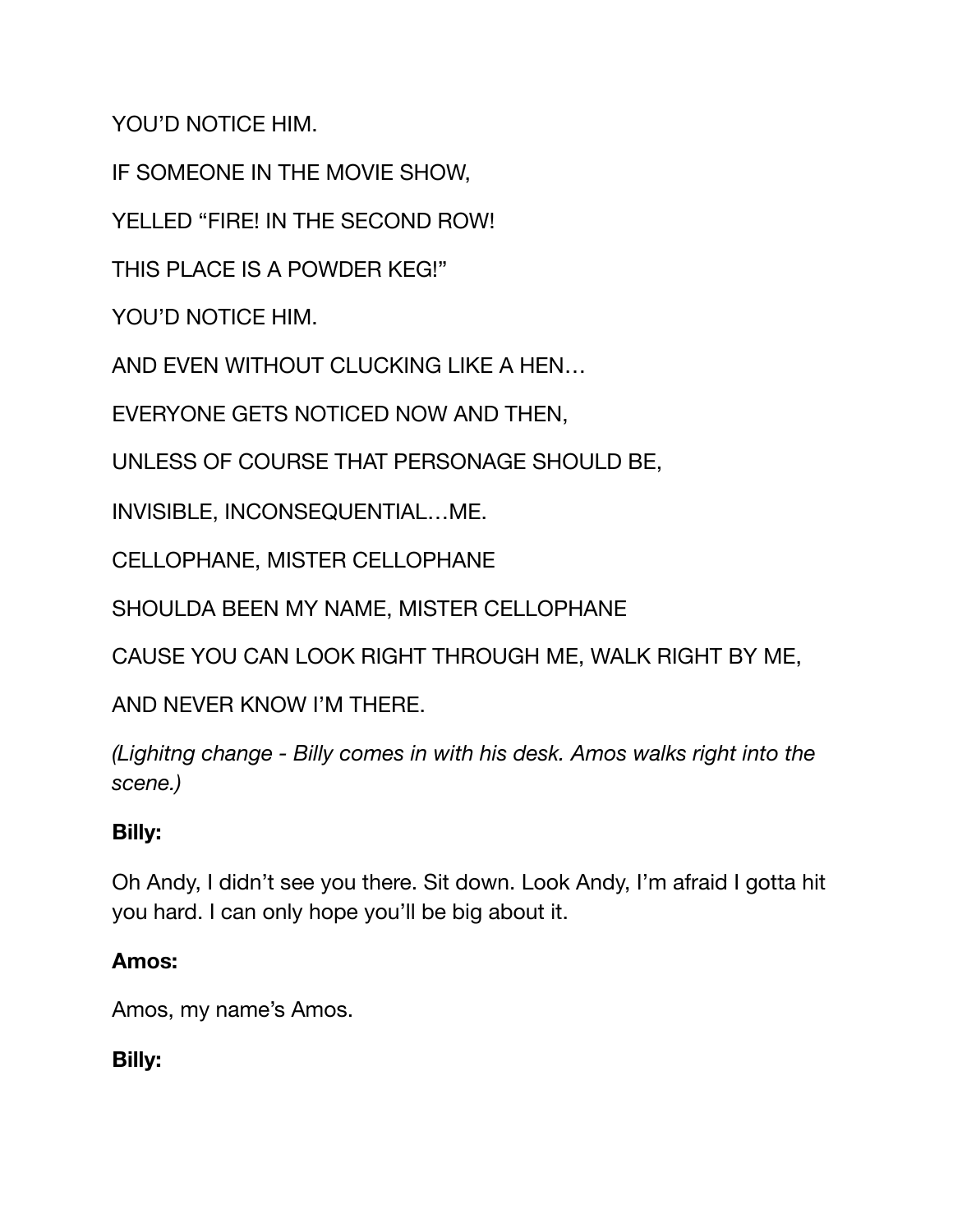Right, it's the kid's name I'm thinking of. You know when she's due?

September. But I want you to pass around those cigars anyway. Don't give a damn when people…

### **Amos:**

When people what?

### **Billy:**

When people laugh. Because they can count. Can you count? At her arrest, you said you and Roxie hadn't consummated for 4 months prior to the incident.

### **Amos:**

That's right. Now…wait a minute…that don't figure out right…I couldn't be the father…

### **Billy:**

Well just forget about that…Roxie needs your support. I mean, what are you gonna do…*(with a look to the audience)* Divorce her?

### **Amos**:

You're damned right, I'll divorce her! Isn't that what you said? That's exactly what I'll do. We're through! She probably won't even notice.

*(Billy and his desk are gone; Amos finishes his song in a shrinking spotlight, with renewed gusto, frustration, anguish:)* 

SUPPOSE YOU WAS A WOMAN, WED

AND SLEEPIN' IN A DOUBLE BED,

BESIDE ONE MAN FOR SEVEN YEARS,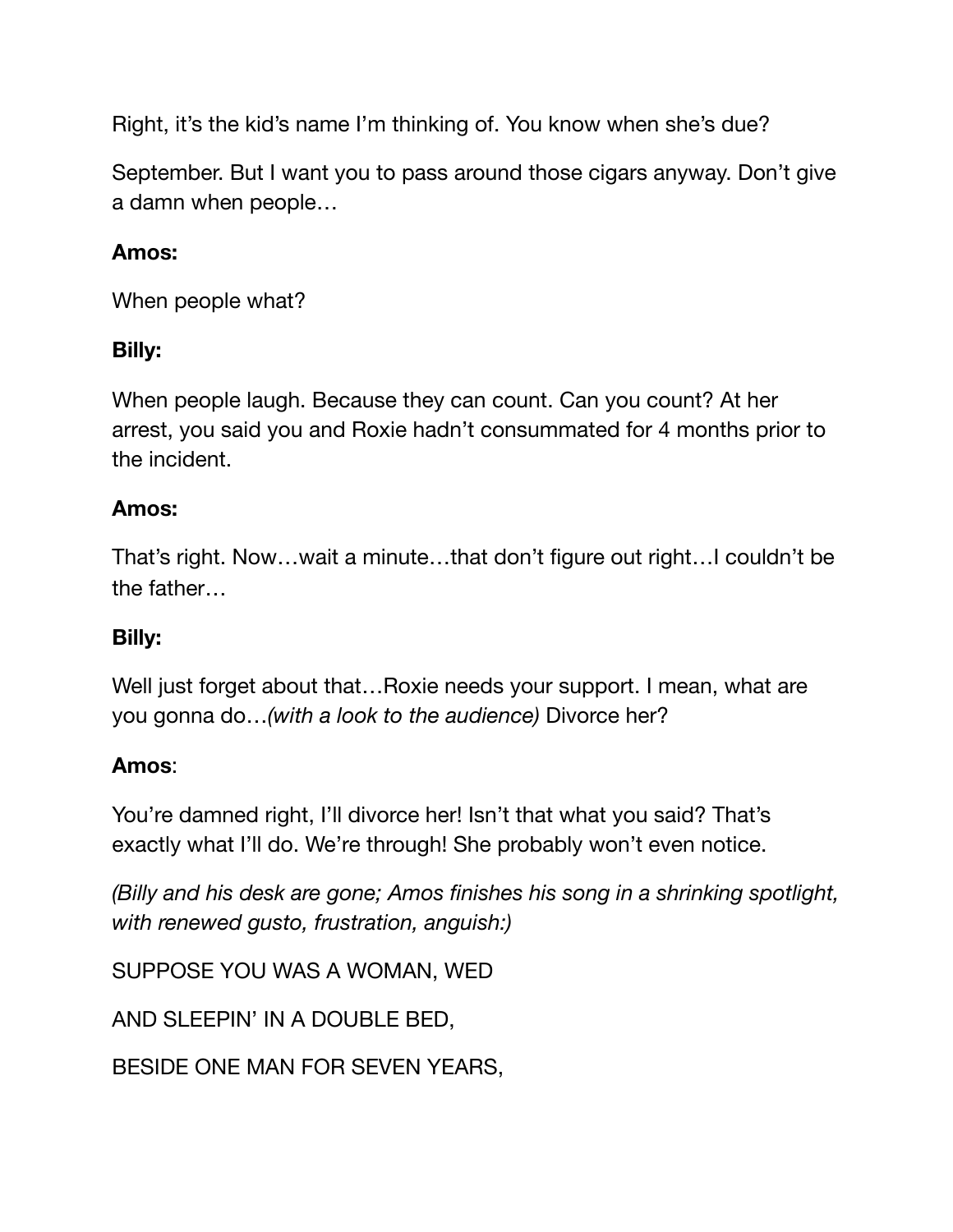YOU'D NOTICE HIM.

A HUMAN BEING'S MADE OF MORE THAN AIR.

WITH ALL THAT BULK YOU'RE BOUND TO SEE HIM THERE.

UNLESS THAT HUMAN BEING NEXT TO YOU,

IS UNIMPRESSIVE, UNDISTINGUISHED,

YOU…KNOW…WHO…

CELLOPHANE, MISTER CELLOPHANE.

SHOULDA BEEN MY NAME, MISTER CELLOPHANE.

CAUSE YOU CAN LOOK RIGHT THROUGH ME,

WALK RIGHT BY ME…

AND NEVER KNOW I'M THERE.

I TELL YA, CELLOPHANE, MISTER CELLOPHANE…

SHOULDA BEEN MY NAME, MISTER CELLOPHANE.

CAUSE YOU CAN LOOK RIGHT THROUGH ME,

WALK RIGHT BY ME,

AND NEVER KNOW I'M THERE.

NEVER, EVEN, KNOW….I'M THERE.

Hope I didn't take too much of your time.

**Blackout, scene change:**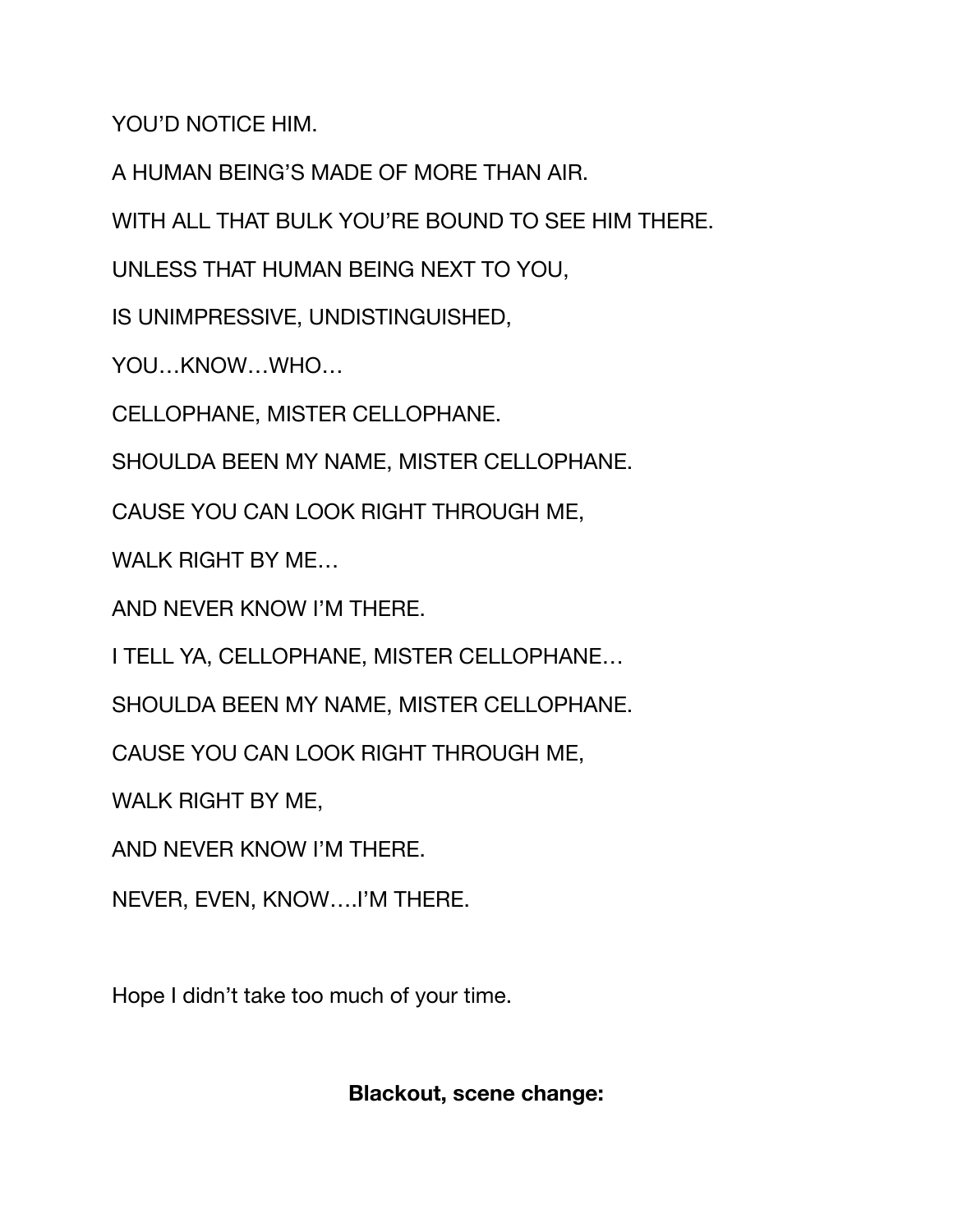### **SCENE 3**

### *Cook County Commons*

*Poker game between the ladies then Billy comes in…Kitty is in a makeshift straightjacket.* 

### **Annie:**

Straight. King high.

### **Mona:**

I'm out.

### **June:**

Heart flush. Ha ha!

#### **Liz:**

Heh heh! (M*ocking, but she's out. Cards down.)*

### **Velma:**

Four aces.

**Mama:** *(playing for Kitty)*

Royal flush.

#### **Liz:**

Where the hell you get a royal flush?

### **Mama:**

Same place she got four aces.

**Katalin:** *(disgusted)*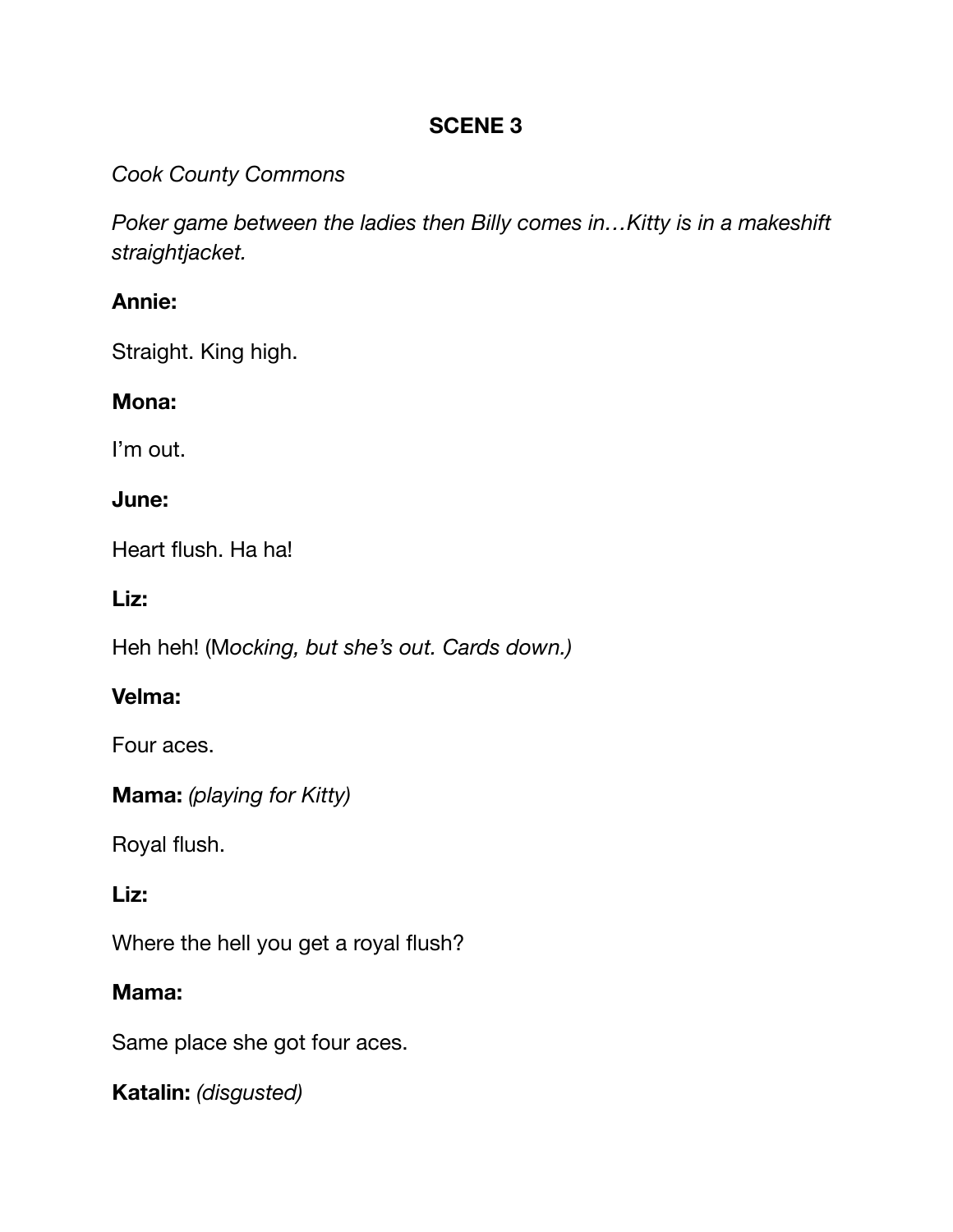(You all cheat. I'm out.)

**Billy:** *(in he walks with a flourish)*

Hey Shackles, get Roxie for me, will ya?

### **Shackles:**

I'll try to pull her away from her fan mail.

### **Velma:**

Well - am I glad to see you. *(pulling shoes from a shoebox out from under the table)* Look…for my trial. Like 'em?

### **Billy:**

About the trial…

#### **Velma:**

But Billy! I been making all these plans…

### **Billy:**

Vel, there's a lotta pressure on me. Roxie's having a baby, remember?

### **Velma:**

Listen Flynn, I came up with 5 thousand dollars first.

#### **Mama:**

Party's over ladies. *(she's shuffling them back to their cells…but they're all dawdling…)* 

### **Velma:**

Ah what the heck. I'll be glad to get rid of her. But back to my trial… Lemme just show you what I thought I might do on the witness stand…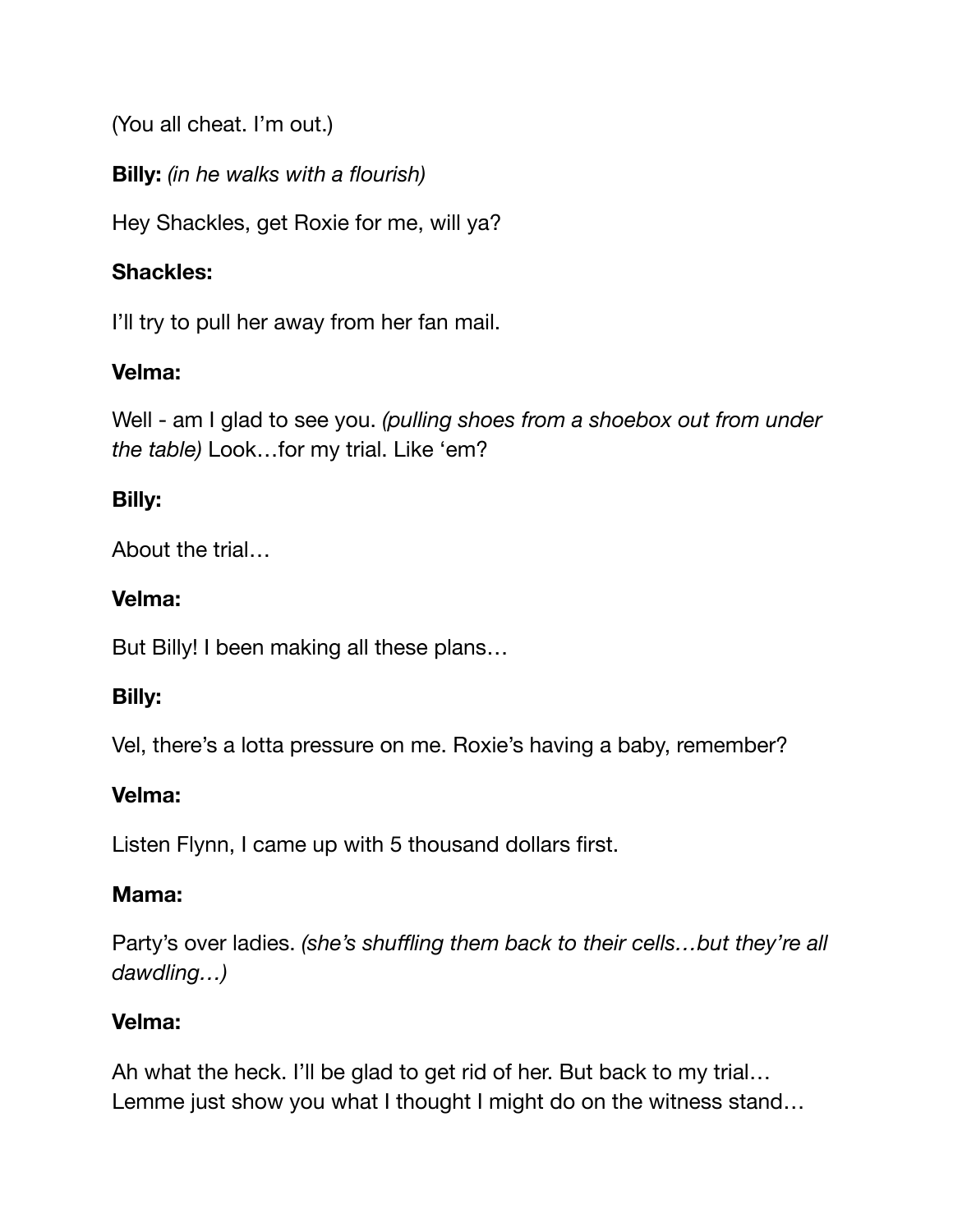### **Billy:**

Yeah sure… go ahead.

**Velma** *(cues music and sits on the table as the Girls break into formation)*:

Well, when I get on the stand, I thought I'd take a peek at the jury, and then I'd cross my legs like this, you know.

# **SONG #20 WHEN VELMA TAKES THE STAND**

### **Murderesses, Kitty, and Mama:**

WHEN VELMA TAKES THE STAND,

### **Velma:**

Then during cross examination I thought I'd give 'em this. And then if he yells at me I thought I'd tremble like this…

### **Singers:**

WHEN VELMA TAKES THE STAND!

LOOK AT LITTLE VEL, SEE HER GIVE'EM HELL!

AIN'T SHE DOIN' GRAND?

SHE'S GOT'EM EATING OUT OF THE PALM OF HER HAND.

### **Velma:**

Then I thought I'd let it all be too much for me, like real dramatic.

Then I thought I'd get real thirsty: "Please someone, could i have a glass of water?"

### **Singers:**

WHEN VELMA TAKES THE STAND!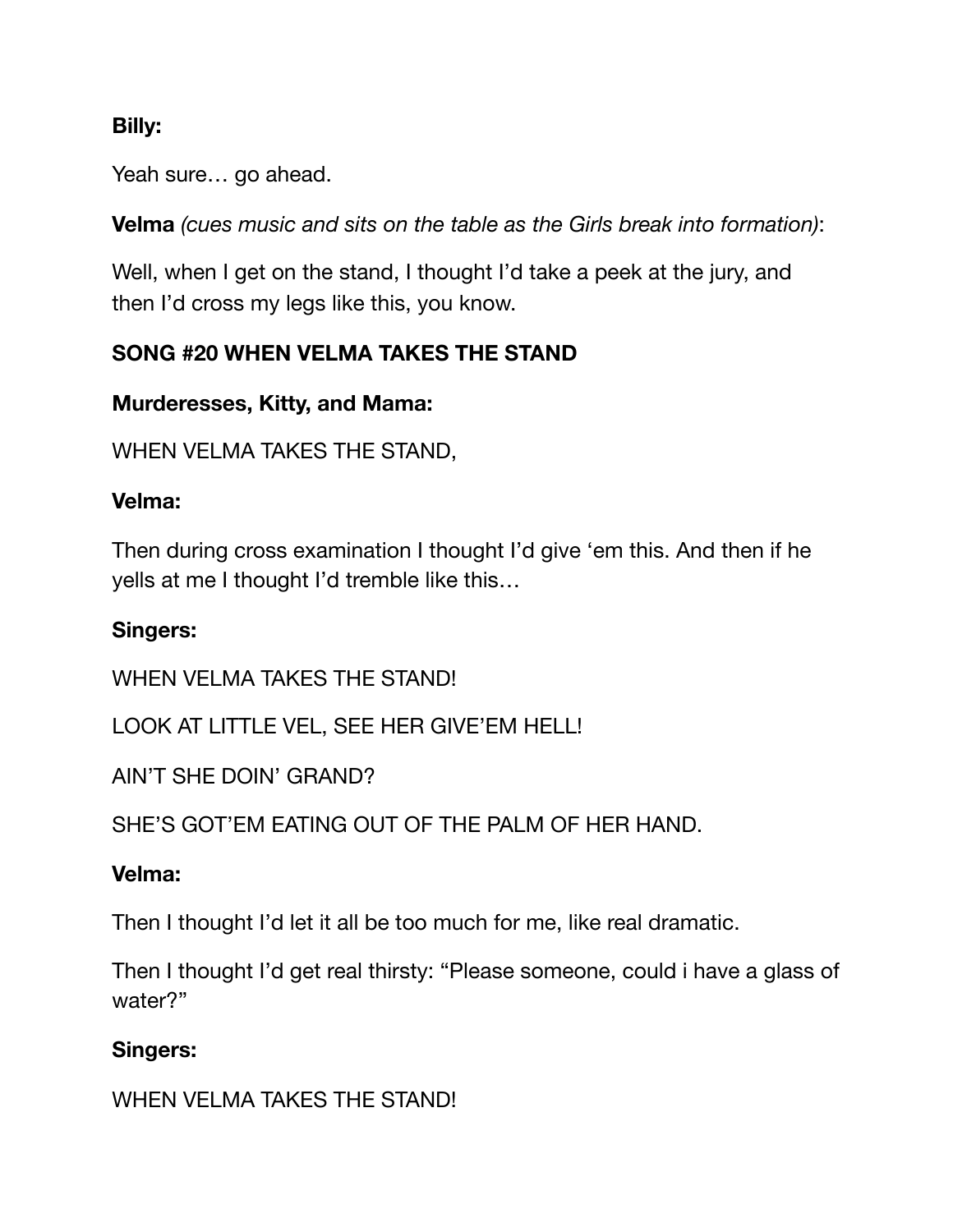SEE THAT KELLY GIRL

MAKE THAT JURY WHIRL

WHEN SHE TURNS IT ON

SHE'S GONNA GET'EM GOIN'-

TIL SHE'S GOT'EM GONE!

#### **Velma:**

Then I'll cry. Buckets. And Billy, I have to ask you for your handkerchief. I really like that bit…then I get up and try to walk, but I slump, and I slump and finally, I faint! *(she acts it all out)*

#### **Singers:**

WHEN SHE ROLLS HER EYES

WATCH HER TAKE THE PRIZE

WHEN VELMA TAKES THE STAND!

*(Roxie has entered and witnesses the last bit.)* 

**Velma***: (to Billy)* 

Like it?

#### **Billy:**

Sure, I like it.

#### **Roxie:**

Can I offer you the teeniest bit of criticism?

#### **Velma:**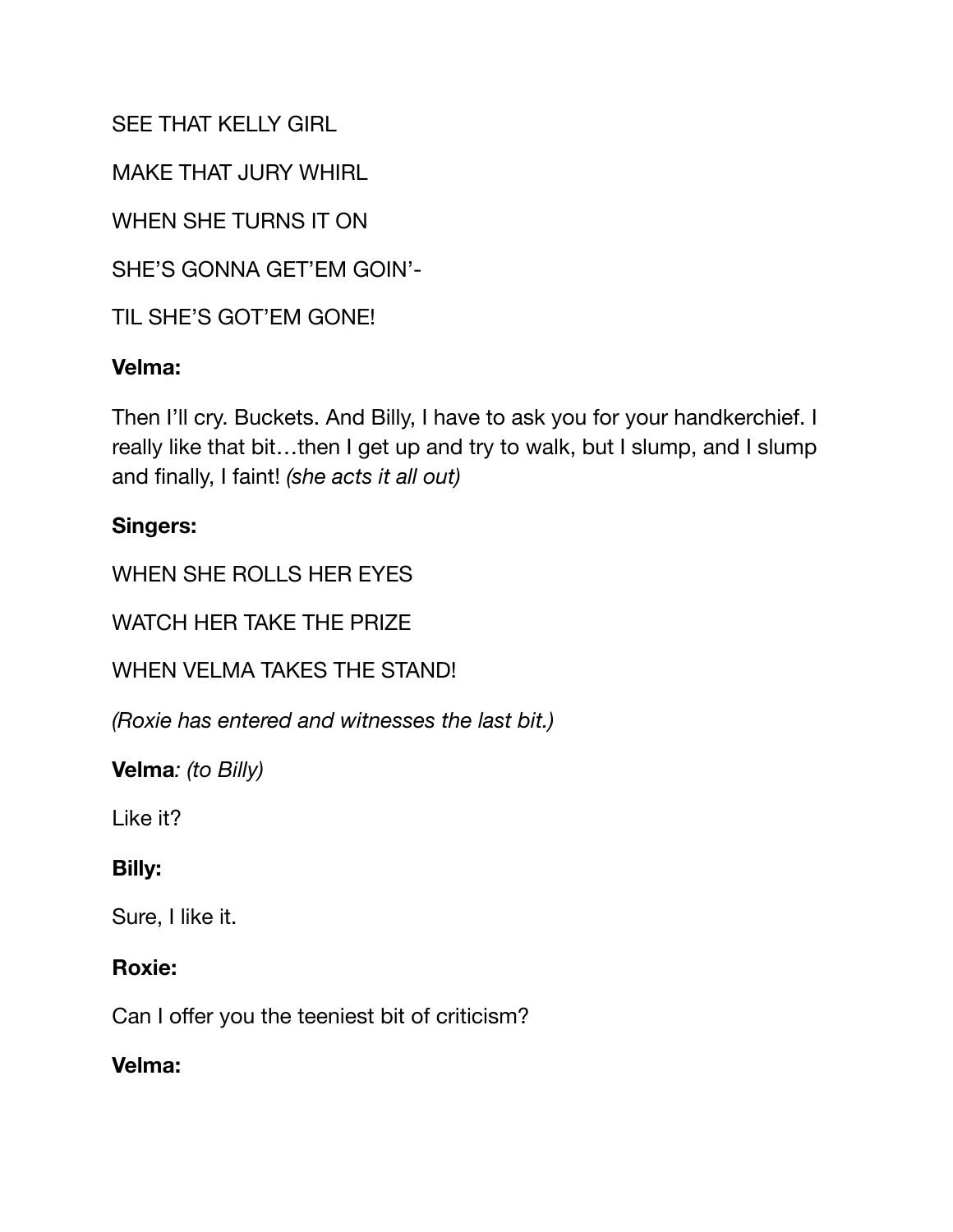Okay…

### **Roxie:**

It stinks!

**Billy:** *(to Velma)*

I'll see you later.

### **Velma**:

Ok. I can take it - but not quietly. May I have my exit music, please? *(Velma dances defiantly; Roxie's Boys without Troy (Elijah) enter to finally sing and dance with Velma, all of the women cheer and hoot!)* 

# **Song #21 When Velma Takes the Stand Exit Music**

### **Roxie's boys:**

WHEN THEY SEE HER SHAKE,

BET SHE TAKES THE CAKE

WHEN VELMA TAKES THE STAND!

*(All exit except for Billy and Roxie.)* 

### **Billy:**

I've been waitin', don't keep me waitin'. I got Amos to file for divorce.

### **Roxie:**

Yeah, so now what?

### **Billy:**

Now, I can get him on the stand and get him to admit that he made a terrible mistake, because he still loves you. And of course, you still love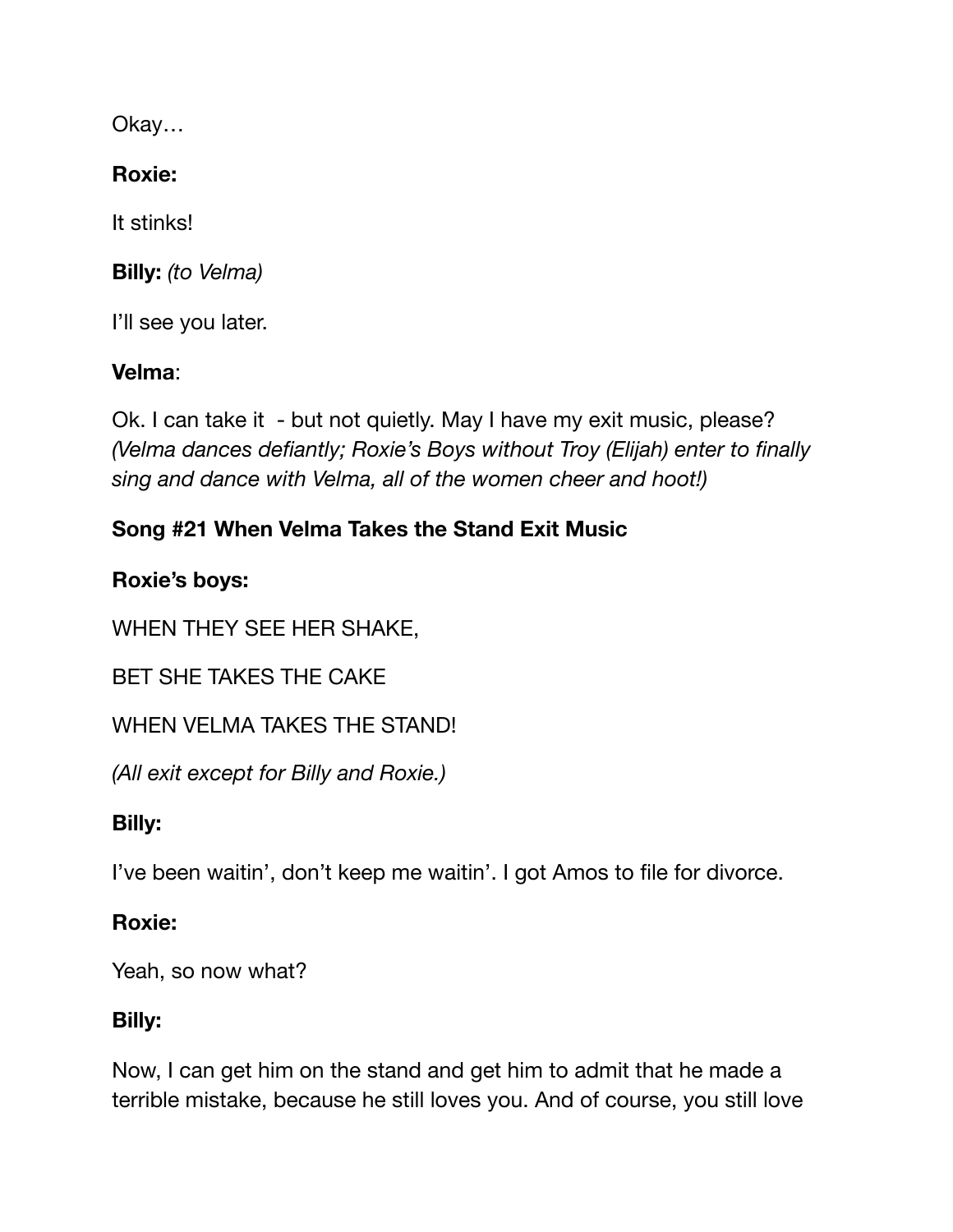him. And the jury can fall all over themselves to play cupid and get you two back together.

# **Roxie:**

Hmmmph…

# **Billy:**

And another thing…when Amos is on the stand I want you to be knitting.

# **Roxie:**

Knitting?

# **Billy:**

A baby garment.

# **Roxie:**

But I don't know how to…

# **Billy:**

Learn.

# **Roxie:**

I don't wanna..

# **Billy:**

I don't care if you don't wanna - who's the lawyer here?

# **Roxie:**

I'm sick of yous telling me what to do! I'm a big star and you treat me like some dumb common criminal!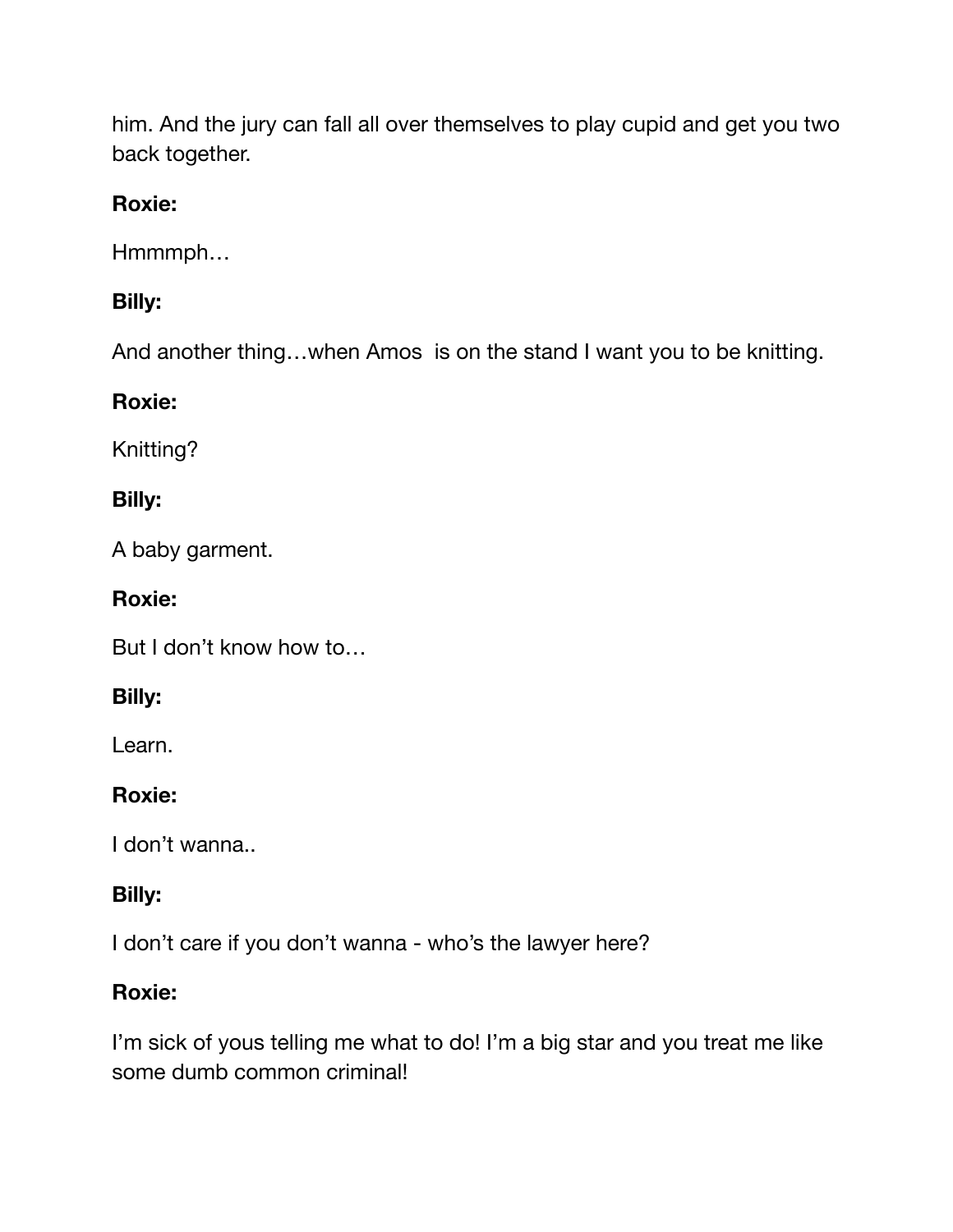### **Billy:**

You ARE some dumb common criminal.

### **Roxie:**

Better than a crooked lawyer!

### **Billy:**

Who happens to be saving your bacon!

### **Roxie:**

Who's out for all he can steal!

### **Billy:**

Maybe you could appear in court without me then, huh?

### **Roxie:**

Maybe I could…they love me!

### **Billy:**

Wise up kid. They'd love you even more if you were hanged. Sells more papers.

### **Roxie:**

You're fired.

### **Billy:**

I quit! You're a phony, a flash in the pan. In a coupla weeks nobody'll even know who you are. That's Chicago.

### **Roxie:**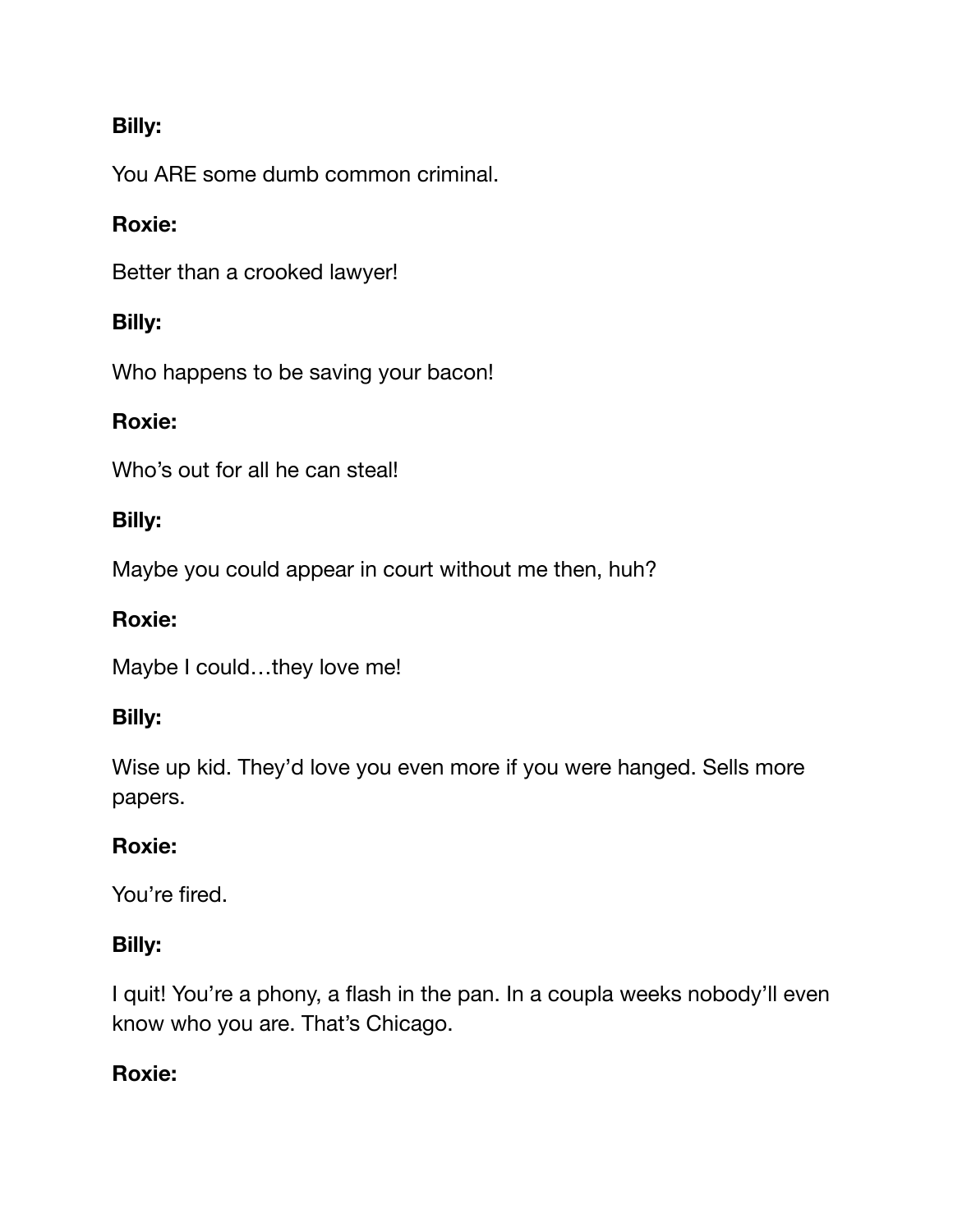Oh yeah?

### **Billy:**

Yeah! *(they both exit opposite)*

**Katalin** *(from offstage as she is entering handcuffed with Shackles, and Mama with Mr. Aaron following. The hooded executioner (Max) appears on the upper deck, backlit.)*:

 $No!$  no no…

**Aaron:** *(in Romanian!)*

(I did everything I could do. If you won't confess, case closed. God bless you.)

# **Underscore Song #22 The Hanging**

**Katalin:** *(she looks at him, still, before repeating desperately)*

Not guil…ty. Not guilt..ty. Not guilt…ty. Not guil..ty. *(she is forced to climb the stairs)*

# **Lighting shift, focus shift:**

*Cook County gallows* 

# **MC:**

And now for your entertainment pleasure, ladies and gentlemen of the yard, we humbly present the one, the only Katalin Horvat, with her famous Romanian Rope Trick.

*(drum roll crescendo, Katalin is hooded, the executioner looks up, cymbal crash and lights out on the platform.)*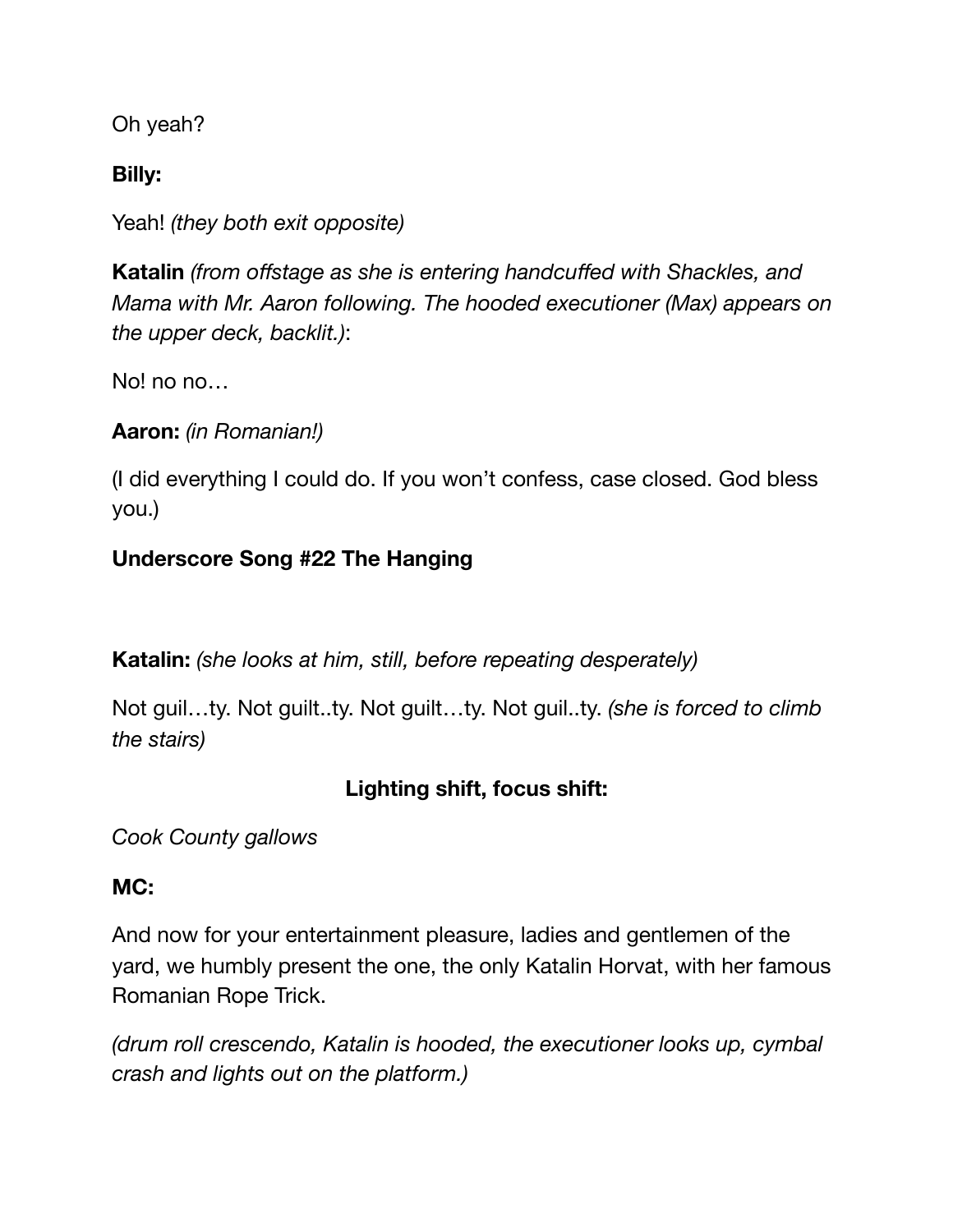### **Lighting shift to downstage left:**

#### **Aaron:**

After 47 years a Cook County precedent has been shattered. Katalin Horvat, a Romanian refugee in Chicago only 13 months, was hanged tonight for the murder of her husband and dance partner. Her last words were: not guilty.

*(music out)* 

### **Lighting shift and major focus shift:**

### **SCENE 4**

*Chicago courtroom.* 

#### **Roxie:**

Billy, I hate this dress.

### **Billy:**

It's what you're wearing.

### **Roxie:**

I don't remember nothin' about a dress.

### **Billy:**

No? "Please Billy" you said, "Come back - I need you" you said. Right after they hanged Katalin. Remember now?

### **Roxie:**

I guess so…

### **Billy:**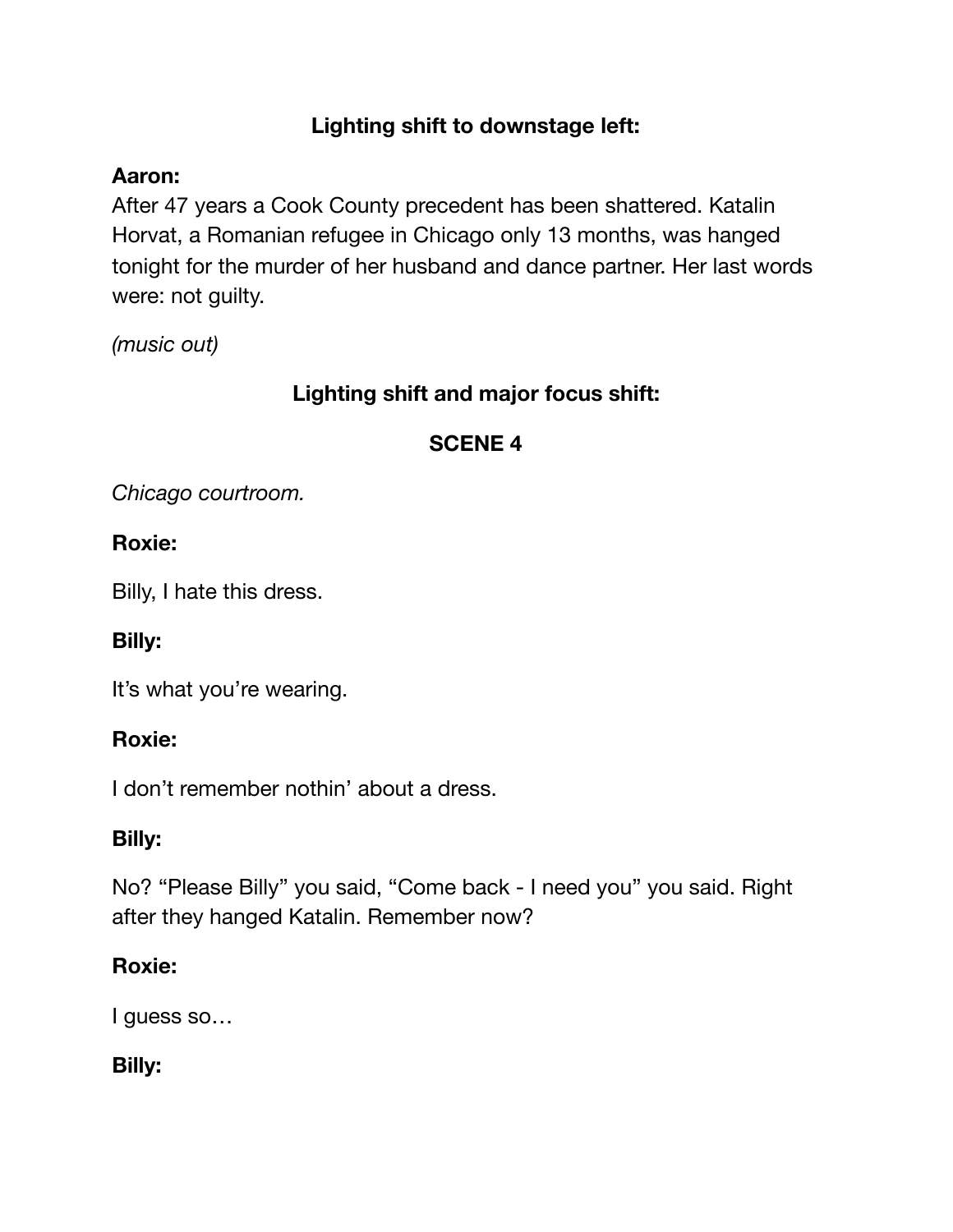So shut up about the dress. You're gonna do like we planned?

### **Roxie:**

I been up all night rehearsing.

### **Billy:**

You ready?

### **Roxie:**

Oh Billy I'm scared…

### **Roxie:**

You got nothing to worry about. It's all a circus kid, Kid. A three ring circus.

### **Song #23 Razzle Dazzle**

### **Billy:**

GIVE'EM THE OLD RAZZLE DAZZLE, RAZZLE DAZZLE EM.

*(Cue bit by bit, a bevy of circus entertainers in beautiful costumes, including Lulu as the Tightrope Walker with parasol, Amos as a Dancing Monkey, Billy's Girls, Jugglers, etc.)* 

GIVE'EM AN ACT WITH LOTS OF FLASH IN IT,

AND THE REACTION WILL BE PASSIONATE.

GIVE'EM THE OLD HOCUS POCUS. BEAD AND FEATHER'EM.

HOW CAN THEY SEE WITH SEQUINS IN THEIR EYES?

WHAT IF YOUR HINGES ALL ARE RUSTING?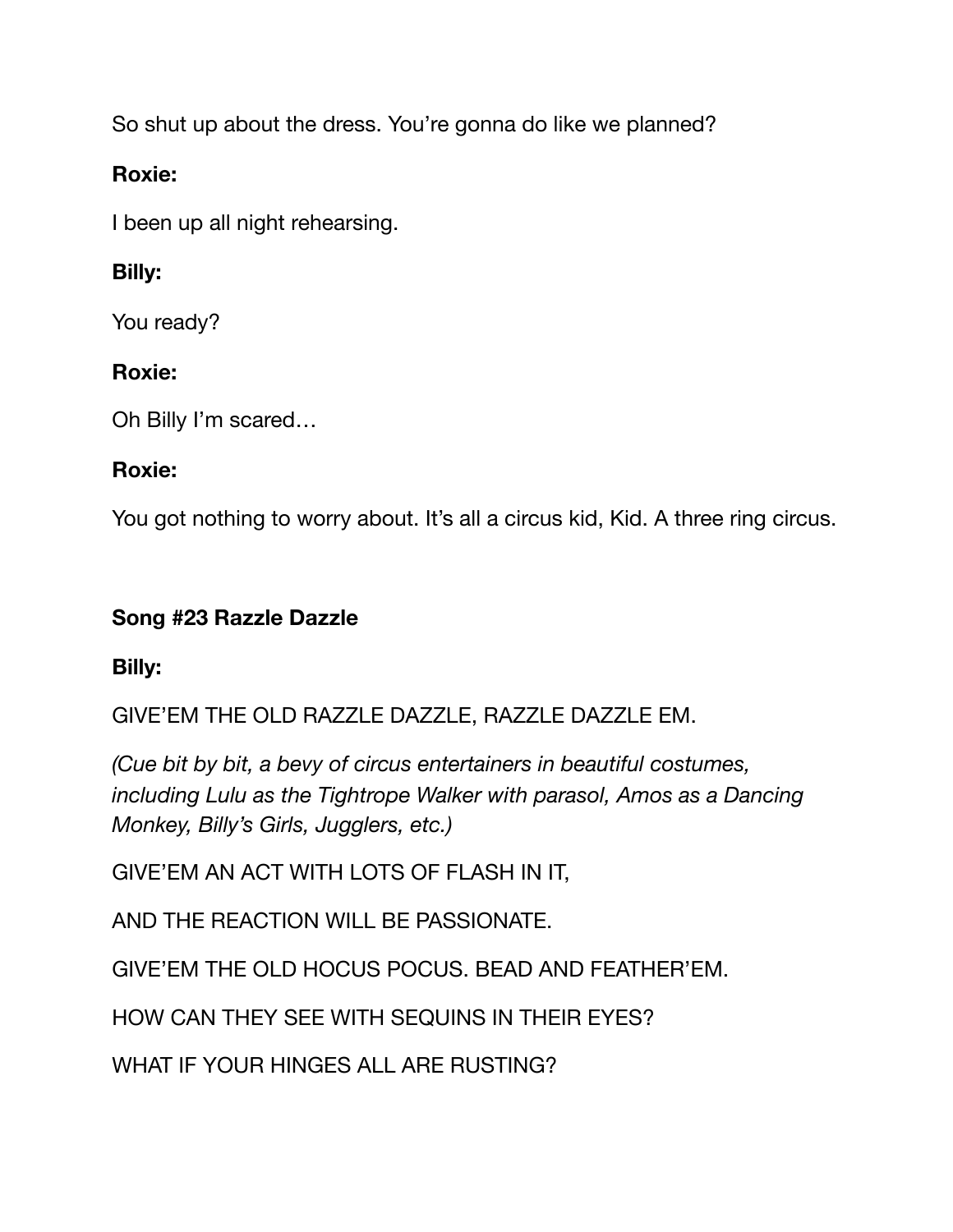WHAT IF IN FACT YOU'RE JUST DISGUSTING?

RAZZLE DAZZLE 'EM AND THEY'LL NEVER CATCH WISE!

GIVE 'EM THE OLD RAZZLE DAZZLE

### **Full Company:**

RAZZLE DAZZLE'EM.

GIVE'EM A SHOW THAT'S SO SPLENDIFEROUS,

### **Billy:**

ROW AFTER ROW WILL GROW VOCIFEROUS.

### **Full Company:**

GIVE 'EM THE OLD FLIM FLAM FLUMMOX,

FOOL AND FRACTURE'EM.

### **Billy:**

HOW CAN THEY HEAR THE TRUTH ABOVE THE ROAR?

### **Full Company:**

ROAR! ROAR! ROAR!

THROW 'EM A FAKE AND A FINAGLE,

THEY'LL NEVER KNOW YOU'RE JUST A BAGEL,

RAZZLE DAZZLE'EM AND THEY'LL BEG YOU FOR MORE!

*(The set begins to shift to courtroom with all of the company's help)* 

GIVE'EM THE OLD RAZZLE DAZZLE, RAZZLE DAZZLE 'EM

BACK SINCE THE DAYS OF OLD METHUSALEH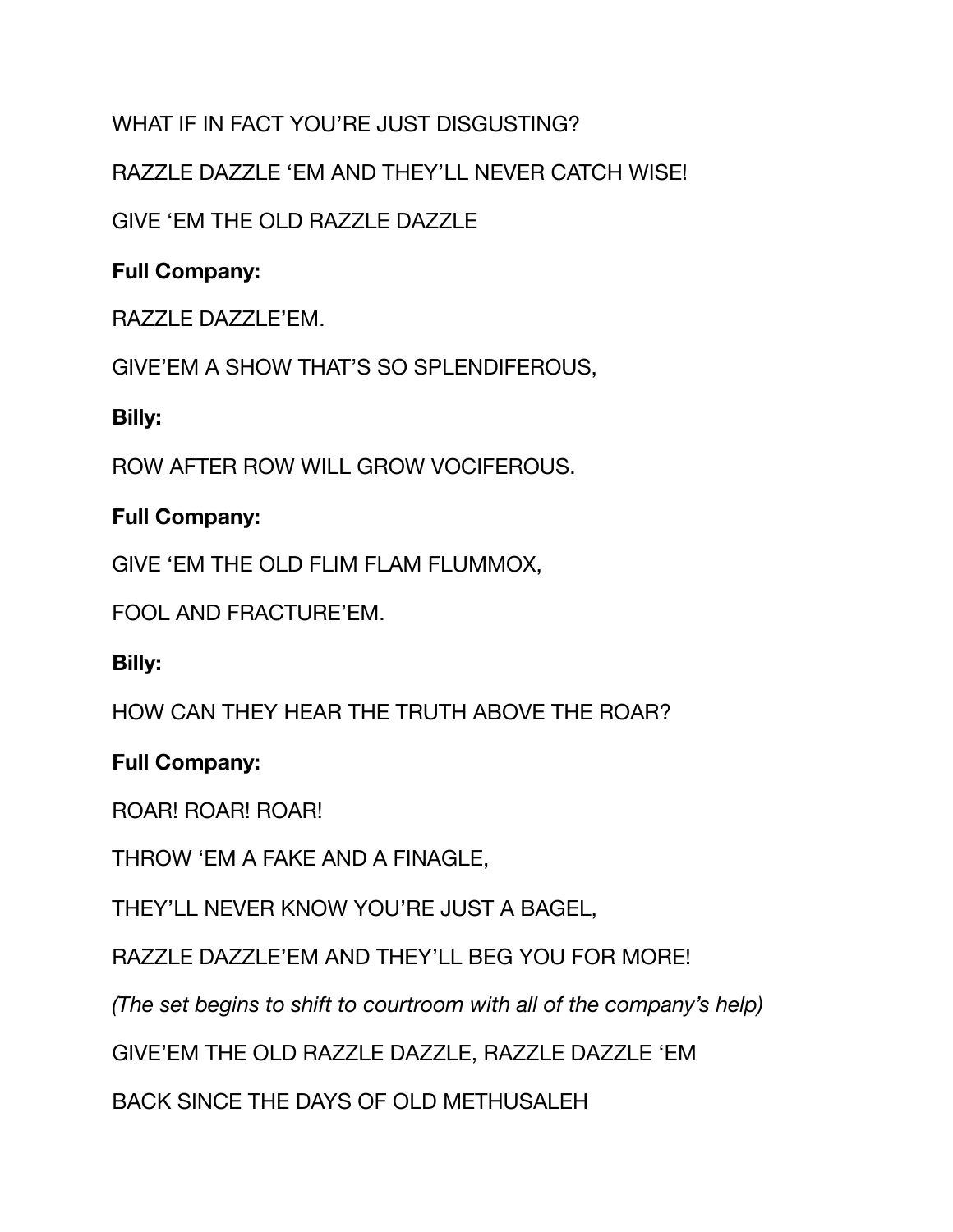### EVERYONE LOVES THE BIG BAMBOOZALEH

GIVE'EM THE OLD THREE RING CIRCUS, STUN AND STAGGER'EM.

### **Billy:**

WHEN YOU'RE IN TROUBLE GO INTO YOUR DANCE!

THOUGH YOU ARE STIFFER THAN A GIRDER,

THEY LET YA GET AWAY -

**FULL COMPANY:** *(stage whispered)*

WITH MURDER…

**Billy and Billy's Girls:** 

RAZZLE DAZZLE'EM AND YOU'VE GOT A ROMANCE!

*(Full Company and Billy in parts, in counterpoint, with some opportunity for small group lines, continue to the big finish!)* 

### **Lighting shift, music segue:**

### **SCENE 5**

### **Song #24 Courtroom Drama**

*Harrison and Billy question Amos then Roxie. The Courtroom Ensemble (MC, Calvin the Clerk, Justice James, Sally the Stenographer, Mr. Harrison, Mr. Levi, the Jury, Mary Sunshine, the Reporters, and Billy's Girls) all get many Ensemble lines to accent the action.* 

**MC:**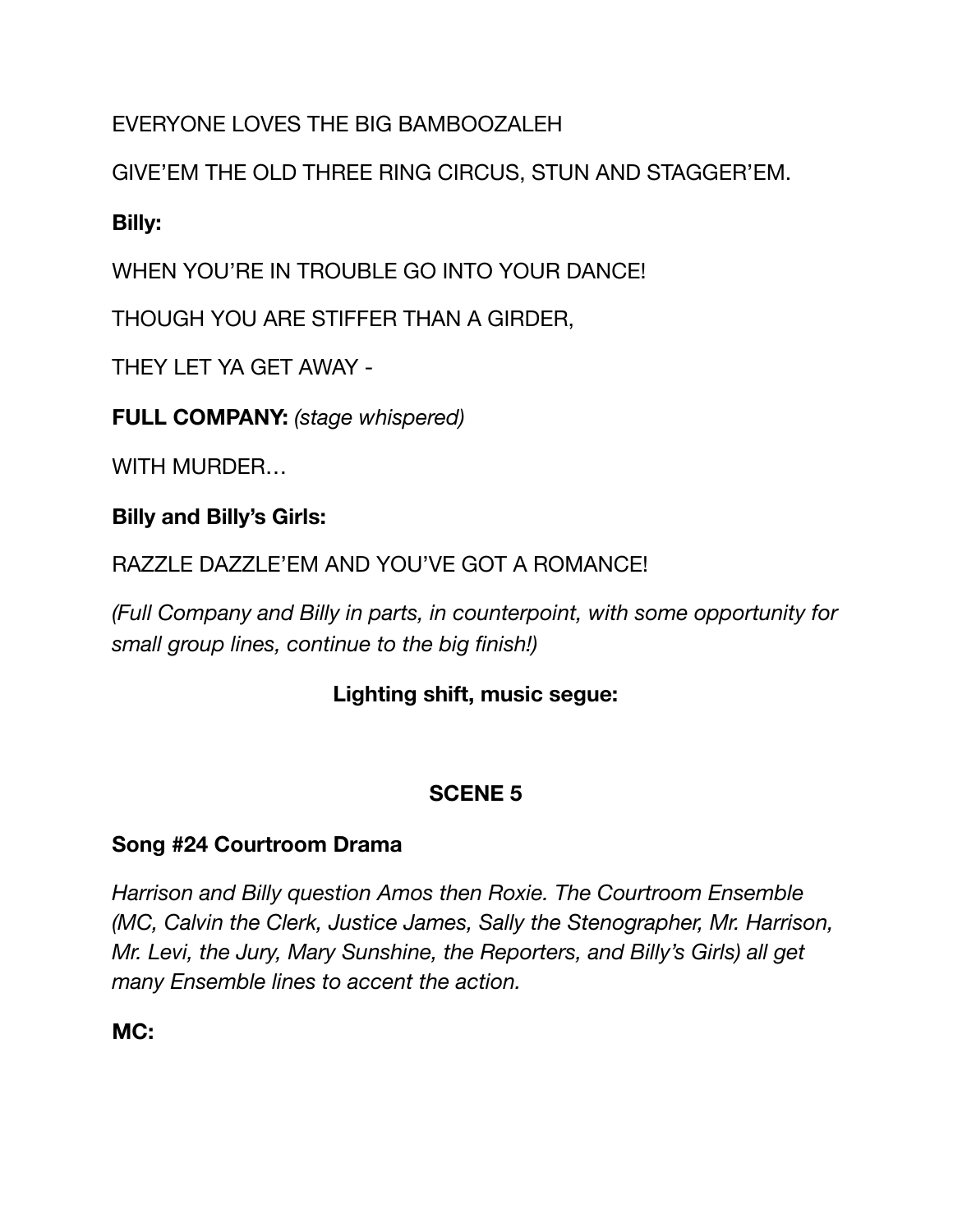And now, we present: Justice! Thank you and - don't watch too closely. *(All take their places including the "12 members of the jury".)*

### **Ensemble:**

Ohhhh!

### **Judge:**

The State of Illinois versus Roxie Hart for the murder of Fred Casely.

### **Harrison:**

The State calls…

### **Ensemble:**

Mr. Amos Hart!

# **Calvin the Clerk:**

BLAH, BLAH, BLAH, BLAH, BLAH, BLAH…TRUTH…TRUTH…S'ELP YOU GOD.

# **Amos:**

I certainly do.

### **Mr. Harrison:** *(tired already)*

Question by Sergeant Fogerty, "What happened next?"

Answer by Mrs. Roxie Hart: "I shot him cuz he was walkin' out on me, the louse."

Signed Mrs. Hart. Recognize this signature?

# **Amos:**

That is the signature of the woman who used to be my wife.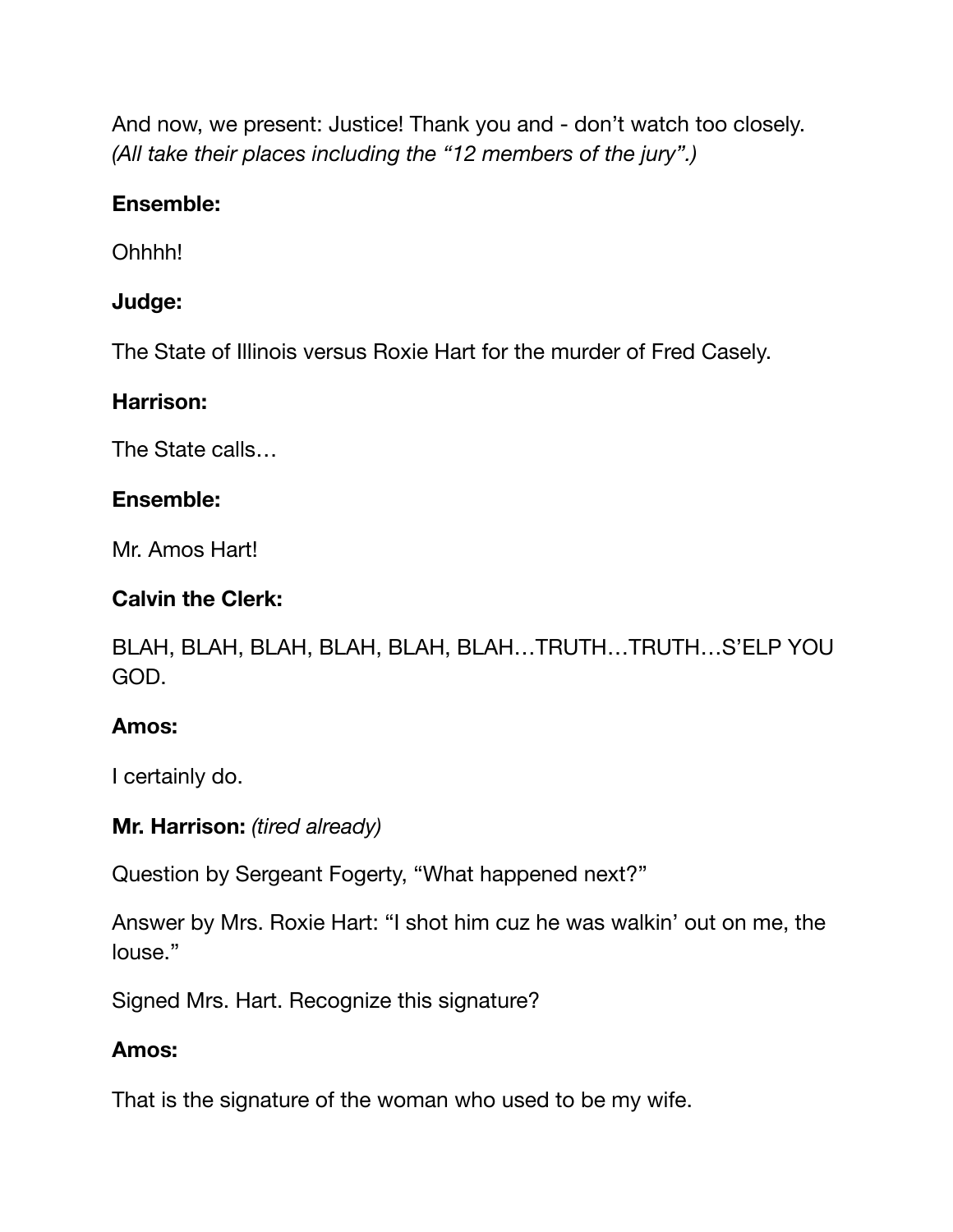### **Harrison:**

Exactly. *(he's done!)* Take the witness.

### **Billy:**

Hello Amos.

### **Amos:**

Amos, that's right Mr. Flynn! Amos…

# **Billy:**

Are you at present obtaining a divorce from the defendant?

### **Amos:**

I'll say! The newspapers say that she is expecting a little stranger.

### **Billy:**

And by that, you mean you doubt the paternity of the child.

### **Amos:**

Little too much of a stranger.

### **Billy:**

Did you even bother to ask her, the mother to be?

### **Amos:**

Well no, you told me that…

### **Billy:**

Just jumped to a conclusion?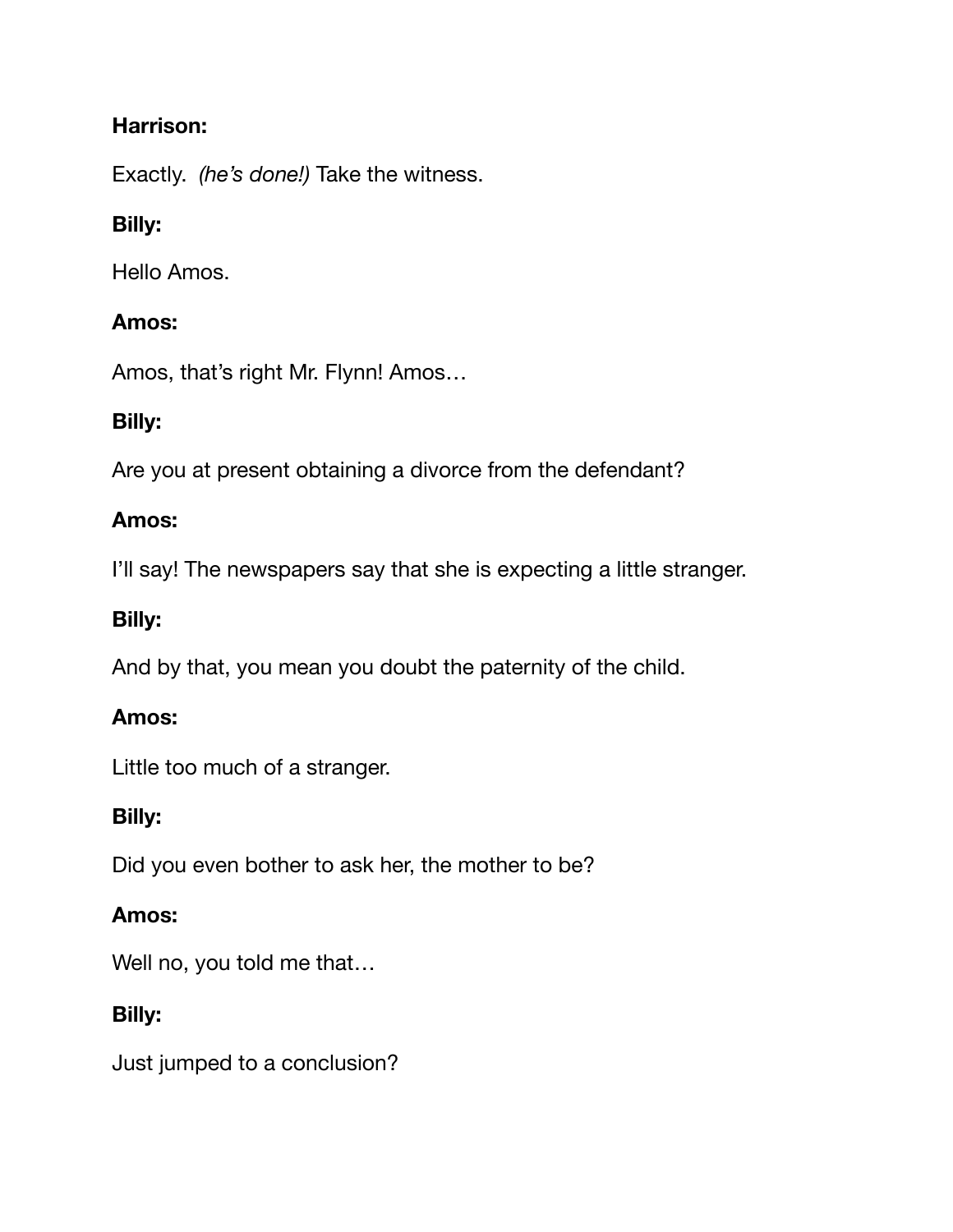What if Roxie Hart swore that you were the father of her child, which she does…

### **Amos:**

She does?

# **Roxie:**

I do!

# **Billy:**

She does. *(cymbal crash)* 

Step down, Daddy…

# **Judge:**

Roxie Hart to the stand.

# **Clerk:**

BLAH, BLAH, BLAH, BLAH, BLAH, BLAH…TRUTH…TRUTH…S'ELP YOU GOD.

# **Roxie:**

I do.

# **Ensemble members:**

OOOO! OOOHHHH! AAAAHHHH!

# **Billy:**

WHAT'S YOUR NAME?

### **Roxie:**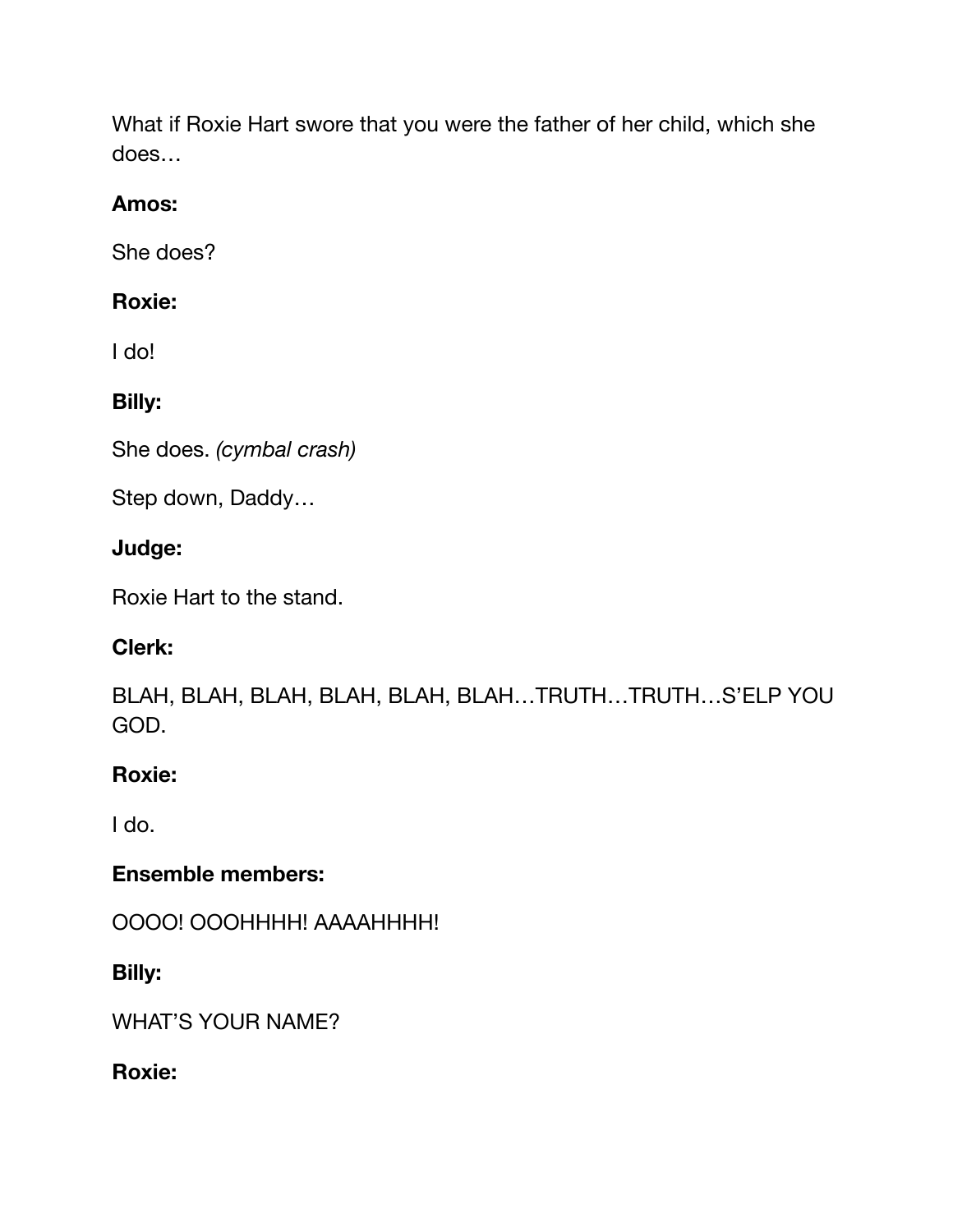### ROXIE!

### **Billy:**

Roxie, I have here a statement in which you admit to having an illicit affair with the deceased, Fred Casely. True or false?

### **Roxie:**

I'm afraid that's true.

### **Jury:**

An honest girl.

### **Billy:**

And when did that begin?

### **Roxie:**

When I permitted him to drive me home one rainy night.

**Fred:** *(appearing all of a sudden to replay the moment)*

Hey, chickie.

### **Roxie:**

Hello Mr. Casely.

### **Fred:**

Fine night for ducks ain't it? I got my car right 'round the corner. Why don't I drive ya home? It's raining so hard and all. *(Fred freezes in a come hither pose.)*

### **Billy:**

Yet you were married to Mr. Hart.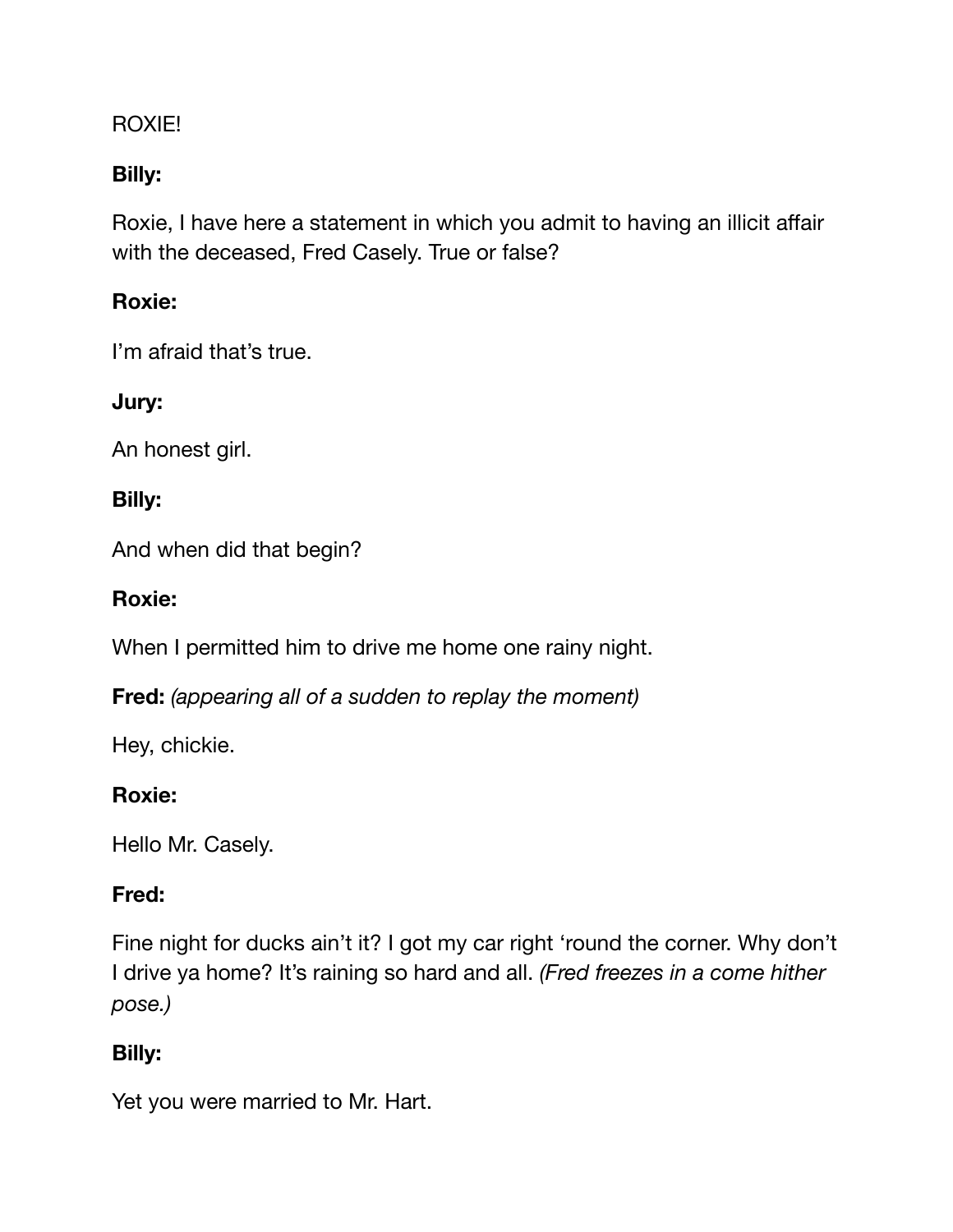### **Roxie:**

I don't think I woulda gone with him if me and Mr. Hart hadn't quarrelled that very morning.

### **Sally, Mr. Harrison, the Jury:**

Quarrelled?

### **Billy:**

What about?

### **Roxie:**

I told him I don't like working in that cheap south side speakeasy, and I don't like him working such long hours at the garage; I want you home with me! I says... I want to...darn your socks and iron your shirts. because I want a real home…and a baby.

### **Billy:**

So why did you continue the illicit affair with Casely? Why didn't you end it?

**Roxie:** *(Fred takes on a more menacing posture.)*

I wanted to! I tried! But Mr. Casely would plead with me and say,

**Fred:** *(bounces Roxie up and down with force!)*

I can't live without you, I can't live without you! *(…Fred now freezes again)*

### **The Jury:**

Sounds like a wild ride!

**Billy:** *(super drama)*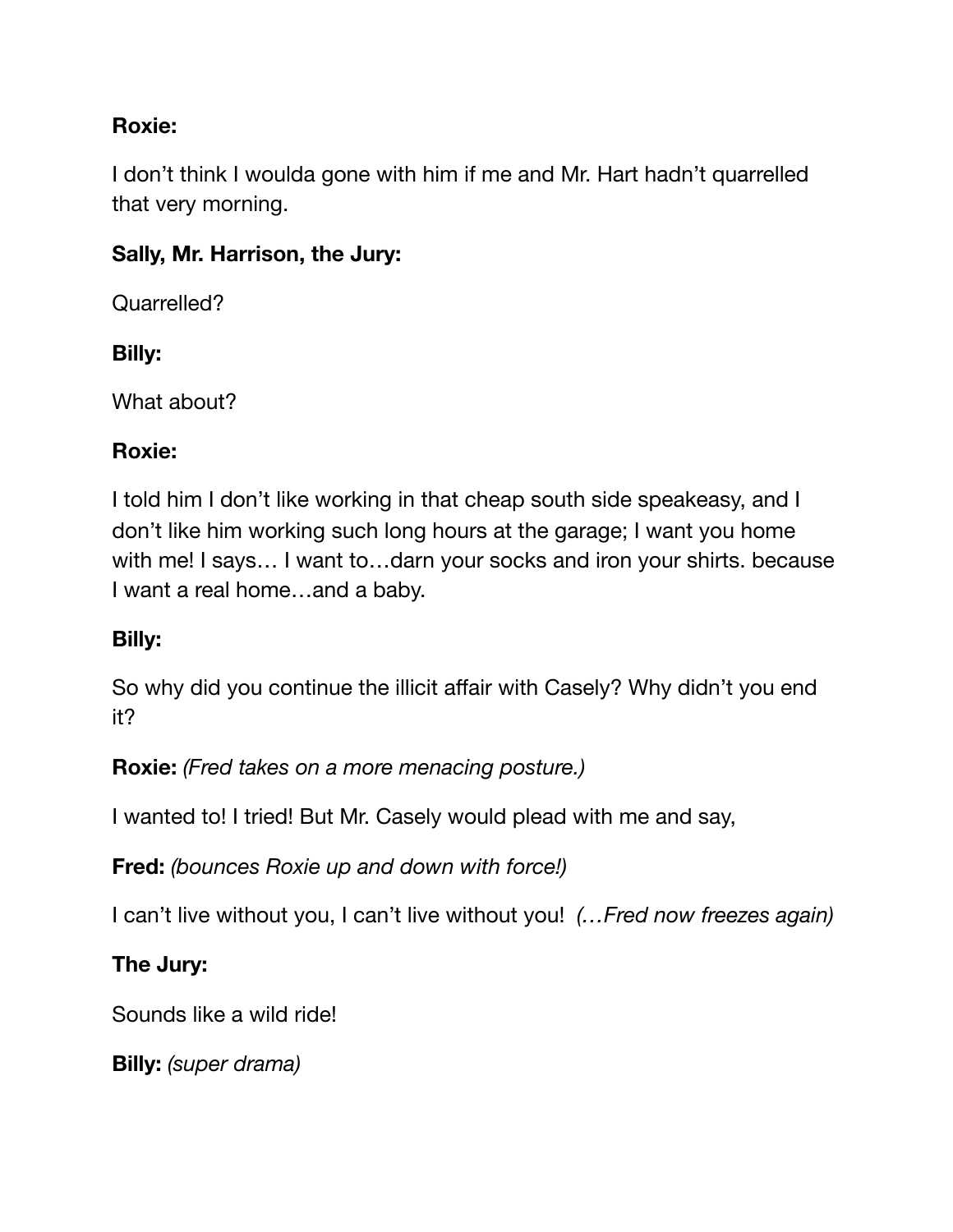Roxie Hart the State has accused you of the murder of Fred Casely. Are you guilty or not guilty! *(…as Billy says this Fred clutches his chest…)*

# **Roxie:**

Not guilty! I killed him, yes, but I am not a criminal!

**Billy:** *(handing her a hankie)*

There there…*(Roxie remembers to sob)* There there.

*(music in, Ensemble whisper sings:)* 

### **Ensemble:**

GIVE'EM THE OLD RAZZLE DAZZLE, RAZZLE DAZZLE'EM.

BACK SINCE THE DAYS OF OLD METHUSALEH

EVERYONE LOVES A BIG BAMBOOZALEH.

GIVE'EM THE OLD THREE RING CIRCUS, STUN AND STAGGER'EM.

WHEN YOU'RE IN TROUBLE…

### **Billy:**

Roxie can you recall the night of February 14th? Tell the jury in your own way, what happened.

**Roxie:** *(Fred is skulking into position…)*

I was on my way home from work about 2am and stopped at an all night grocer for baking powder, to make cupcakes for my Amos. I took my bath and was getting ready for bed when the doorbell rang…

### **Ensemble:**

DING DONG!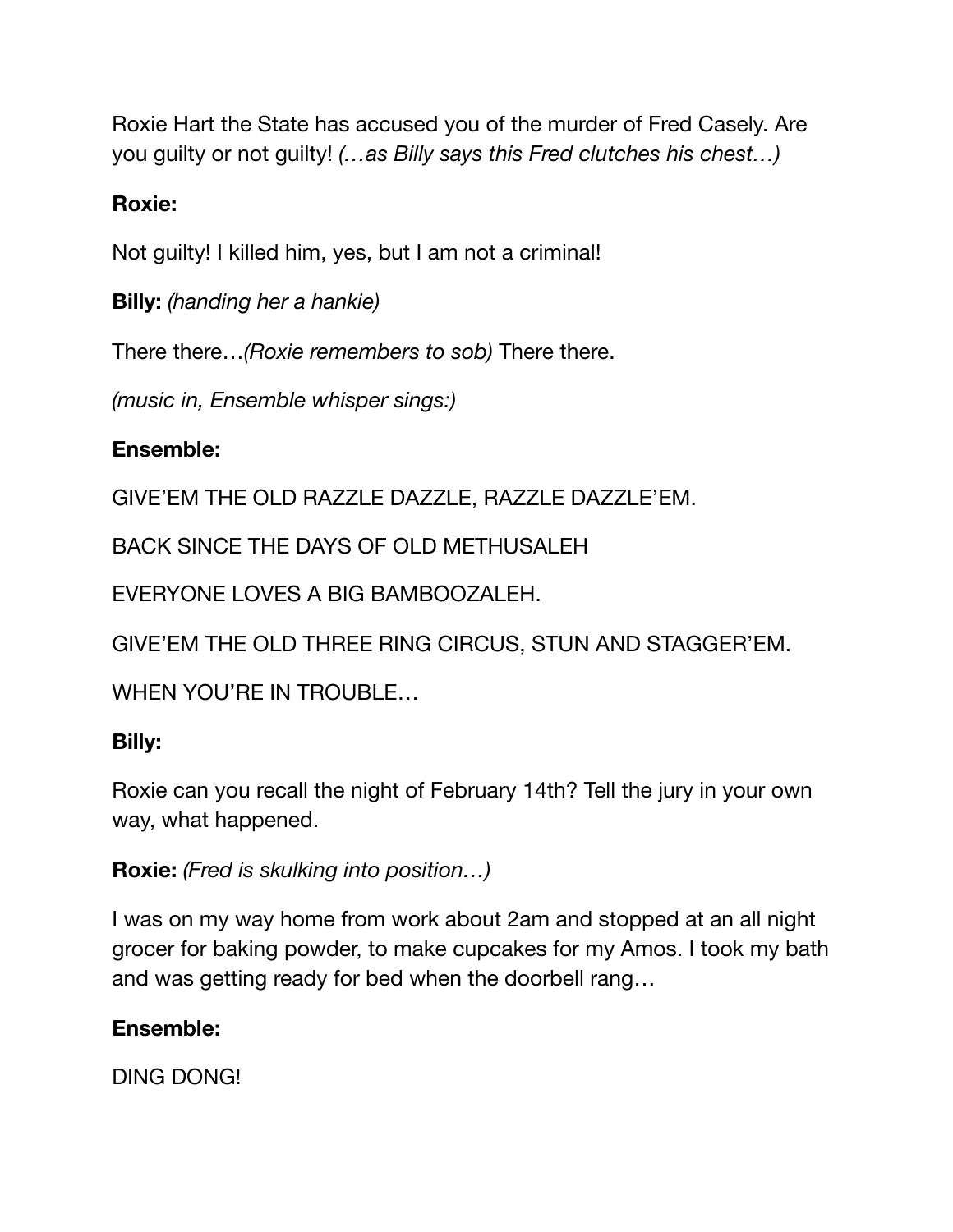### **Roxie:**

I thought it might be a friend in need, so I slipped on my kimona and went to the door.

### **Billy:**

And who was there…

**Fred:** *(With bluster)*

It's me Roxie. I just had to see you once more.

### **Sally, Mr. Harrison, the Jury:**

But why Fred?

### **Fred:**

That note you sent me, telling me it's all over…why did you write that Roxie?

### **Roxie:**

Because it's all over. I've seen the error in my ways…and …and…

### **Judge:**

Did he go away like you asked him to?

### **Harrison:**

I object! Leading the witness!

### **Judge:**

Sustained.

### **Billy:**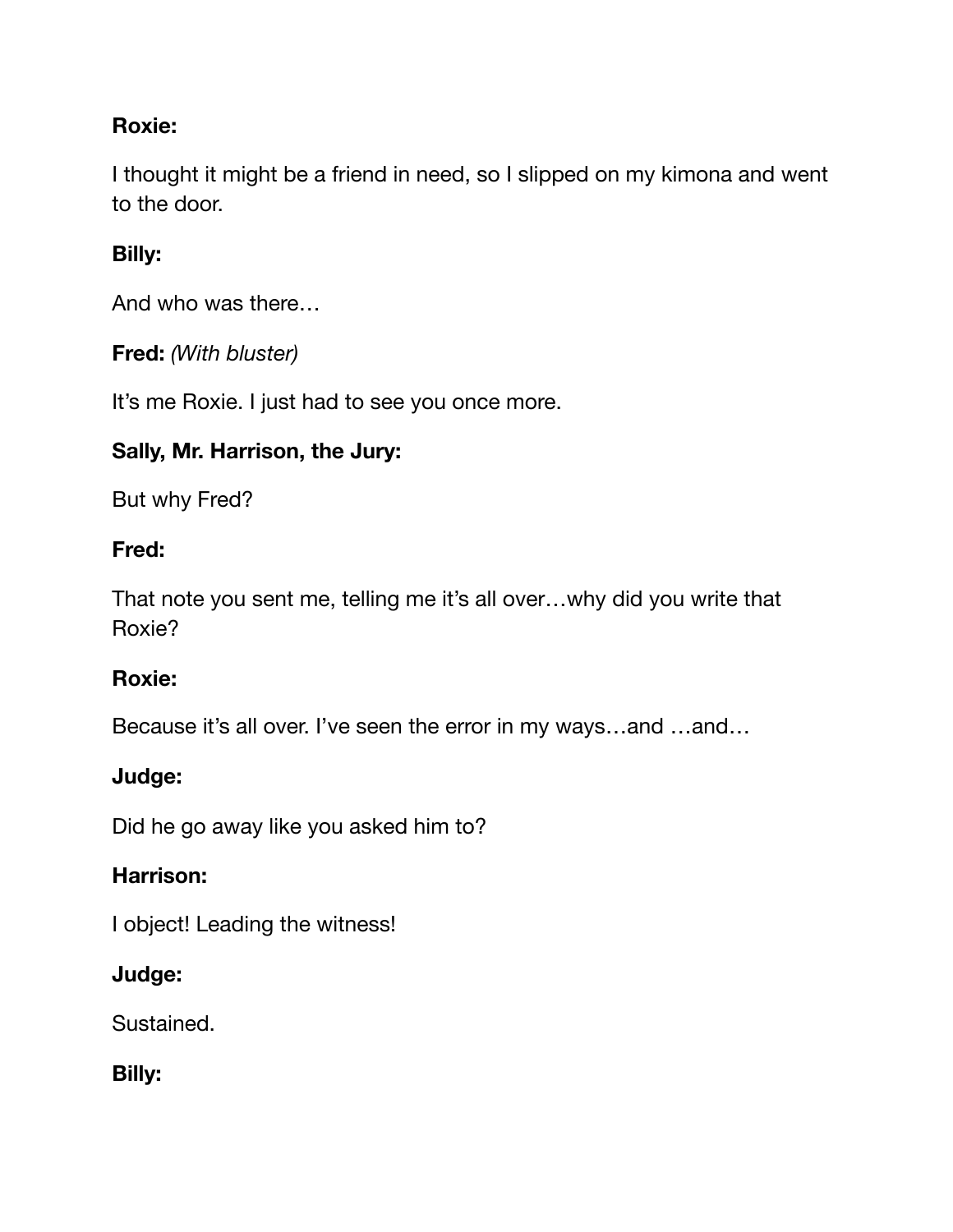So what did you say?

## **Roxie:**

I said, go away!!

# **Billy's Girls:**

Beat it buddy!

*(Judge hits gavel three times.)* 

# **Roxie:**

I tried to close the door but he forced his way in *(acted out, to music, three beats)*

I ran into the bedroom but he followed me! *(to music, four beats…Roxie is running across the stage from Fred.)* 

# **Roxie:**

Fred please! No good will come of this and besides, I love my husband.

# **Amos:**

That's me!

## **Ensemble:**

HALLELUJAH! HALLELUJAH! HALLELUJAH!

# **Billy:**

So you told him you love your husband and what did he say to that?

**Fred:** *(the Judge hits the gavel once after each "mine")*

I doesn't matter. You're mine. You're mine. You're mine.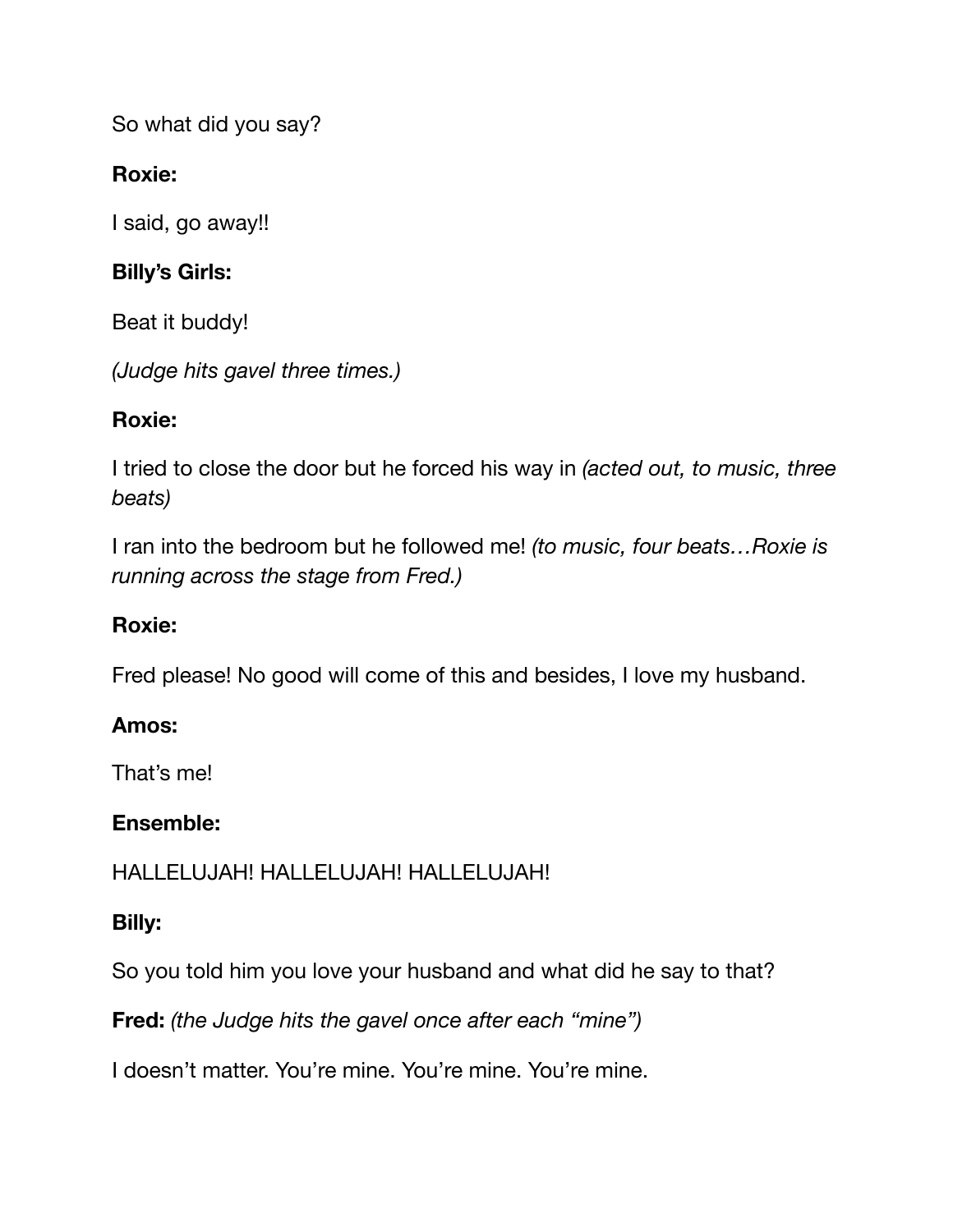*(Apache music begins. 7 fast handclaps from Ensemble. Fred shakes and flings Roxie. She falls into the Jury's bench and Fred spins away from her.)* 

## **Roxie:**

I can't go on! I can't. I can't.

# **The Judge:**

You must tell the jury everything.

## **The Jury:**

We have a right to know!

**Roxie:** (*To Fred)*

Amos and me are gonna have a baby!

*(cymbal crash!)* 

## **Fred:**

I'll get you before I see you have another man's child!

*(tremolo)* 

**Billy:** *(to Sally the Stenographer)* 

Ya gettin' this?

# **Sally:**

Wouldn't miss it!

# **Roxie:**

In his rage he tried to pull off my kimona and threw me across the room!

*(new tremolo)*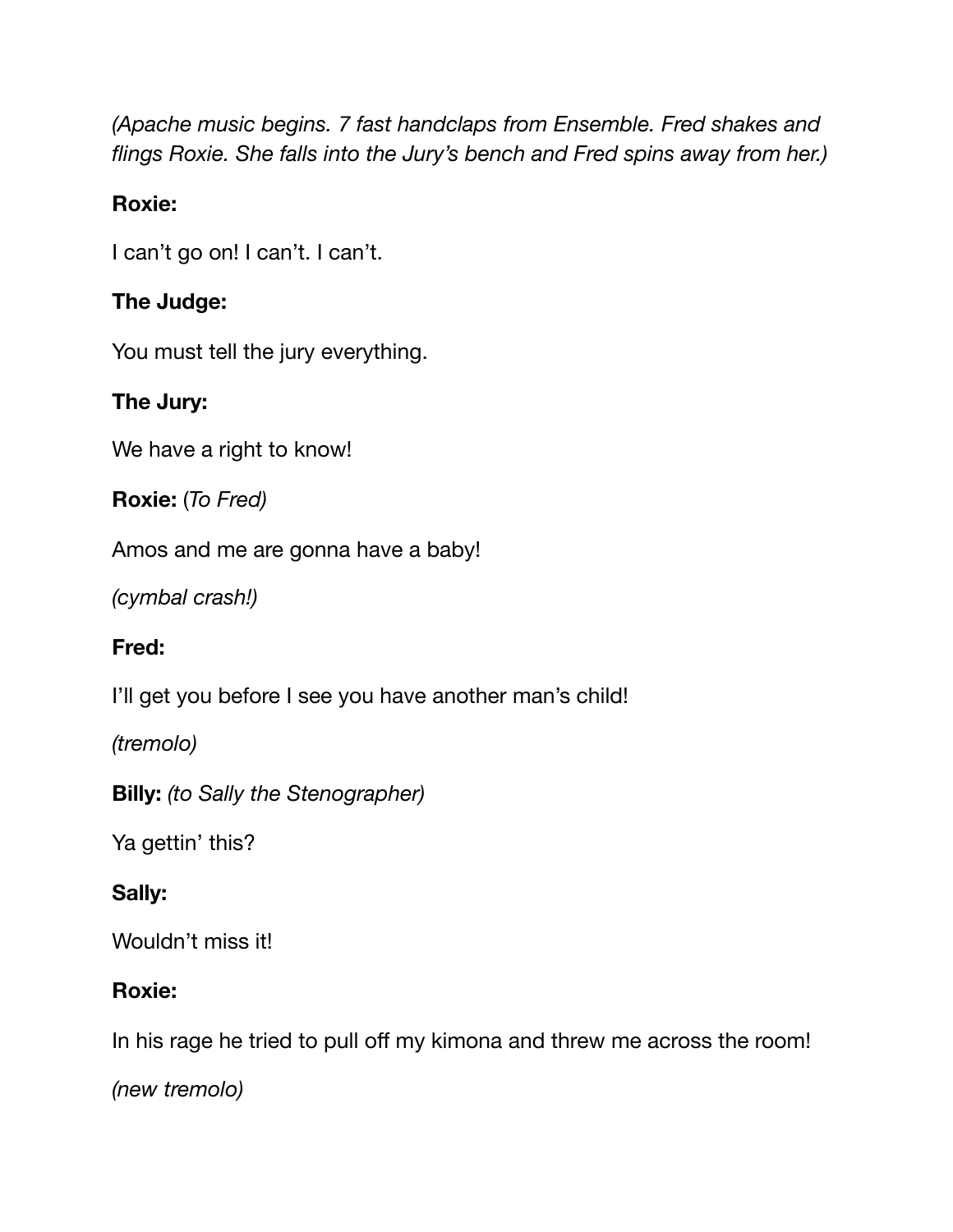Mr. Hart's revolver was laying there between us. He grabbed for the gun…

### **Sally:**

And then…

# **Roxie:**

I knocked it from his hand…

## **Sally, Mr. Harrison, The Jury:**

And then?!

## **Roxie:**

He whirled me aside!

## **Ensemble:**

And then??!!

# **Roxie:**

And then *(in rhythm)* we both reached for the gun *(music chord)*.

But I got it first.

# **Billy's Girls:**

Hurray!

# **Roxie:**

Then…*(tremolo)* He came toward me with a funny look in his eyes.

# **Fred:**

I mean to kill you.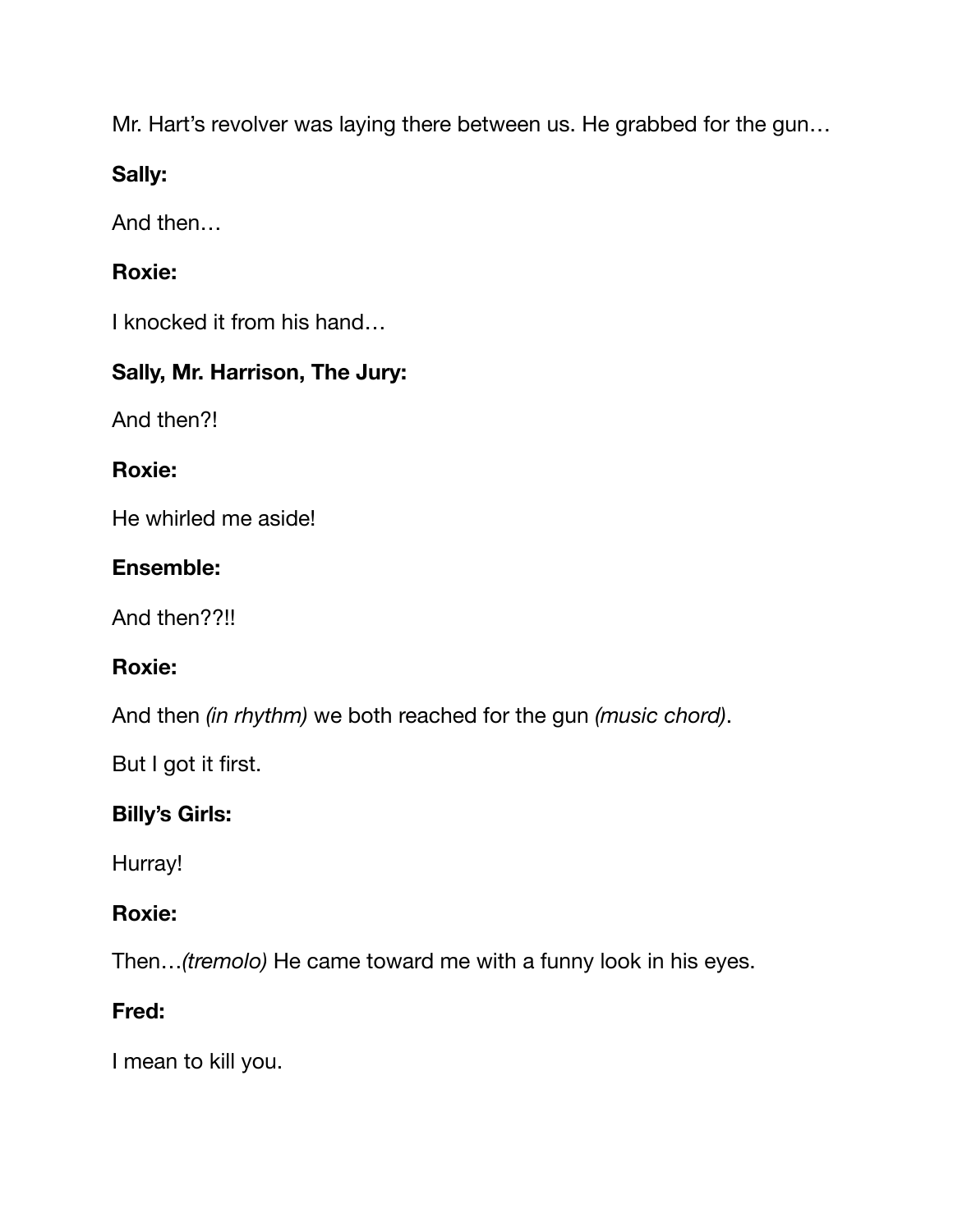## **Billy:**

Do you think he meant to kill you?

## **Roxie:**

Yes.

## **Billy:**

So it was his life or yours?!

## **Roxie:**

And not just mine! *(Roxie pats her belly two times with the music…violin baby cry…)* 

So I closed my eyes and I shot! *(bang!)*

## **Fred:**

Roxie…*(bang!)* 

Please…*(bang!)* 

*(Fred dies all over again. Roxie enjoys this a little too much…)* 

**Ensemble:** *(stage whisper)* 

Hey…

## **Billy:**

In defence of your life?

#### **Ensemble:**

RAZZLE DAZZLE'EM

RAZZLE DAZZLE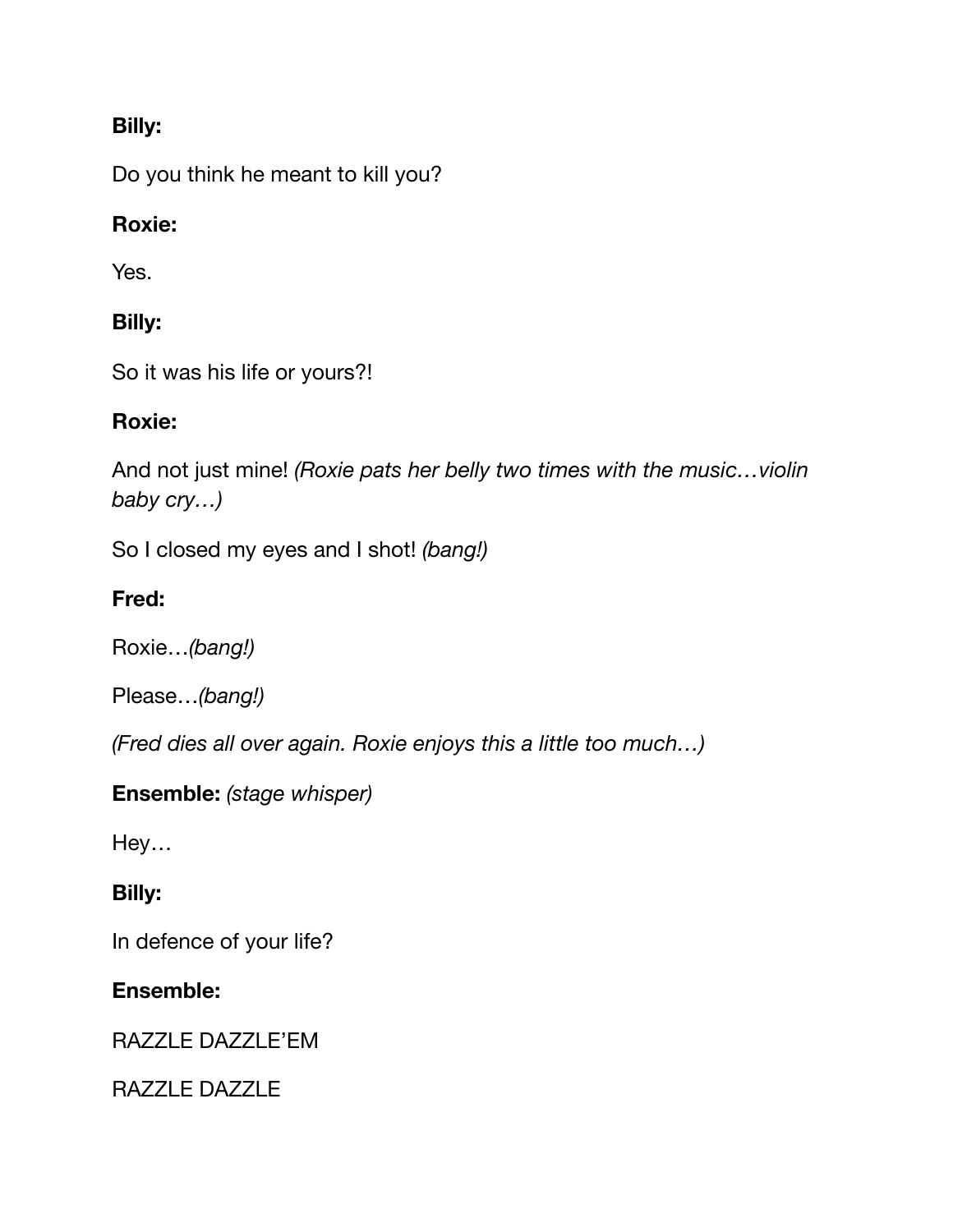### **Roxie:**

To save my husband's innocent unborn child!

#### **Ensemble:**

AND THEY'LL MAKE YOU A STAR!

*(The Judge hits the gavel two times. Harrison slaps his own head. ALL FREEZE EXCEPT MARY SUNSHINE! Mary walks up to downstage spot.)* 

## **Lighting shift and focus on the upper platform:**

## *SCENE 6*

## **Underscore Song #25 Radio Chimes**

*Velma and Mama smoke and listen to the radio. During this Fred leaves the courtroom and Roxie returns to the witness stand.* 

**Mary Sunshine** *(walking downstage right to a spotlight)***:**

Mrs. Hart's composure during this whole ordeal has been extraordinary.

#### **Velma:**

I bet it has.

#### **Mary Sunshine:**

Seated next to her attorney, Mr. Billy Flynn, she weeps, and she asks him for a handkerchief…

#### **Velma:**

That's my bit! Just wait one god forsaken…

#### **Mama:**

SHhhh!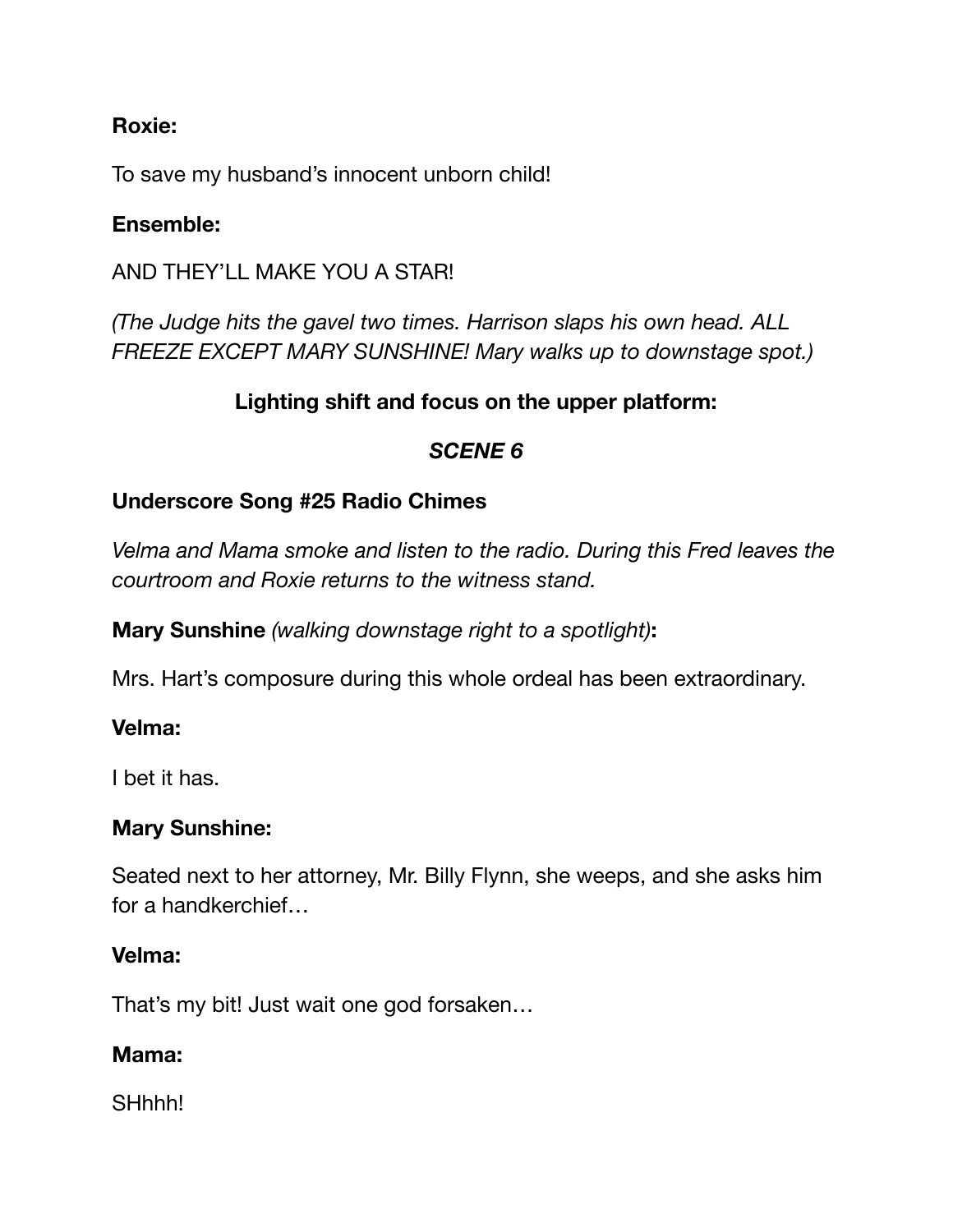## **Mary Sunshine:**

Mrs. Hart her usual gracious self, looks radiant in a lace trimmed dress and rhinestone buckled shoes.

#### **Velma:**

ARGHHH!

#### **Mama:**

Now take it easy Vel…

#### **Velma:**

My shoes!

#### **Mama:**

Well...you shouldn't have left them lying around!

# **Lighting shift back to the courtroom:**

## **SCENE 7**

## **Underscore Song #26 Billy's Big Speech** *(Drum roll)*

## **Mary Sunshine** *(still in her spotlight):*

Dear loyal listeners - The continued trial of Roxie Hart here: A hush falls over the courtroom, as crackerjack lawyer Billy Flynn prepares to make his summation to the Jury. Billy Flynn *(drum roll stops, in dramatic stage whisper)* Champion of the downtrodden.

*(music in)* 

**Billy:**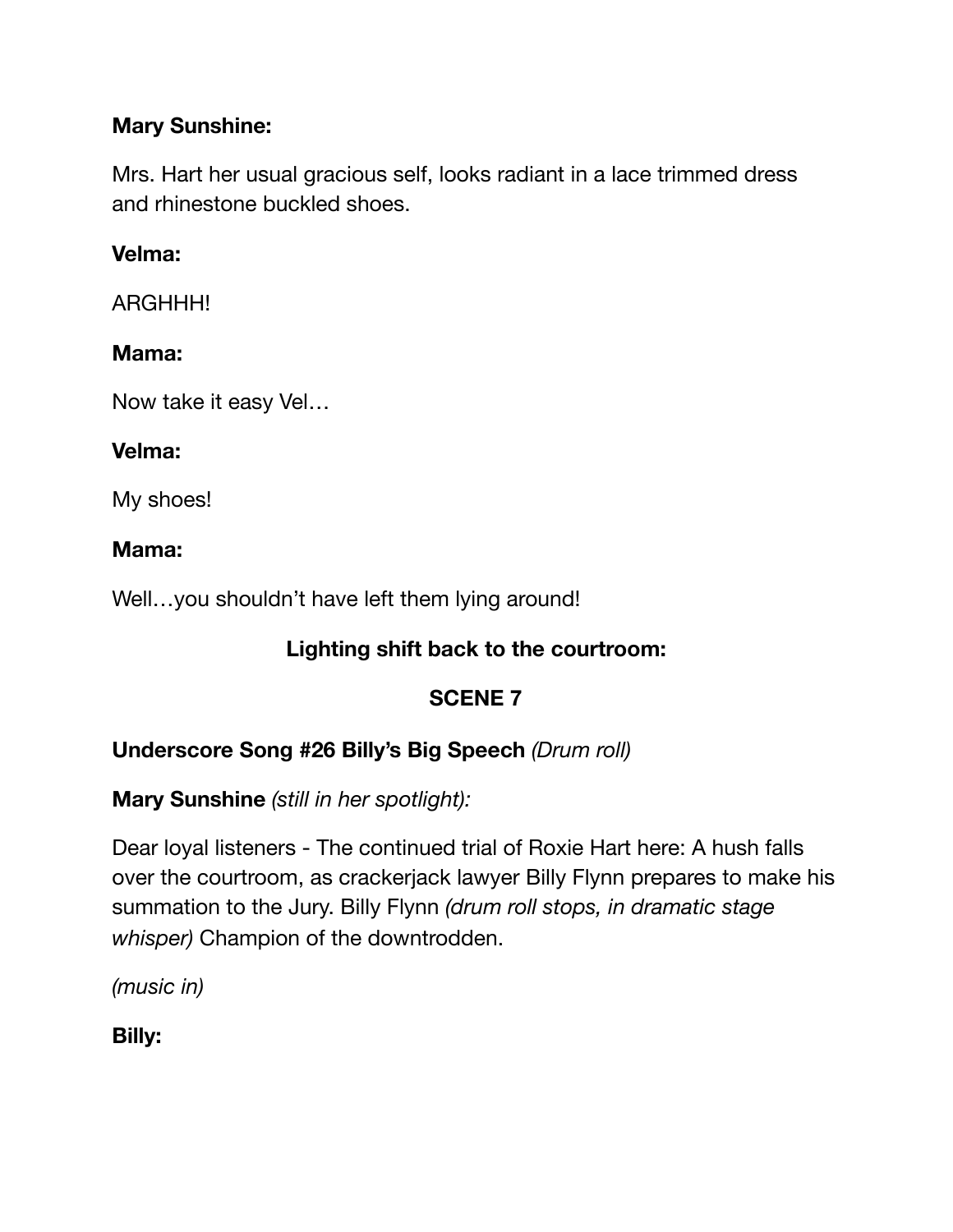Ladies and Gentlemen of the Jury, you and I have never killed. We can't know the agony, the hell that Roxie Hart has lived through. This drunken beast forced his way into her home and threatened not one but two lives. She shot him. We don't deny that. She has prayed for forgiveness, though nothing can bring Casely back. My god, hasn't she been punished enough? We can't give her happiness, but we can give her a second chance. The defence rests!

*(hub bub, handshakes, Sally steals an autograph from Roxie…)* 

## **The Judge:**

Members of the Jury, have you reached a verdict?

## **The Jury:**

We have your honour.

## **The Judge:**

Will the Defendant please rise?

#### **The Jury:**

We find the Defendant

## **Underscore Song #27 The Verdict**

*(Three shots from offstage, enormous commotion and confusion.)* 

#### **Lulu** *(running in)*:

You gotta see what's going on out there! There was this divorce hearing and this babe shot her husband, his mother and the defence attorney! Lindsay: There's blood all over the walls!

#### **Lovenia** *(running in)***:**

It's terrible!!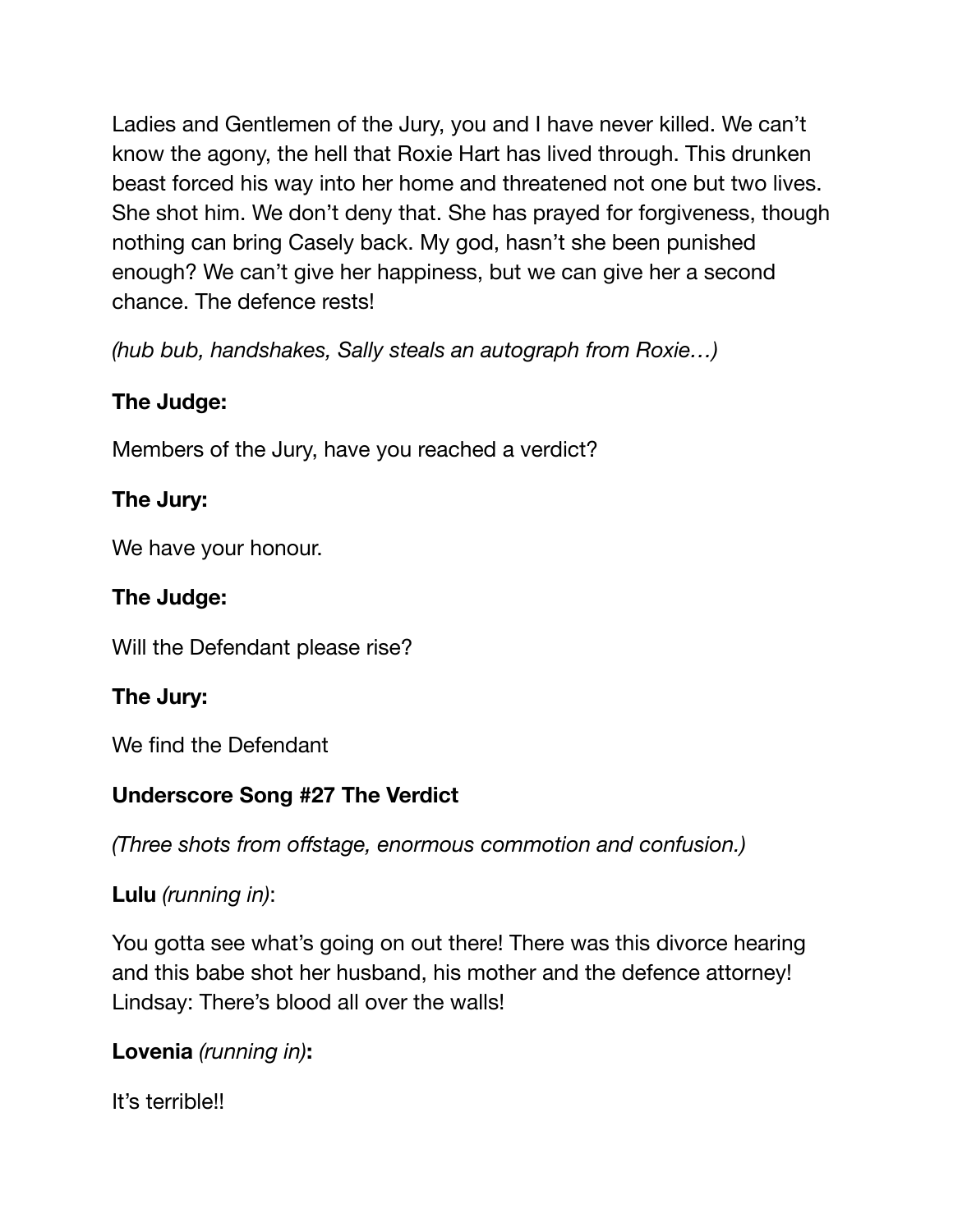**Lindsay** *(running in)*:

It's awful!!

## **All three:**

But what a story!

*(Everyone exits in pandemonium and we can barely hear:)* 

# **Roxie:**

Wait! I'm Roxie Hart! Don't you want my picture! Hey wait just a minute!

*(Only Billy, Billy's Girls, and Roxie remain.)* 

## **Roxie:**

What the hell happened?

# **Billy:**

You were found NOT guilty, that's what happened.

# **Roxie:**

Where are all the reporters? Photographers? The publicity…?

# **Billy:**

Your gratitude is overwhelming. But forget it; I'm only in it for the money anyway.

# **Roxie:**

But I…

**Billy:**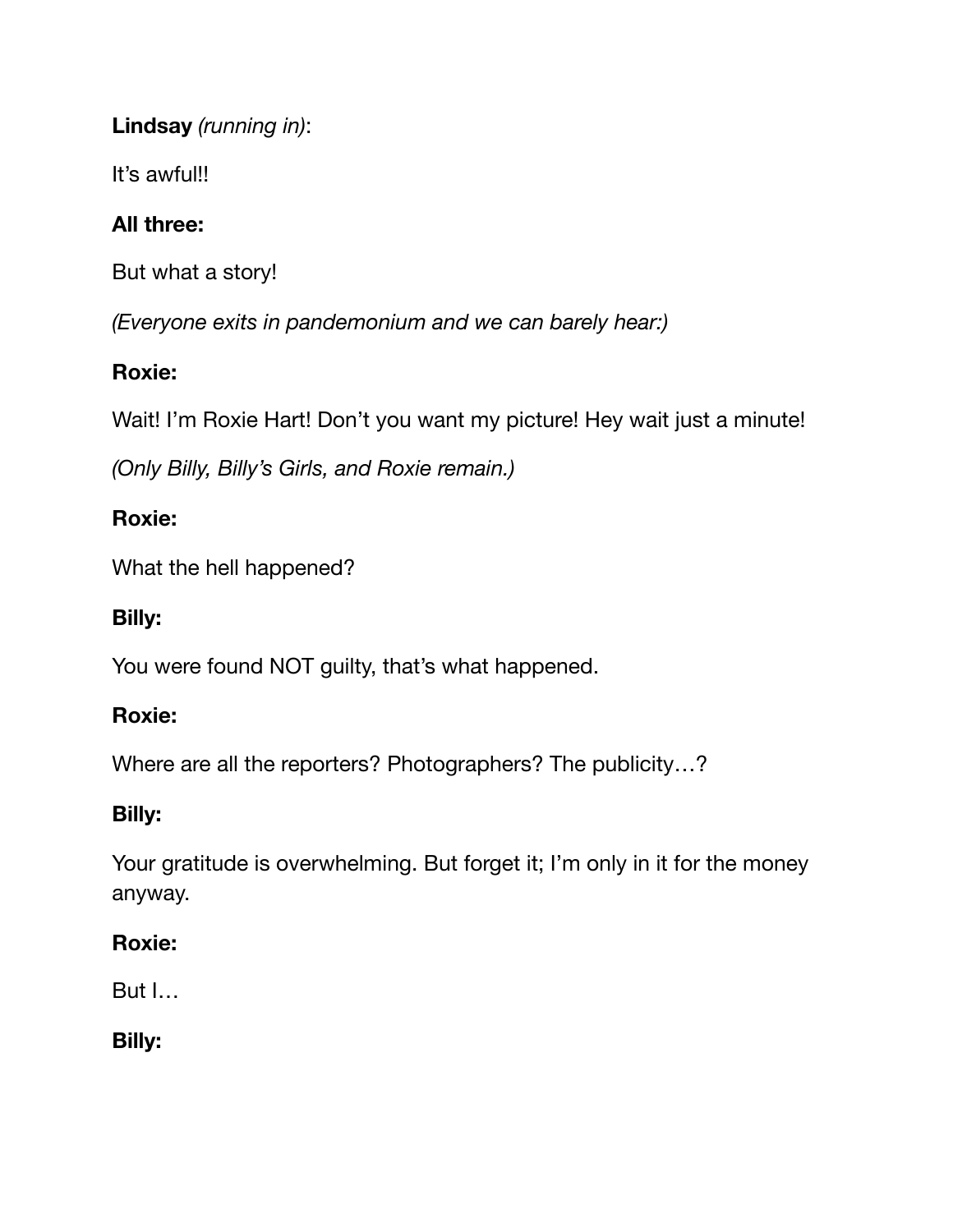You're a free woman, Roxie Hart. And God save Illinois. My exit music please!

## **Girls:**

ALL HE CARES ABOUT IS LOVE! *(They're gone in a gorgeous gaggle.)* 

*(Amos re-enters)*

## **Amos:**

Roxie?

# **Roxie:**

What do you want?

## **Amos:**

I want you to come home. I still loves ya, and the baby…

# **Roxie:**

Baby? There ain't no baby!

*(Amos realizing…)* 

# **Amos:**

There ain't no…

# **Roxie:**

They didn't even want my picture…

# **Amos:**

My exit music please…*(nothing)* 

Okay. *(He exits.)*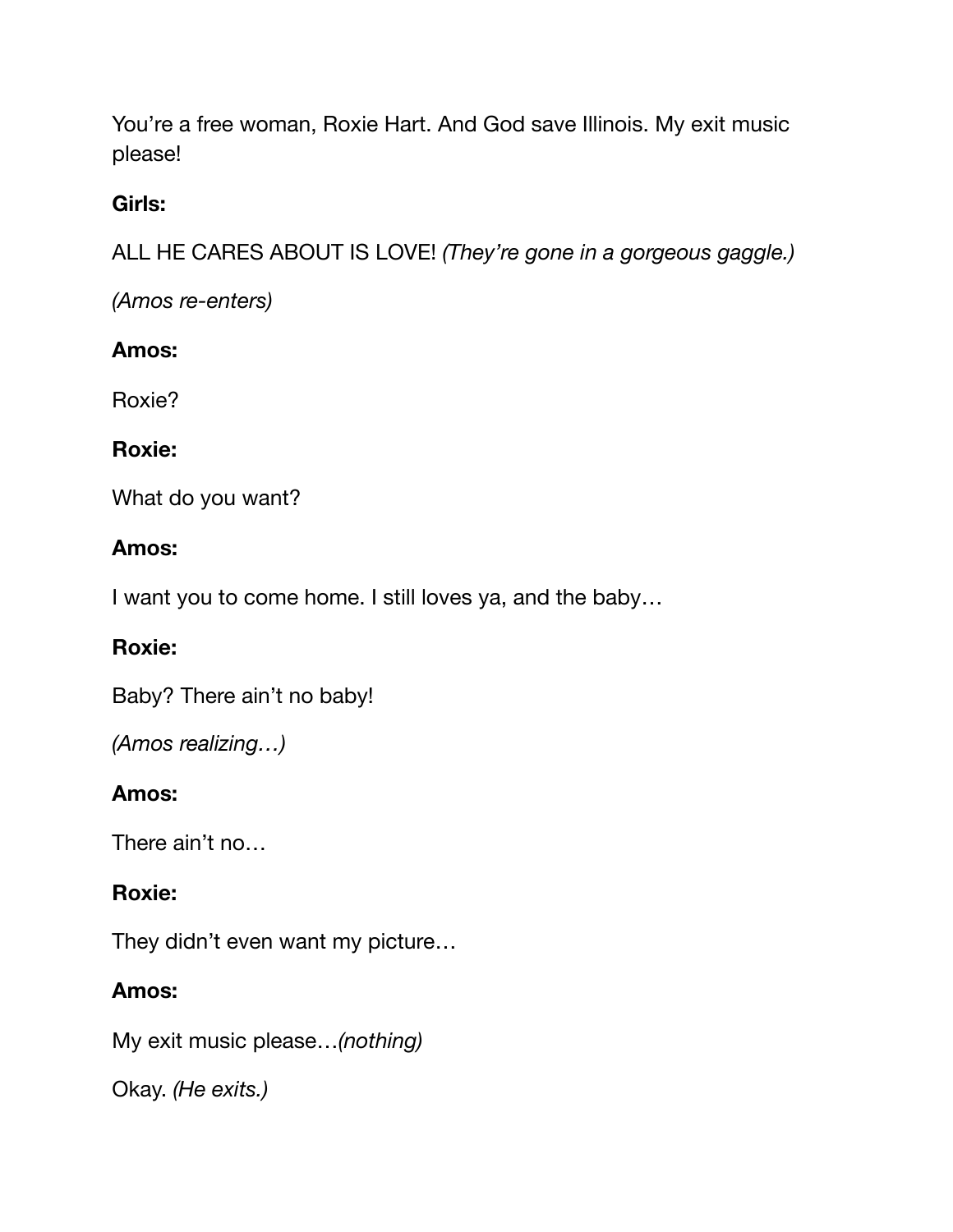#### *Song #28 Nowadays*

#### **Roxie:**

Gone….All gone *(getting up and singing alone)*

### **Roxie:**

IT'S GOOD, ISN'T IT? GRAND, ISN'T IT?

GREAT, ISN'T IT? SWELL, ISN'T IT?

SWELL, ISN'T IT? FUN, ISN'T IT?

NOWADAYS.

THERE'S MEN EVERYWHERE,

JAZZ EVERYWHERE, BOOZE EVERYWHERE,

LIFE EVERYWHERE…JOY EVERYWHERE…

NOWADAYS.

YOU CAN LIKE THE LIFE YOU'RE LIVING -

YOU CAN LIVE THE LIFE YOU LIKE.

YOU CAN EVEN MARRY HARRY,

BUT MESS AROUND WITH IKE.

AND THAT'S GOOD, ISN'T IT?

GRAND, ISN'T IT?

GREAT, ISN'T IT?

SWELL.

*(She exits as the music swells and the set is changed quickly…)*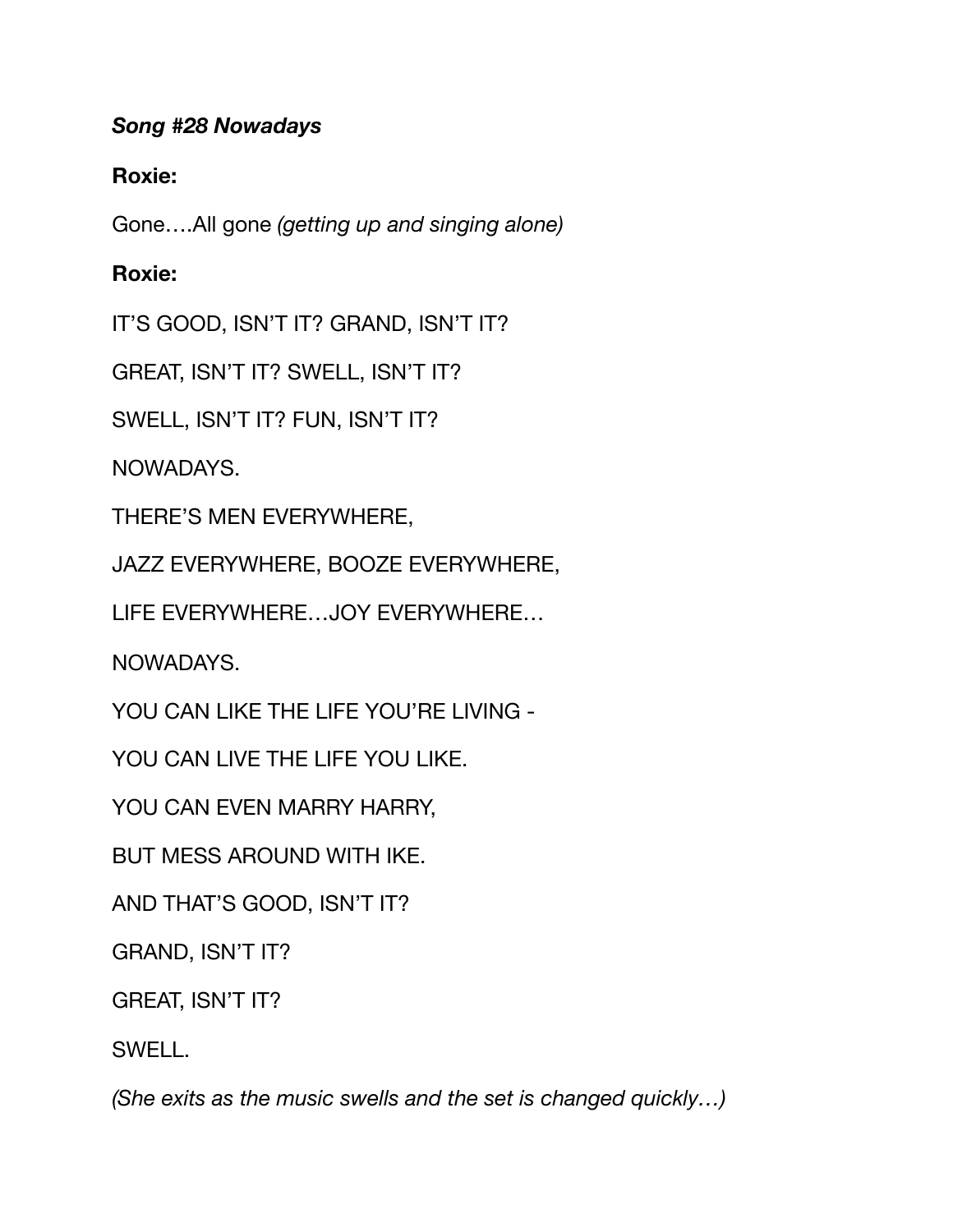#### **MC:**

Ladies and Gentlemen, children of all ages, the McVickers' Theatre, Chicago's finest home of family entertainment, is proud to announce a first. The first time ever, anywhere, there has been an act of this nature. Not only one little lady, but two! You've read about them in the papers, and now here they are…a double whammy! Chicago's own killer dillers - those two scintillating sinners - Roxie Hart and Velma Kelly!

**Roxie and Velma:** *(In matching outfits, top hats, canes…)*

YOU CAN LIKE THE LIFE YOU'RE LIVING -

YOU CAN LIVE THE LIFE YOU LIKE.

YOU CAN EVEN MARRY HARRY

BUT MESS AROUND WITH IKE.

AND THAT'S GOOD, ISN'T IT?

GRAND, ISN'T IT?

GREAT, ISN'T IT?

SWELL, ISN'T IT?

SWELL, ISN'T IT?

FUN, ISN'T IT?

BUT NOTHING STAYS…

IN FIFTY YEARS OR SO, IT'S GONNA CHANGE YOU KNOW.

BUT OH IT'S HEAVEN NOWADAYS!

*(Choreo may include some ensemble members…)* 

AND THAT'S GOOD, ISN'T IT?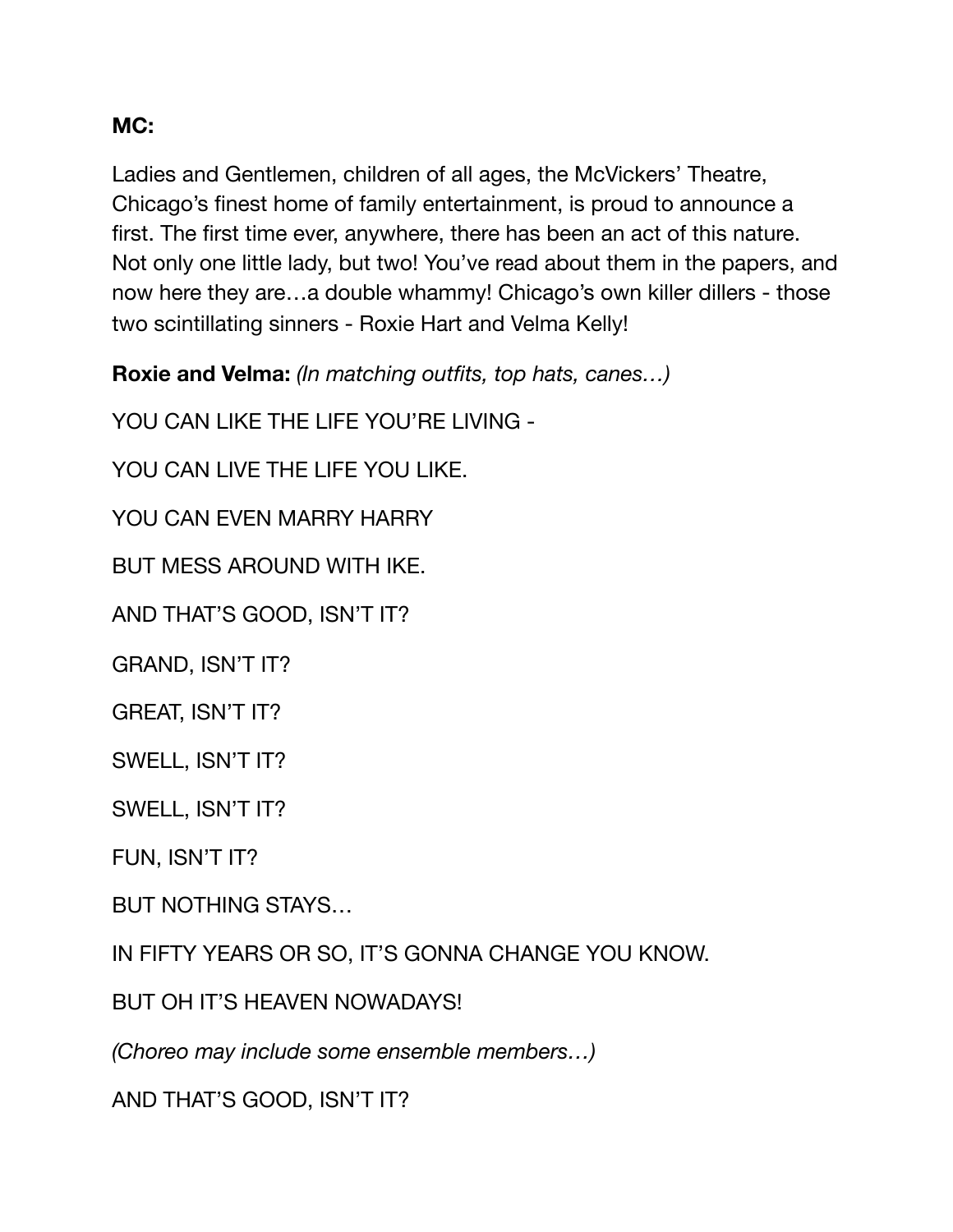GRAND, ISN'T IT?

GREAT, ISN'T IT?

SWELL, ISN'T IT?

FUN, ISN'T IT?

BUT NOTHING STAYS…

IN FIFTY YEARS OR SO, IT'S GONNA CHANGE YOU KNOW.

BUT OH IT'S HEAVEN NOWADAYS!

(*Velma and Roxie eat up the attention as the stage fills with the Full Company!)*

#### **MC:**

Okay all you jazz babes and juke jointers, let's pick up the pace. Let's shake the blues away. Let's make the parties longer and the skirts shorter. Let's get into a fast, fast car and KEEP IT HOT!

#### **Song #29 Hot Honey Rag**

*(Full Company choreographed dance routine, ending with the as many cast members as possible on stage, in the audience and in the balconies…big bright smiles and then Velma raises her hand to address the audience…)* 

#### **Underscore Song #30 Finale**

#### **Velma:**

Thank you! Roxie and I would just to take this opportunity to thank each and every one of you!

#### **Roxie:**